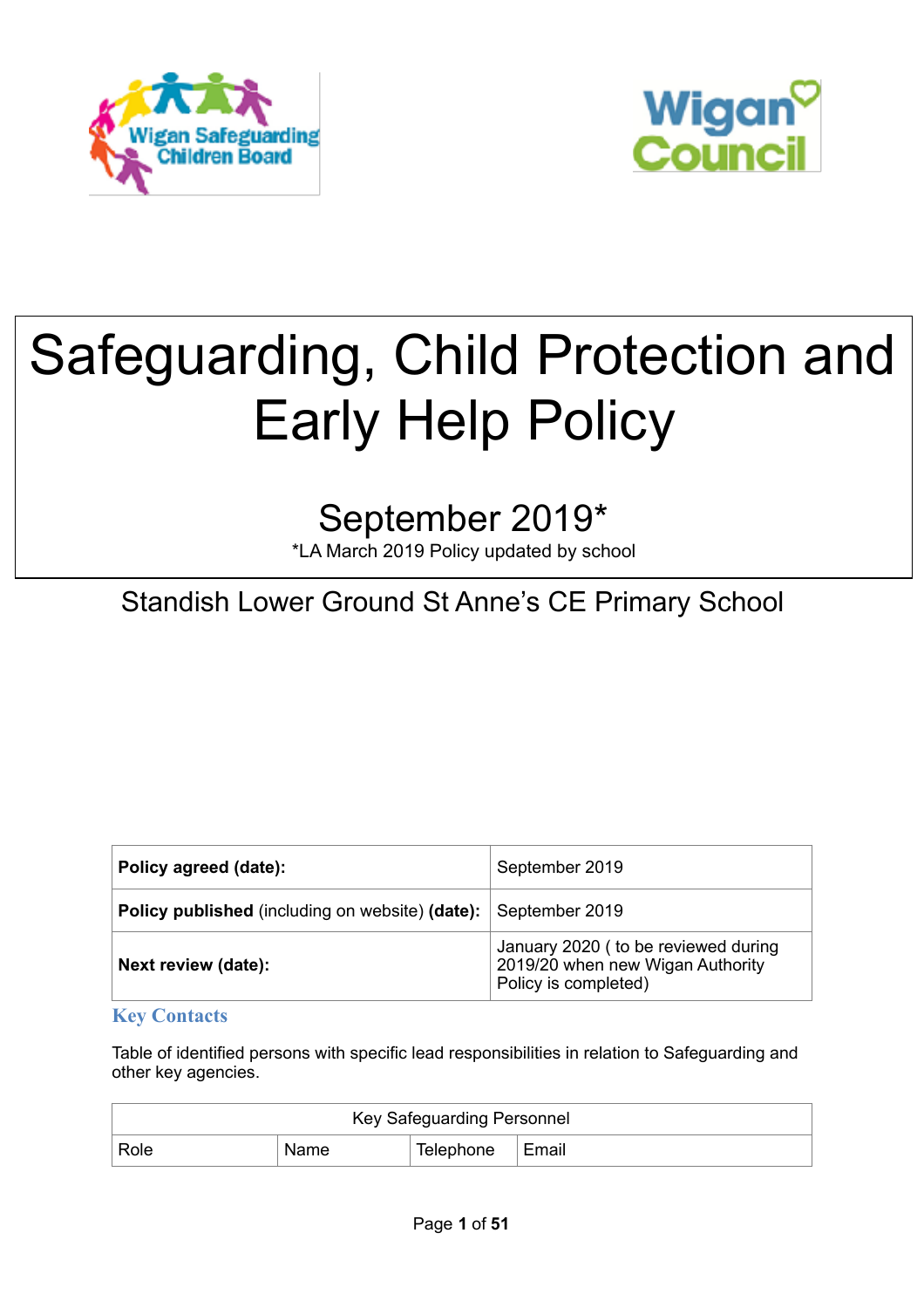| Head teacher                                              | Miss L France                               | 01942<br>511348 |                               |  | headteacher@admin.saintannes.wig<br>an.sch.uk                                                                                    |  |
|-----------------------------------------------------------|---------------------------------------------|-----------------|-------------------------------|--|----------------------------------------------------------------------------------------------------------------------------------|--|
| Designated<br>Safeguarding Lead<br>(DSL)                  | Miss L France                               |                 | 01942<br>511348               |  | headteacher@admin.saintannes.wig<br>an.sch.uk                                                                                    |  |
| Deputy Designated<br>Safeguarding Lead<br>(DDSL)          | Mr P Wright                                 |                 | 01942<br>511348               |  | enquiries@admin.saintannes.wigan.<br>sch.uk                                                                                      |  |
| Deputy Designated<br>Safeguarding Lead<br>(DDSL)          | Mrs L Moran                                 |                 | 01942<br>511348               |  | enquiries@admin.saintannes.wigan.<br>sch.uk                                                                                      |  |
| Nominated<br>Governor/Trustee                             | Mr E Austin                                 |                 | N/A                           |  |                                                                                                                                  |  |
| Chair of Governors/<br><b>Trustees</b>                    | Mr A Austin                                 |                 | N/A                           |  |                                                                                                                                  |  |
| <b>Designated Teacher</b><br>for Looked After<br>Children | Miss L France                               |                 | 01942<br>511348               |  | headteacher@admin.saintannes.wig<br>an.sch.uk                                                                                    |  |
|                                                           |                                             |                 |                               |  | The key safeguarding responsibilities within each of the roles above are set out in<br>Keeping Children Safe in Education (2018) |  |
|                                                           |                                             |                 | <b>Agency Contact Details</b> |  |                                                                                                                                  |  |
| <b>Local Authority</b><br><b>Designated Officer</b>       | Diane<br><b>Kitcher</b>                     |                 | 01942<br>486042               |  | lado@wigan.gov.uk                                                                                                                |  |
| Children's Social<br>Care referrals                       | Duty Team                                   | 01942<br>828300 |                               |  | https://www.wigan.gov.uk/Resident/<br>Health-Social-Care/Children-and-young-<br>people/ProfessionalReferralForm.aspx             |  |
| Early Help Hub                                            | <b>StartWell</b>                            | 01942<br>486262 |                               |  | EHH@wigan.gov.uk                                                                                                                 |  |
| Wigan<br>Safeguarding<br>Children's Board                 |                                             | 01942<br>486025 |                               |  | wscb@wigan.gov.uk                                                                                                                |  |
| <b>Link Social Worker</b>                                 | Paula<br>Latham                             |                 |                               |  |                                                                                                                                  |  |
| <b>CAMHS Link</b><br>worker                               | Sue Gill                                    |                 |                               |  |                                                                                                                                  |  |
| School Nursing /<br><b>Health Visiting</b><br>service     | Lindsay<br>O'Hara<br>(School<br>nurse lead) |                 |                               |  | Lindsayo'hare@nhs.net                                                                                                            |  |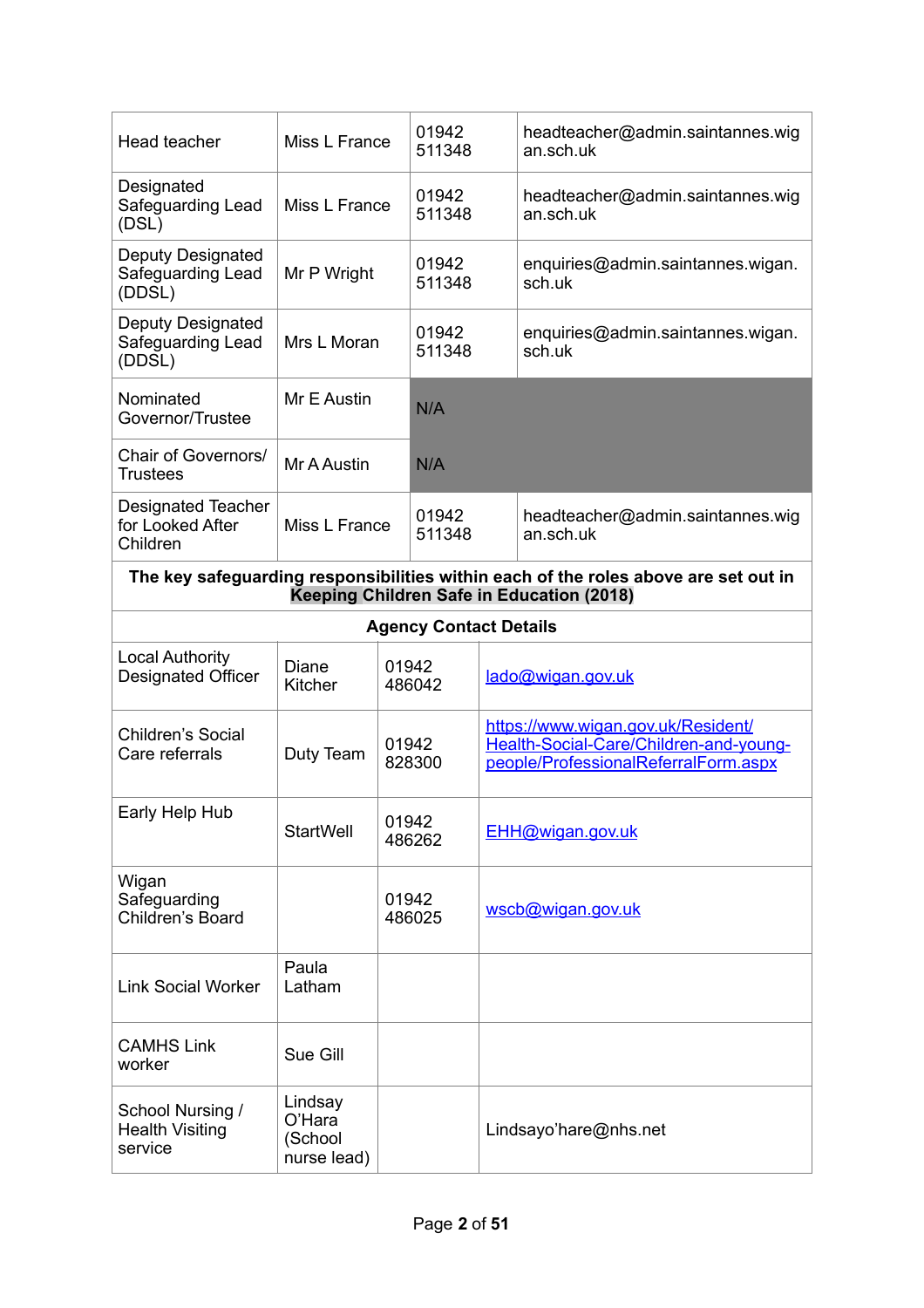| <b>SDF Huddle</b><br>Manager                                                                                            | Lynn<br>Prescott |  | l.prescott@wigan.gov.uk |
|-------------------------------------------------------------------------------------------------------------------------|------------------|--|-------------------------|
| Housing                                                                                                                 | Kathryn<br>Perry |  | k.Perry@wigan.gov.uk    |
| If you believe a child or young person is at immediate risk of significant harm or injury,<br>contact the Police on 999 |                  |  |                         |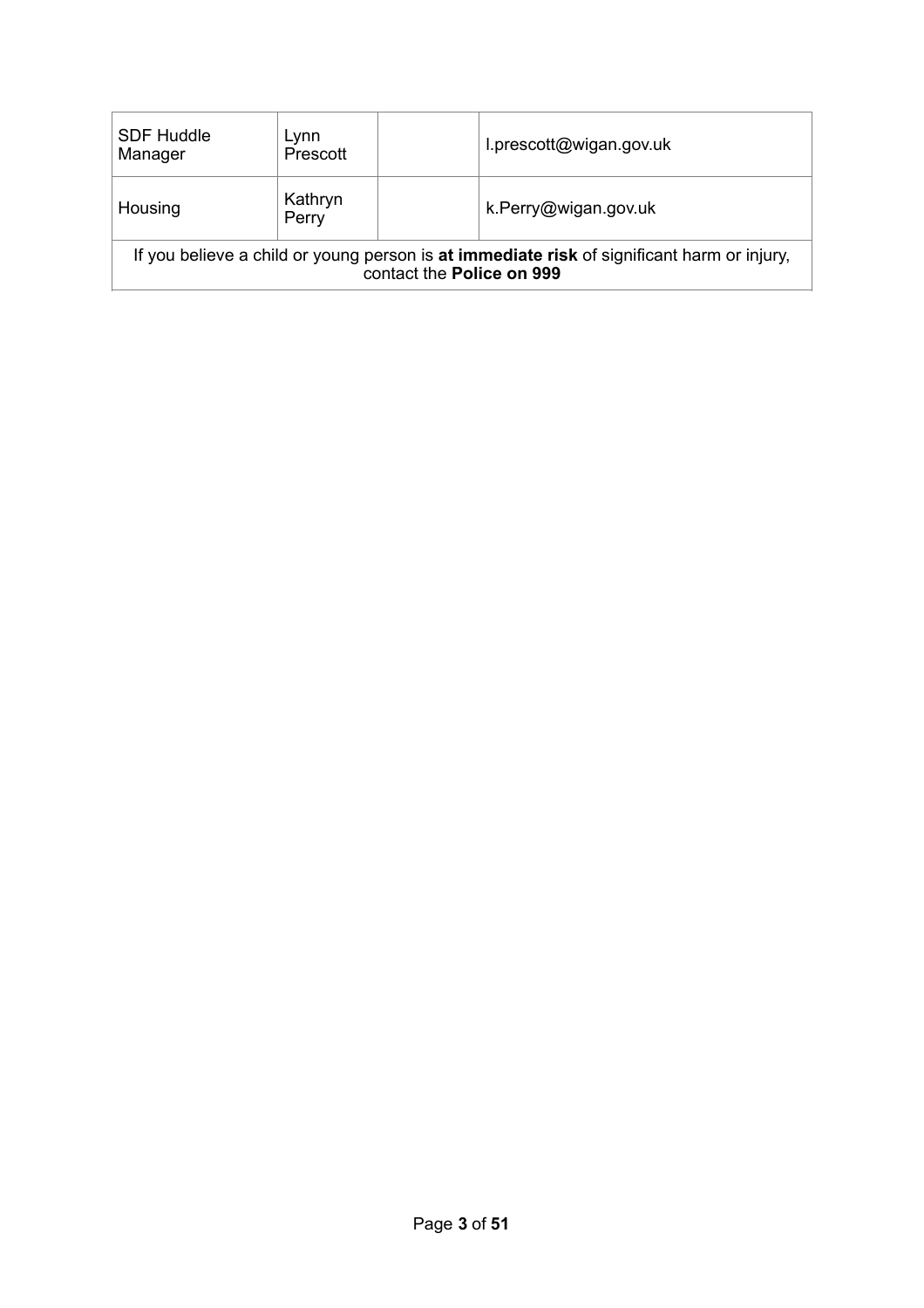# Introduction

This policy has been developed in accordance with the principles established by

- The Children Act 1989 (as amended).
- The Children and Social Work Act 2017.
- The Safeguarding Vulnerable Groups Act 2006.

In addition to the revised documents;

- **Working Together to Safeguard Children 2018**
- **Keeping Children Safe in Education 2018 (statutory from 03/09/2018)**
- **Keeping Children Safe in Education 2019 (statutory from 3/09/2019)**

Other key documents are noted, which have prompted changes to safeguarding requirements over time. This policy references these throughout where relevant:

- GDPR and the Data Protection Act 2018.
- Information Sharing: Advice for Practitioners 2018.
- Sexual Violence and Sexual Harassment between Children in Schools and Colleges (guidance document) 2018.
- Childcare (Early Years Provision Free of Charge) (Extended Entitlement) (Amendment) Regulations 2018.
- <span id="page-3-3"></span>• Childcare Act 2006 (as amended in 2018).

This policy should also be read in conjunction with Wigan's Threshold of Need [1](#page-3-0)Document / Procedure and Wigan's Resolution Policy[2.](#page-3-1)

Safeguarding is defined as:

- ensuring that children grow up with the provision of safe and effective care
- taking action to enable all children to have the best life chances
- preventing impairment of children's health or development and
- protecting children from maltreatment.

The term 'safeguarding children' covers a range of measures including child protection procedures. It encompasses a preventative approach to keeping children safe that incorporates pupil health and safety; school behaviour and preventing bullying; supporting pupils with medical conditions; personal, health, social economic education; providing first aid and site security. Consequently this policy is consistent with all other policies adopted by the governors and should be read alongside the following policies relevant to the safety and welfare of our pupils:

- Positive Behaviour policy
- **Staff Behaviour Policy** (for safer working practice)
- <span id="page-3-2"></span>• Teaching and Learning policy
- Equality Statement Whistleblowing policy SEND policy
- Relationships and Sex education
- 
- 
- Health and Safety Safer Recruitment Policy

<span id="page-3-0"></span><https://www.wigan.gov.uk/Docs/PDF/WSCB/Thresholds-of-Need-booklet.pdf> [1](#page-3-2)

<span id="page-3-1"></span><sup>&</sup>lt;sup>[2](#page-3-3)</sup> Escalation policy recently update to Resolution Policy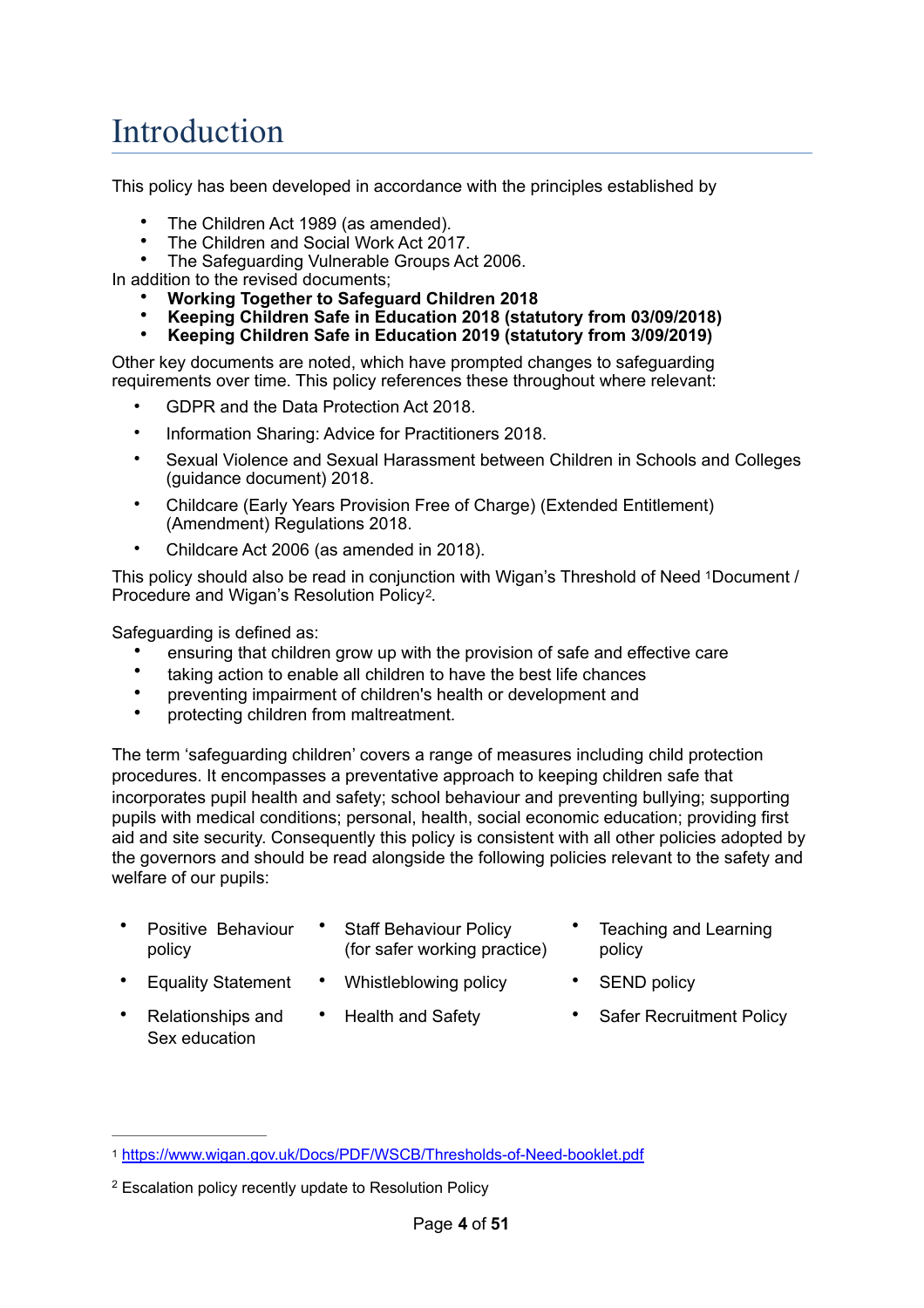• Social media policies for parents and for staff. **Security Policy** 

The aim of this policy is to ensure:

- All of our pupil's / students are safe and protected from harm
- Safeguarding procedures are in place to help pupils and students to feel safe and learn to stay safe
- Adults in the education setting community are aware of the expected behaviours and the legal responsibilities in relation to safeguarding and child protection.
- All agencies are providing appropriate support to children and young people through adoption of the early help framework

This will be achieved by:

- Supporting the child's / young person's development in ways that will foster security, confidence and independence.
- Providing a high quality, safe and stimulating environment in which children and young people feel safe, secure, valued and respected, feel confident, and are able to enjoy, learn and grow in confidence. Have positive relationships with the adults caring for them and know how to approach adults if they are in difficulties, believing they will be effectively listened to.
- Raising the awareness of all teaching and non-teaching staff of the need to safeguard children and young people, of their responsibilities in identifying and reporting possible cases of abuse (reference appendices 1 and 2) and preventing and intervening earlier to address support and social needs of young people through the early help framework
- Providing a systematic means of monitoring children / young people known or thought to be at risk of harm, and ensure we, Standish Lower Ground St Anne's CE Primary School, contribute to assessments of need and support packages for those pupils/students.
- Emphasising the need for good levels of communication between all members of staff.
- Developing a structured procedure within the education setting which will be followed by all members of the education setting community in cases of suspected abuse. Also that staff have had access to specific training and awareness raising concerning:
	- **EXECT:** Staff Behaviour Policy (for safer working practice)
	- **•** D/DSL training
	- KCSiE Part 1
	- **E** Looked After Children (LAC)
	- Online safety training for
	- staff
	- **•** Preventing Radicalisation
	- Staff training
	- Whistleblowing
- Developing and promoting effective working relationships with other agencies, especially the Police, Health and Social Care.
- <span id="page-4-1"></span>• Ensuring that all staff working within our education setting who have substantial access to children and young people have been checked as to their suitability, including verification of their identity, qualifications, and a satisfactory DBS check <sup>[3](#page-4-0)</sup> (according to guidance) and a central record is kept for audit

<span id="page-4-0"></span><sup>&</sup>lt;sup>3</sup> Guidance regarding DBS checks was updated by the Protection of Freedoms Act 2012 [https://](https://www.gov.uk/dbs-check-applicant-criminal-record) [www.gov.uk/dbs-check-applicant-criminal-record](https://www.gov.uk/dbs-check-applicant-criminal-record)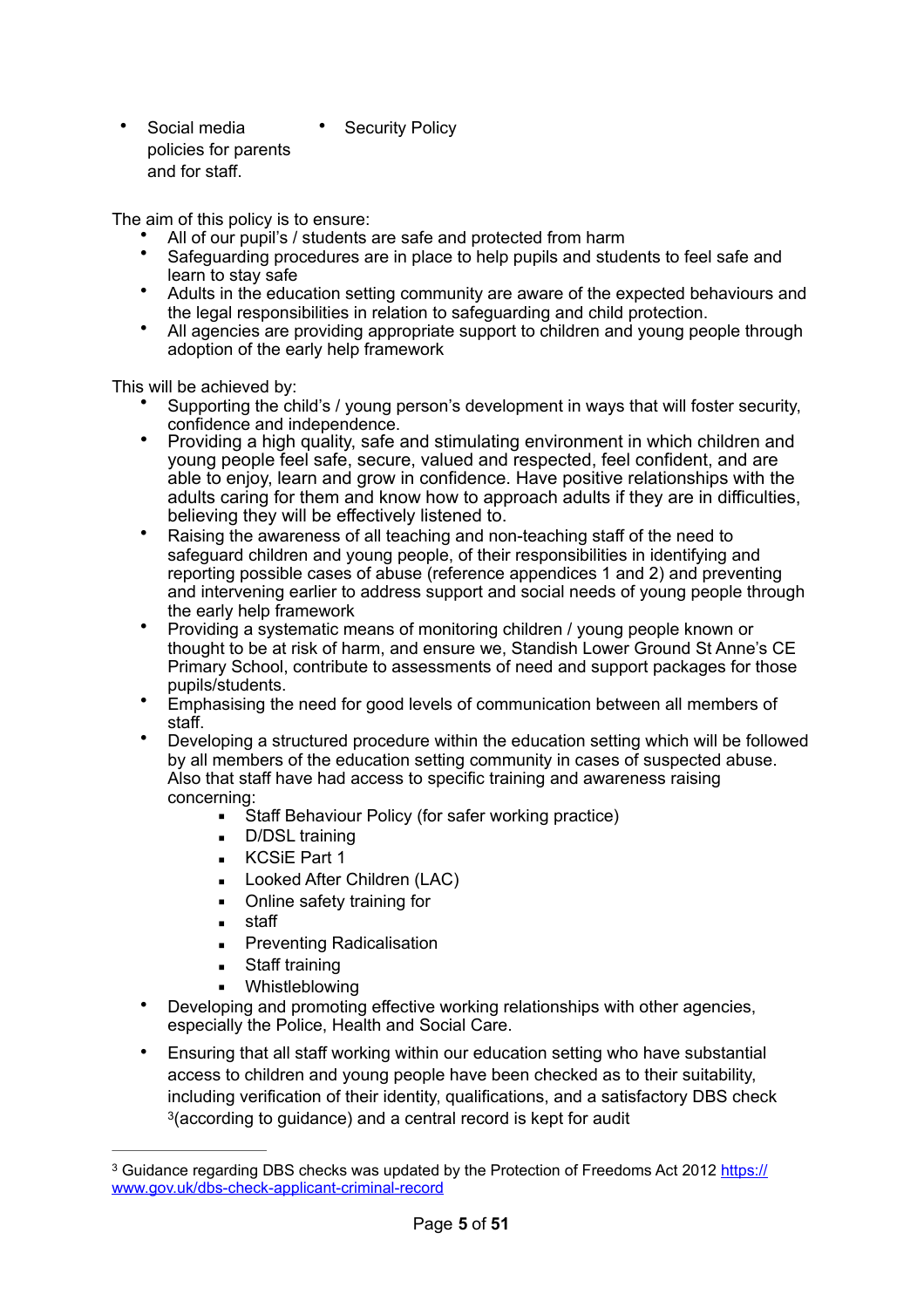- Curriculum teaching about safeguarding**:** Our pupils access a broad and balanced curriculum that promotes their spiritual, moral, cultural, mental and physical development, and prepares them for the opportunities, responsibilities and experiences of life. We provide opportunities for pupils to develop skills, concepts, attitudes and knowledge that promote their safety and well-being. The PSHE and citizenship curriculum specifically includes the following objectives:
	- Developing pupil self-esteem and communication skills
	- Developing strategies for self-protection including online safety
	- Developing a sense of the boundaries between appropriate and inappropriate behaviour in adults and within peer relationships (positive relationships and consent)

# Scope

As outlined above, the term 'safeguarding children' covers a range of measures including child protection procedures. It encompasses a preventative approach through the early help framework to keeping children safe that incorporates pupil health and safety; school behaviour and preventing bullying; supporting pupils with medical conditions; personal, health, social economic education; providing first aid and site security.

All staff are aware of the categories of abuse, which are:

- $\triangleright$  Physical abuse
- $\geq$  Emotional Abuse
- ➢ Neglect
- $\geq$  Sexual abuse

The definitions of which can be found in the glossary, and signs and symptoms of the four categories of abuse can be found in *Appendix one and two*.

This policy assumes that any of the categories of abuse could be disclosed within the Borough of Wigan, and gives further information relating to individual types of abuse within this document in line with advice and guidance within Keeping Children Safe in Education 2018.

# Expectations

All staff are:

- Familiar with this safeguarding policy and have an opportunity to contribute to its review.
- Alert to signs and indicators of possible abuse.
- Able to record and report concerns as set out in this policy.
- Able to deal with a disclosure of abuse from a pupil.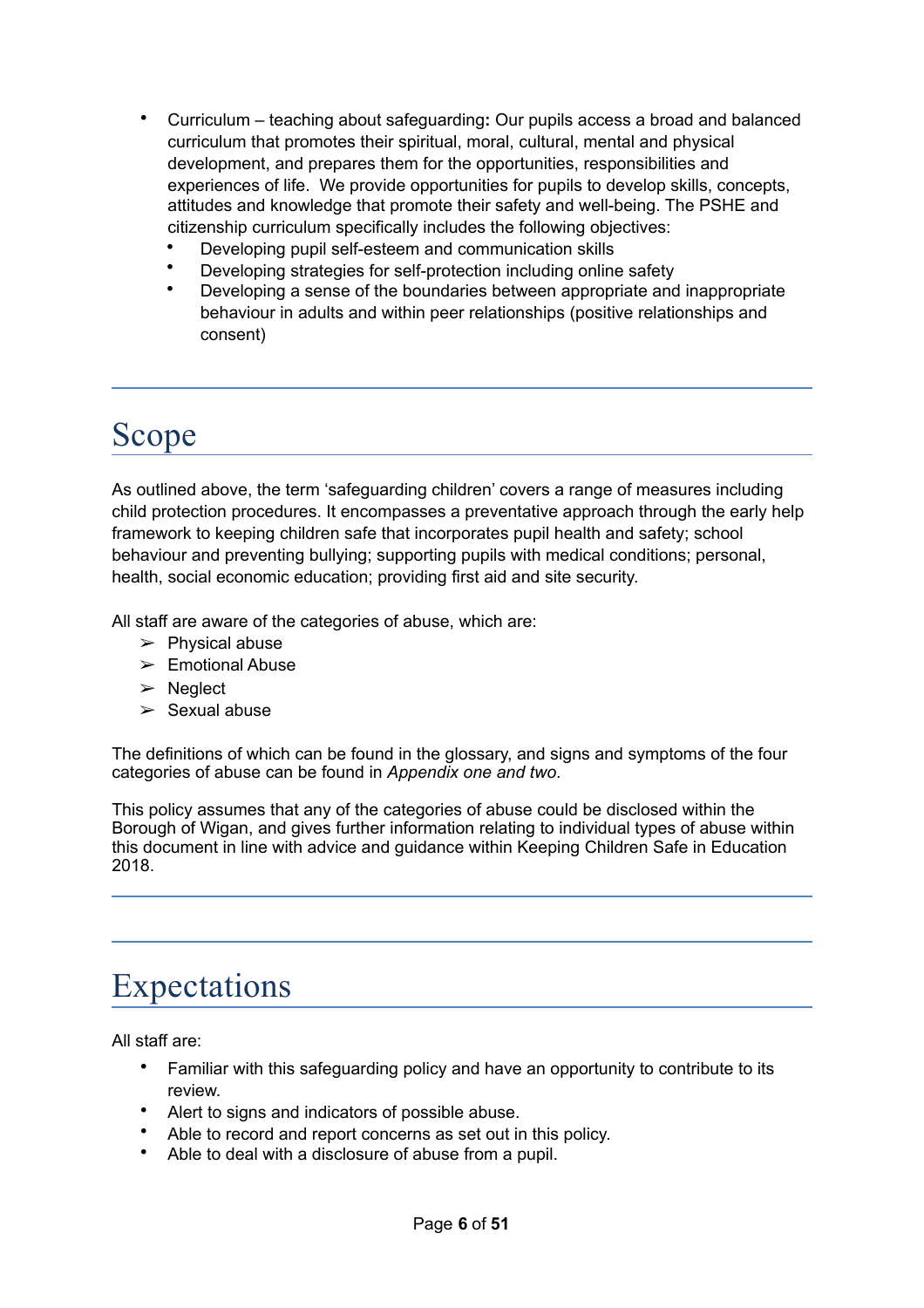<span id="page-6-1"></span>• Involved in the implementation of individual education programmes, integrated support plans, child in need plans and interagency child protection plans as required.

In addition, all staff have read and understood Part 1 of the latest version of Keeping Children Safe in Education (KCSiE 2018). All staff working directly with children have also read Annex A.

We recognise that all adults[,](#page-6-0) including temporary staff<sup>[4](#page-6-0)</sup>, volunteers and governors, have a full and active part to play in protecting our pupils / students from harm, and that the child's / young person's welfare is our paramount concern.

All staff believe that our education setting should provide a caring, positive, safe and stimulating environment that promotes the social, physical and moral development of the individual child or young person.

We recognise that a child / young person who is neglected, abused or witnesses violence may feel helpless and humiliated, may blame themselves, and find it difficult to develop and maintain a sense of worth.

We recognise that the education setting may provide the only stability in the lives of children and young people who have been abused or are at risk of harm.

We accept that research shows that the behaviour of a child in these circumstances may range from that which is perceived to be normal to aggressive or withdrawn**.** 

We recognise that the early help framework provides opportunities to intervene early and prevent safeguarding issues developing, as well providing a framework for appropriate support to be wrapped around the child / young person and their family.

#### **Responding to concerns / disclosures of abuse**

Staff adhere to the following Dos and Don'ts when concerned about abuse or when responding to a disclosure of abuse.

#### **Do:**

- **Create a safe environment by offering** the child a private and safe place if possible.
- **Stay calm** and reassure the child and stress that he/she is not to blame.
- **Tell** the child that you know how difficult it must have been to confide in you.
- **Listen carefully** and **tell** the child what you are going to do next.
- Use the **'tell me', 'explain', 'describe'** and/or mirroring strategy.
- **Tell only the Designated or Deputy Safeguarding Lead.**
- **Record** in detail using the Welfare Concern Record without delay, using the child's own words where possible.

#### **Don't:**

- Take photographs of any injuries.
- Postpone or delay the opportunity for the pupil to talk.
- Take notes while the pupil is speaking or ask the pupil to write an account.
- Try to investigate the allegation yourself.
- Promise confidentiality, eg. Say you will keep 'the secret'.
- Approach or inform the alleged abuser.

<span id="page-6-0"></span>Wherever the word "staff" is used, it covers ALL staff on site, including ancillary supply and self-employed staff, [4](#page-6-1) contractors, volunteers working with children etc, and governors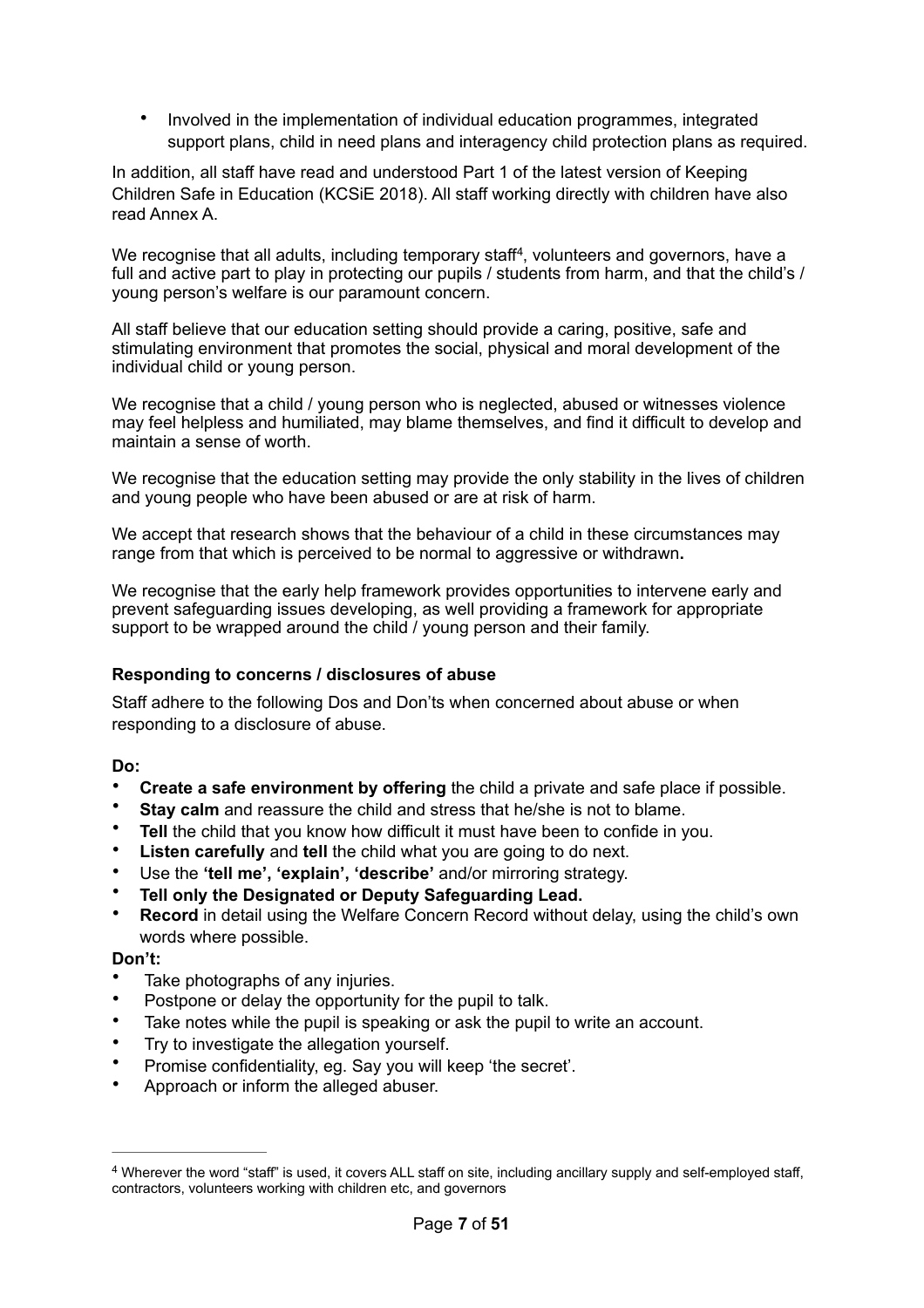All staff record any concern about or disclosure by a pupil of abuse or neglect and report this to the D/DSL using the standard form. It is the responsibility of each adult in school to ensure that the D/DSL receives the record of concern without delay. In the absence of the D/DSL, staff will seek advice direct from Children's Social Care.

In some circumstances, the D/DSL or member of staff seeks advice by ringing Children's Social Care.

During term time, the DSL or one of the DDSL is always available during school hours for staff to discuss any safeguarding concerns.

The voice of the child is central to our safeguarding practice and pupils are encouraged to express and have their views given due weight in all matters affecting them.

We are committed to work in partnership with parents and carers. In most situations, we will discuss initial concerns with them. However, the D/DSL will not share information where there are concerns that if so doing would:

- place a child at increased risk of significant harm
- place an adult at increased risk of serious harm
- prejudice the prevention, detection or prosecution of a serious crime
- lead to unjustified delay in making enquiries about allegations of significant harm to a child, or serious harm to an adult.

When we become aware that a pupil is being privately fostered, we remind the carer/parent of their legal duty to notify Wigan Children's Social Care. We follow this up by contacting Children's Social Care directly.

# Safe Setting, Safe Staff

Our health and safety policy, set out in a separate document, reflects the consideration we give to the protection of our children and young people both physically within the education setting environment and, for example, in relation to internet use, and when away from the education setting, undertaking off site trips and visits.

School security guidance has been compiled to support the senior management of educational settings in the discharge of their responsibilities by ensuring the development and implementation of suitable procedures. In particular, maintaining the security of the premises in response to potential threats to the staff and pupils / students of the setting. *Appendix Four*

Standish Lower Ground St Anne's CE Primary School will ensure that:

1. The Governing body / trustees takes seriously its responsibility under section 175 of the Education Act 2002 to safeguard and promote the welfare of children; and to work together with other agencies to ensure adequate arrangements within our school to identify, assess, and support those children who are suffering / at risk of suffering abuse and neglect.

As key strategic decision makers and vision setters for the school, the governors will make sure that our policies and procedures are in line with national and local safeguarding requirements. Governors will work with the senior leaders to make sure the key actions set out in Safe Setting Safe Staff are in place.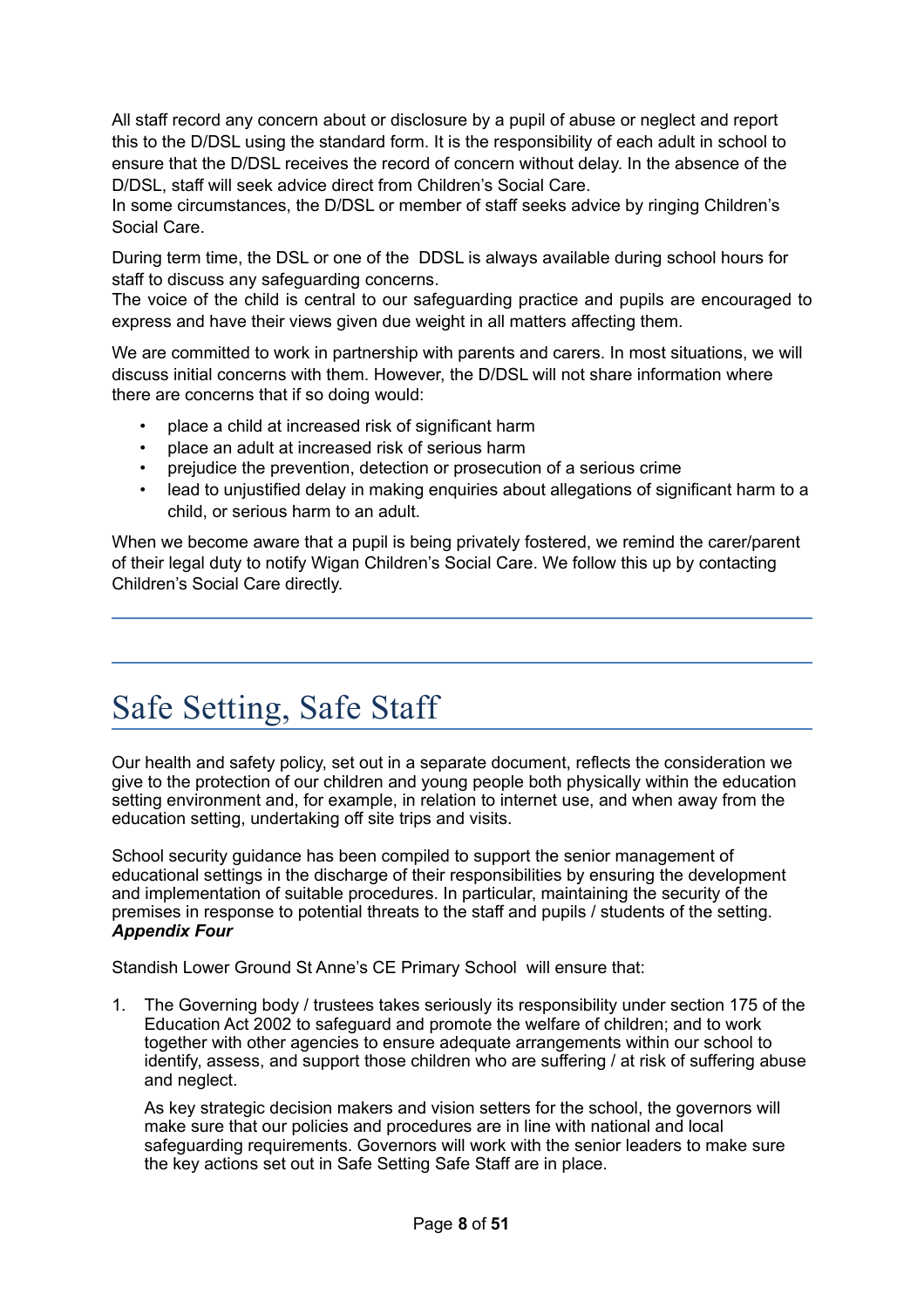- There is a safeguarding, child protection and early help policy together with a staff behaviour (code of conduct) policy
- The education setting operates safer recruitment procedures by ensuring that there is at least one person on every recruitment panel that has completed Safer Recruitment training[.5](#page-8-0)
- <span id="page-8-1"></span>• The education setting has procedures for dealing with allegations of abuse against staff and volunteers and to make a referral to the DBS if a person in regulated activity has been dismissed or removed due to safeguarding concerns, or would have, had they not resigned.
- A senior leader has Designated Safeguarding Lead (DSL) responsibility
- On appointment, the DSL undertakes interagency training and also undertakes DSL "new to role" training and an "update" course every 2 years
- All other staff have access to safeguarding training as appropriate
- Any weaknesses in Child Protection processes and procedures are remedied immediately
- A member of the governing body, usually the Chair, is nominated to liaise with the LA on safeguarding issues and in the event of an allegation of abuse made against the Headteacher
- Safeguarding and Child Protection policies and procedures are reviewed annually and that the Safeguarding, Child Protection and Early Help (Thresholds of Needs) policy is available on the education settings website or by other means
- The Governing body consider how children may be taught about safeguarding. This may be part of a broad and balanced curriculum covering relevant issues through personal social health and economic education (PSHE) and / or for maintained schools through relationship and sex education (RSE).
- Other specific topics will include:
	- $\triangleright$  Online Safety
- That enhanced DBS checks are in place for Chairs of Governors
- The nominated governor (NG) for safeguarding liaises with the headteacher and the D/DSL to complete an annual Section 175 safeguarding audit to return to the local authority.
- 2. Keeping Children Safe in Education is statutory guidance that education settings in England must have regard to it when carrying out their duties to safeguard and promote the welfare of children applying to.
	- Governing bodies of maintained schools ( including maintained nursery schools) and colleges;
	- Proprietors of independent schools (including academies, free schools and alternative provision academies) and non-maintained special schools. In the case of academies, free schools and alternative provision academies, the proprietor will be the academy trust; and
	- Management committees of pupil referral units (PRUs)
- 3. The lead DSL is a member of the Senior Leadership team who has; along with the deputy designated safeguarding lead(s), undertaken the relevant training, and, upon appointment will undertake DSL new to role training followed by biannual updates.
- 4. The DSL's who are involved in recruitment and at least one member of the governing body will also complete safer recruitment training to be renewed every 3 years
- 5. The name of the designated members of staff for child protection (DSL's and DDSL's) will be clearly visible in the school, with a statement explaining the education settings role in referring and monitoring cases of suspected abuse.

<span id="page-8-0"></span><sup>&</sup>lt;sup>[5](#page-8-1)</sup> Safer recruitment training can be accessed through Wigan Safeguarding Children's Board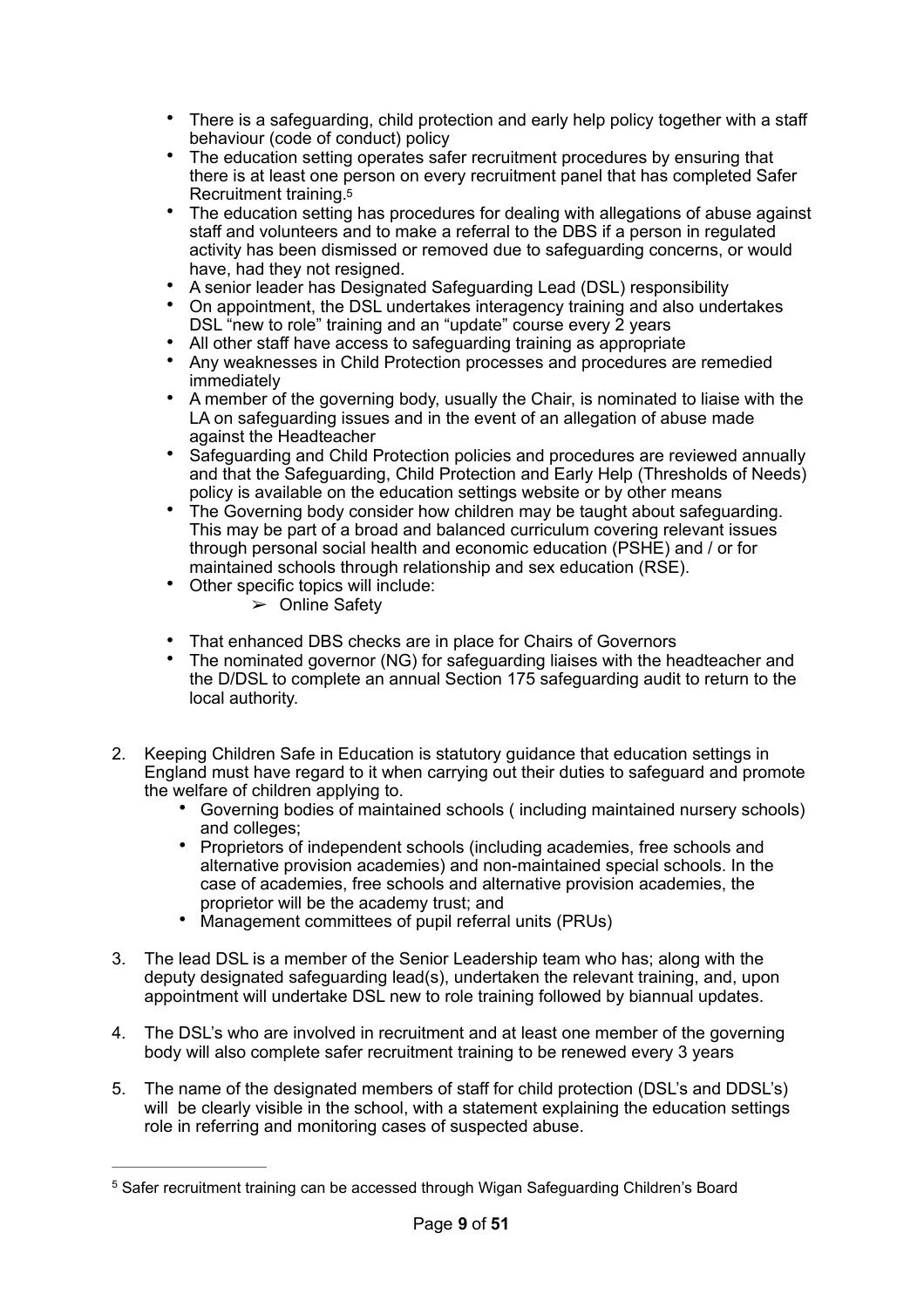- 6. All members of staff are trained in, and receive, regular updates in e-safety and reporting concerns
- 7. All new members of staff will be given a copy of our safeguarding statement and safeguarding, child protection and early help (thresholds of need) policy, with the DSL's names clearly displayed, as part of their induction.
- 8. All other staff, volunteers and governors / trustees, have child protection awareness training, updated by the DSL as appropriate, to maintain their understanding of the signs and indicators of abuse.
- <span id="page-9-1"></span>9. Child protection and safeguarding concerns or allegations against adults working in the school are referred to the LADO  $6$  for advice and that any member of staff found not suitable to work with children or young people will be notified to the Disclosure and Barring Service (DBS) for consideration for barring, following resignation, dismissal, or when we cease to use their service as a result of a substantiated allegation, in the case of a volunteer.
- 10. All parents/carers are made aware of the responsibilities of staff members with regard to safeguarding and child protection procedures through publication of the education settings Safeguarding, Child protection and Early Help policy, and reference to it on the school's web site.
- 11. The Policy is available publically either on the education settings website or by other means. Parents / Carer's are made aware of this policy and their entitlement to have a copy of it via the website / newsletter.
- 12. All visitors complete a sign in / out form, wear a school ID badge and are provided with safeguarding information including the contact details of safeguarding personnel.
- 13. Visitors of a professional role are asked to provide evidence of their role and employment details (usually an identity badge) upon arrival at the education setting. Supporting letter in relation to DBS checks of visitors holding professional ID badges can be found in (**Appendix three)**
- 14. Community users organising activities for children are aware of the school's child protection guidelines and procedures.
- 15. Our lettings policy, for community use of the premises, will seek to ensure the suitability of adults working with children on school sites at any time.
- 16. Our procedures will be annually (as a minimum) reviewed and updated.

# Responsibilities

The designated safeguarding lead (DSL) should take lead responsibility for safeguarding and child protection and are responsible for:

<span id="page-9-0"></span>LADO Local Authority Designated Officer for allegations against staff. LADO threshold document [6](#page-9-1) can be found here<https://www.wigan.gov.uk/Docs/PDF/WSCB/LADO-threshold.pdf>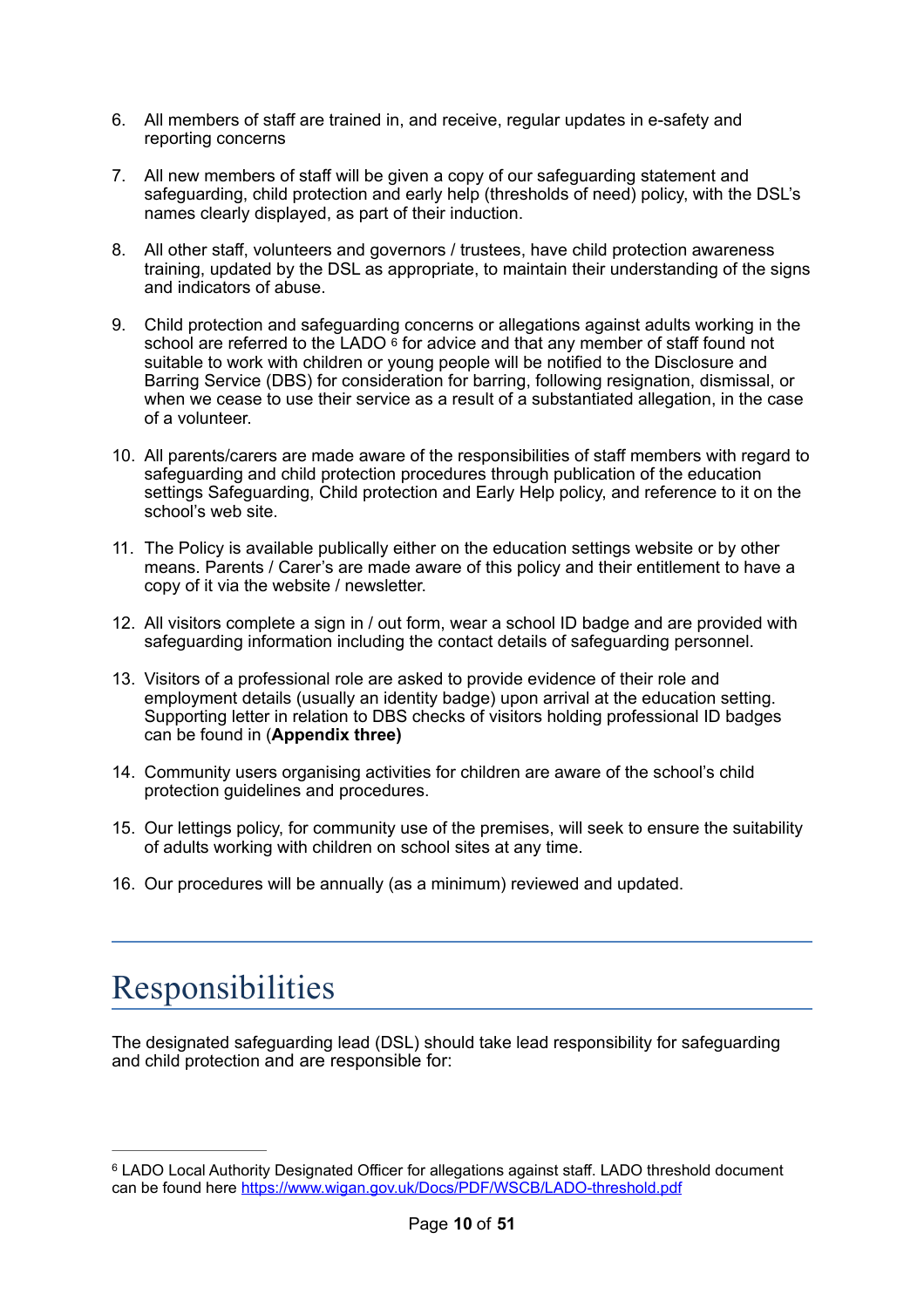- 1. Referring a child if there are any concerns about possible abuse, to the Local Authority, and acting as a focal point for staff to discuss these concerns. Referrals should be made by calling the Children's duty team.
- 2. Keeping written records of concerns about a child even if there is no need to make an immediate referral.
- 3. Ensuring that all such records are kept confidentially, securely stored and are separate from pupil / students record, are transferred securely and held by the setting where the pupils / students attend until their  $25<sup>th</sup>$  birthday. In the instance of an early help intervention, consideration will be given to the welfare of the child / young person and consult with the family for appropriate transfer of information.
- 4. Ensuring that an indication of the existence of the additional file outlined above is clearly marked on the pupils records.
- 5. Ensuring that all records are kept and retained in line with the "Record retention" policy, Children looked after records are retained for 99 years, and a record is kept and witnessed of the disposal of individual's record.
- 6. Making sure when a pupil / student leaves, any information regarding safeguarding (current or historic) as well as the child protection file, where applicable, is transferred to the new education setting as soon as possible. This should be transferred separately from the main pupil file, ensuring secure transit, and confirmation of receipt should be obtained. Receiving schools and colleges should ensure key staff such as designated safeguarding leads and SENCOs or the named person with oversight for SEN in colleges, are aware as required.
- 7. Ensuring that they, or the staff member attending case conferences, core groups, early help meetings or other multi-agency planning meetings, contribute to assessments and provide a report which has been shared with the parents.
- 8. Ensuring that any pupil or student currently with a child protection plan who is absent in the educational setting without explanation for two days is referred to their key worker's Social Care Team.
- 9. Organising child protection induction and update training every 3 years for all school staff.
- 10. Providing, with the head of school, an annual report for the governing body/trustees, detailing any changes to the policy and procedures; training undertaken by the DSL, and by all staff and governors; number and type of incidents/cases, and a number of children on the child protection register (anonymised)
- 11. Liaising with other agencies and professionals

# Supporting Children and Young People

The education setting will consider the need for an Early Help assessment when it is identified that there are low level concerns or emerging needs. Detailed information on Early Help can be found in Chapter 1 of Working Together to Safeguard Children.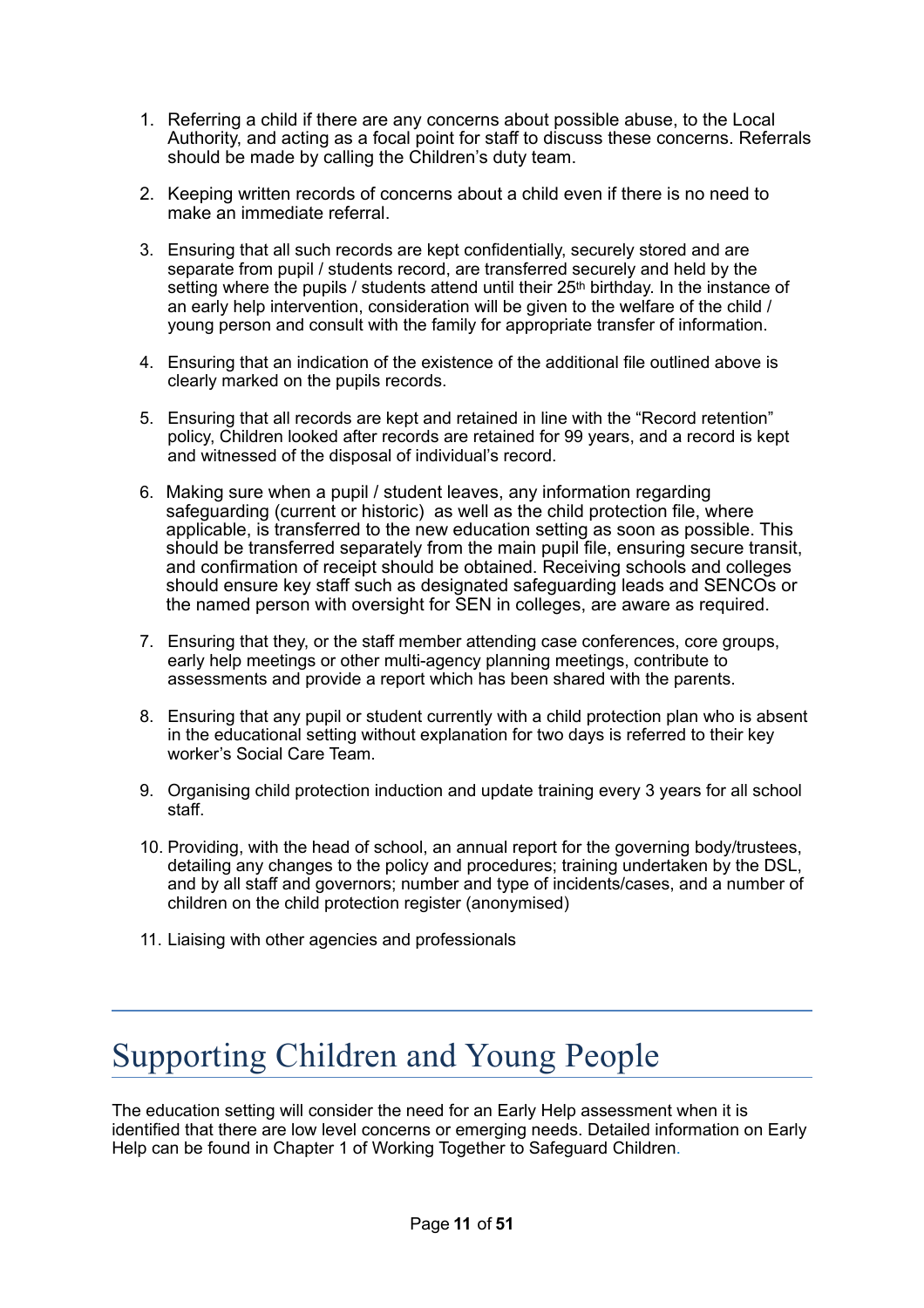It is the responsibility of the education setting to initiate Early Help to identify what the family's strengths and needs are. This will inform whether the setting can support the family or whether a referral to another agency is needed. This process provides a way of recording support and interventions that have been provided by the school to the child / young person and also supports a referral for additional support that may be needed from more targeted services where a single agency has been unable to meet that need. A team around the child meeting (TAC) can be arranged to ensure that a multi-agency action plan can be developed. It is important that the child and parents voice is captured as part of this assessment and that they take ownership of the plan. This plan should be regularly reviewed up to 4 to 6 weeks until outcomes are achieved.

If at any point during the EH process, the risk increases and the education setting becomes concerned that the child or young person is, or is likely to suffer significant harm, then a referral will be made to children's social care.

In all cases the educational setting will consider the statutory guidance for schools and colleges, Keeping Children Safe in Education, published by the DfE September 2018, with particular reference to Part 1: Information for all schools and colleges.

Our education setting will support all children and young people by:

- Encouraging self-esteem and self-assertiveness through the curriculum, as well as our relationships, whilst not condoning aggression or bullying.
- Healthy relationships
- Promoting a caring, safe and positive environment within the school.
- Liaising and working together with all other support services and those agencies involved in the safeguarding of children.
- Notifying Social Care as soon as there is a significant concern.
- Providing continuing support to a child or young person, about whom there have been concerns, who leaves the school by ensuring that appropriate information is copied under confidential cover to the pupils new setting and ensuring the school medical records are forwarded as a matter of priority.

If at any point the education setting becomes concerned that a child or young person is at serious risk of harm they should respond appropriately. If the school is concerned that a child is at **immediate** or **imminent** risk then they should contact Greater Manchester Police on either 111 or 999. If however the school is concerned that a child is, or is likely to suffer serious harm but it is not imminent they should call Wigan Children's Social Care Referral Team on 01942 828300.

# Children with Special Education Needs and Disabilities (SEND)

The education setting will use the same considerations for children and young people with SEND, as detailed above. However the setting must also take into consideration that additional barriers can exist when recognising abuse and neglect in this group of children and young people. These can include:

• Assumptions that indicators of possible abuse such as behaviour, mood and injury relate to the child's SEN or disability without further exploration (the setting must consider the child first and foremost, rather than the child's SEND);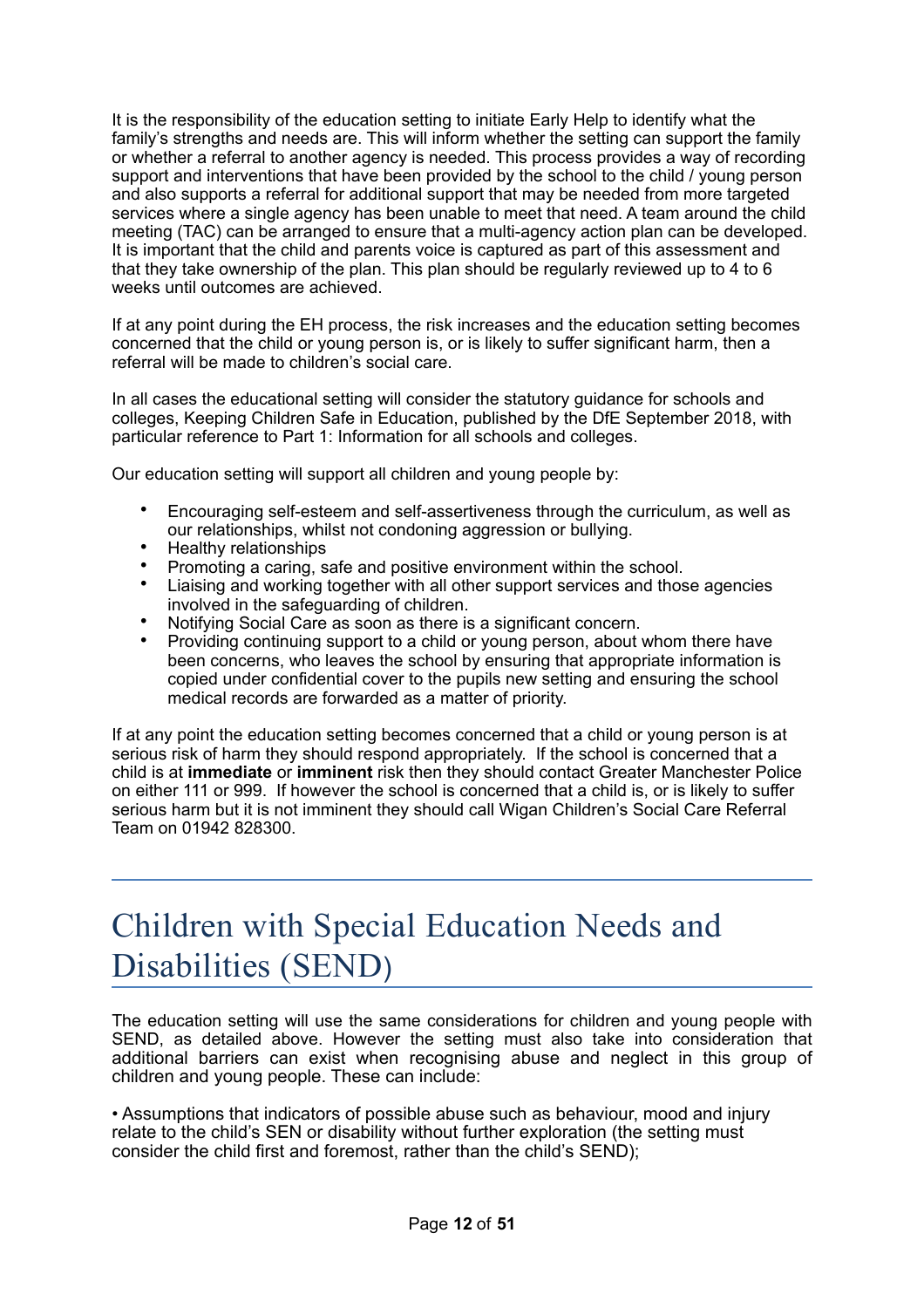• A higher risk of vulnerability due to factors such as; a learning disability, lack of awareness, social isolation, which may contribute to risks such as online vulnerability;

• Being more prone to peer group isolation than other children;

• The potential for children with SEN and disabilities being disproportionally impacted by behaviours such as bullying, without outwardly showing any signs; and

• Communication barriers and difficulties in overcoming these barriers.

Children and young people with SEN and disabilities can face a number of challenges to disclosure, which must be recognised and taken into account, including; prejudice, negative responses and low expectations.

# Multi-agency working

This section is taken directly from the document "Keeping Children Safe in Education 2019"

Schools and colleges have a pivotal role to play in multi-agency safeguarding arrangements. Governing bodies and proprietors should ensure that the school or college contributes to multi-agency working in line with statutory guidance Working Together to Safeguard Children. It is especially important that schools and colleges understand their role in the new safeguarding partner arrangements.

New safeguarding partners and child death review partner arrangements are to be in place by 29 September 2019. Locally, the three safeguarding partners (the local authority; a clinical commissioning group for an area within the local authority; and the chief officer of police for a police area in the local authority area) will make arrangements to work together with appropriate relevant agencies to safeguard and promote the welfare of local children, including identifying and responding to their needs.

Governing bodies, proprietors, management committees and their senior leadership teams, especially their designated safeguarding leads, should make themselves aware of and follow their new local arrangements.

The three safeguarding partners have a shared and equal duty to work together to safeguard and promote the welfare of children. To fulfil this role they must set out how they will work together and with any relevant agencies.

Relevant agencies are those organisations and agencies whose involvement that the three safeguarding partners consider may be required to safeguard and promote the welfare of children with regard to local need. The three safeguarding partners must set out in their published arrangements which organisations and agencies they will be working with and the expectations placed on any agencies and organisations by the new arrangements.

The three safeguarding partners should make arrangements to allow all schools (including multi-academy trusts) and colleges in the local area to be fully engaged, involved and included in the new safeguarding arrangements. It is expected that, locally, the three safeguarding partners will name schools and colleges as relevant agencies and will reach their own conclusions on how best to achieve the active engagement of individual institutions in a meaningful way.

# Information sharing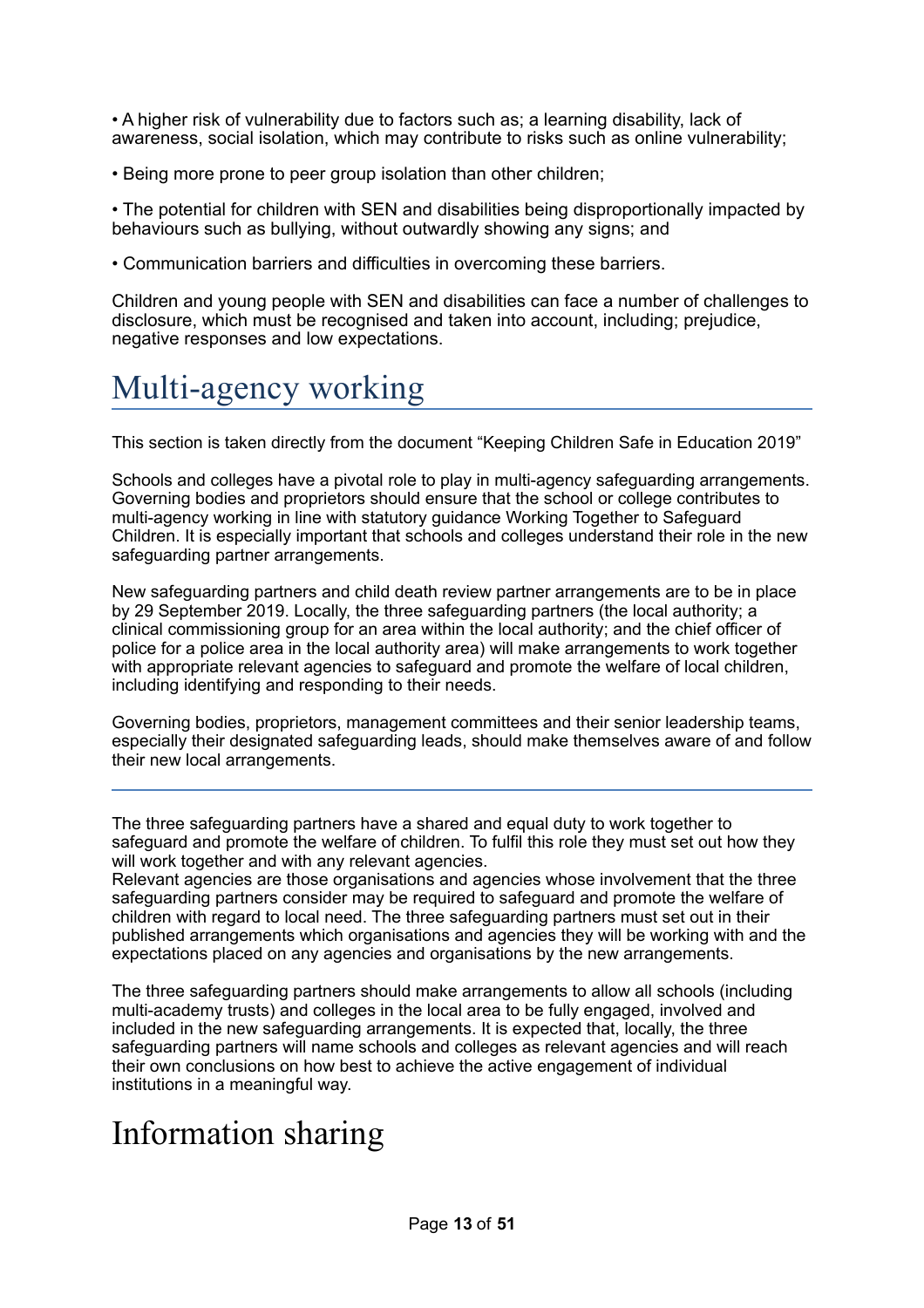If named as a relevant agency, schools and colleges, in the same way as other relevant agencies, are under a statutory duty to co-operate with the published arrangements.

Governing bodies and proprietors should understand the local criteria for action and the local protocol for assessment and ensure they are reflected in their own policies and procedures.

They should also be prepared to supply information as requested by the three safeguarding partners.

Schools and colleges should work with social care, the police, health services and other services to promote the welfare of children and protect them from harm. This includes providing a coordinated offer of early help when additional needs of children are identified, and contributing to inter-agency plans to provide additional support to children subject to child protection plans. All schools and colleges should allow access for children's social care from the host local authority and, where appropriate, from a placing local authority, for that authority to conduct, or to consider whether to conduct, a section 17 or a section 47 assessment.

<span id="page-13-1"></span>We recognise that all matters relating to child protection are confidential<sup>7</sup> and information is handled in line with the education settings Information sharing policy(GDPR).

The Government has issued [Information Sharing for Safeguarding Practitioners](https://www.gov.uk/government/publications/safeguarding-practitioners-information-sharing-advice) Guidance that included 7 'Golden Rules' of Information Sharing in safeguarding :

The Government guidance (described by the NSPCC, 2018) is:

- 1. **Remember that the General Data Protection Regulation (GDPR) Data Protection Act 2018 and human rights law are not barriers** to justified information sharing, but provide a framework to ensure that personal information about living individuals is shared appropriately.
- 2. **Be open and honest with the individual** (and/or their family where appropriate) from the outset about why, what, how and with whom information will, or could be shared, and seek their agreement, unless it is unsafe or inappropriate to do so.
- 3. **Seek advice from other practitioners** if you are in any doubt about sharing the information concerned, without disclosing the identity of the individual where possible.
- 4. **Share with informed consent where appropriate** and, where possible, respect the wishes of those who do not consent to share confidential information. You may still share information without consent if, in your judgement, there is good reason to do so, such as where safety may be at risk.
- 5. **Consider safety and well-being**: Base your information sharing decisions on considerations of the safety and well-being of the individual and others who may be affected by their actions.
- 6. **Necessary, proportionate, relevant, adequate, accurate, timely and secure**: Ensure that the information you share is necessary for the purpose for which you are sharing it, is shared only with those individuals who need to have it, is accurate and up-to-date, is shared in a timely fashion, and is shared securely.
- 7. **Keep a record of your decision and the reasons for it** whether it is to share information or not. If you decide to share, then record what you have shared, with whom and for what purpose

<span id="page-13-0"></span><sup>&</sup>lt;sup>7</sup> [https://www.gov.uk/government/uploads/system/uploads/attachment\\_data/file/721581/](https://www.gov.uk/government/uploads/system/uploads/attachment_data/file/721581/Information_sharing_advice_practitioners_safeguarding_services.pdf) [Information\\_sharing\\_advice\\_practitioners\\_safeguarding\\_services.pdf](https://www.gov.uk/government/uploads/system/uploads/attachment_data/file/721581/Information_sharing_advice_practitioners_safeguarding_services.pdf)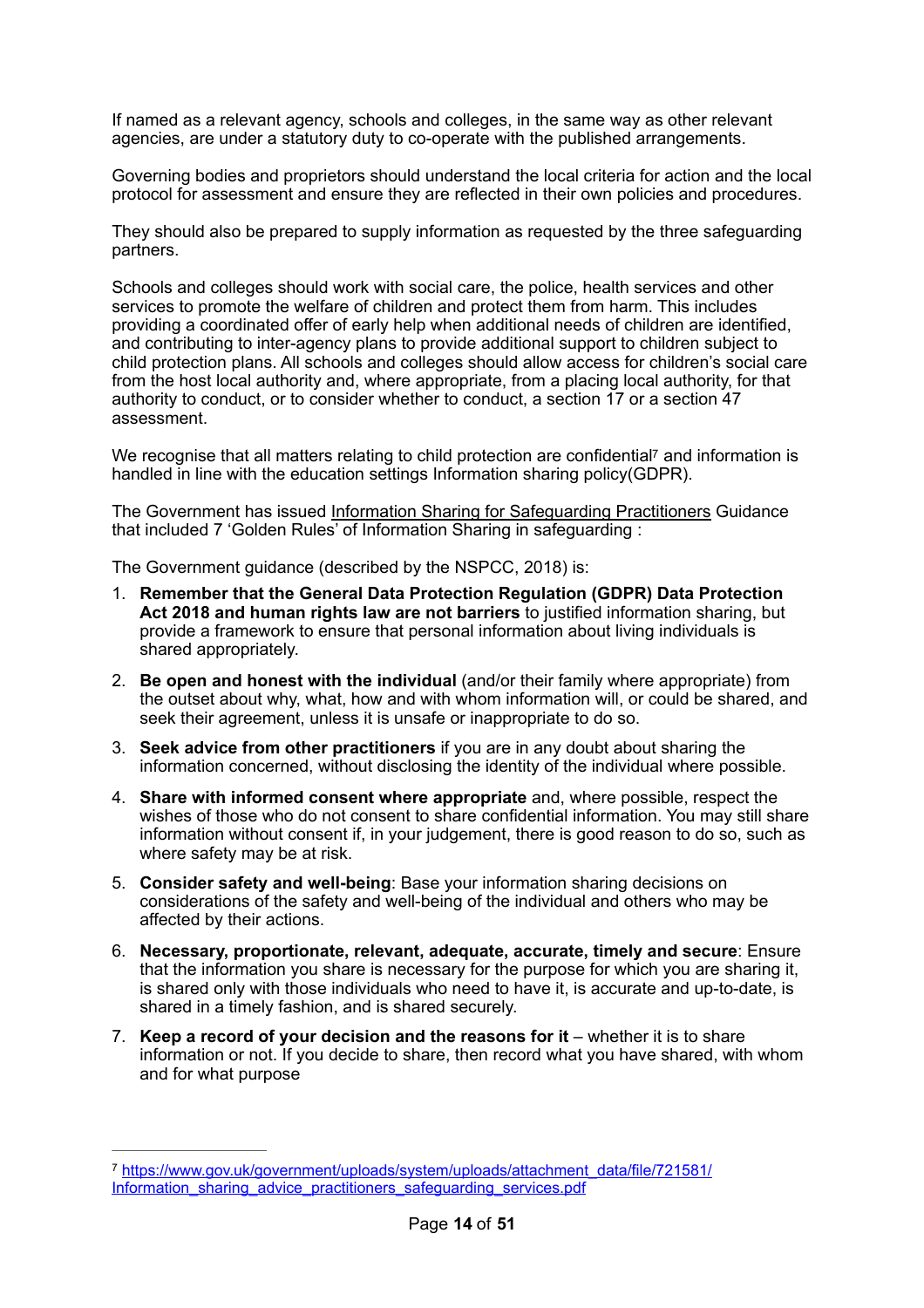All staff must be aware that they have a professional responsibility to share information in order to safeguard children and cannot assume that someone else will pass on the information.

Sharing of information will be necessary for the purpose for which it's being shared, is shared only with those individuals who need to have it, is accurate and up-to-date, is shared in a timely fashion, and is shared securely

Key organisations who have a duty under section 11 of the Children Act 2004 to have arrangements in place to safeguard and promote the welfare of children are:

- The local authority;
- NHS England;
- Clinical commissioning groups;
- NHS Trusts, NHS Foundation Trusts;
- The local policing body;
- British Transport Police Authority;
- Prisons;
- National Probation Service and Community Rehabilitation Companies;4
- Youth offending teams; and

• Bodies within the education and /or voluntary sectors, and any individual to the extent that they are providing services in pursuance of section 74 of the Education and Skills Act 2008.

We will always undertake to share our intention to refer a child or young person to Social Care with their parent's / carers unless to do so could put the child or young person at greater risk of harm, or impede a criminal investigation.

As data controllers who process personal information we are registered with the Information Commissioner's Office \*NB\* The Data Protection Act requires every data controller who is processing personal information to register with the Information Commissioner's Office, unless they are exempt. To check if you are required to register check here: [https://](https://clicktime.symantec.com/a/1/zSX8ifXAg_CBXgnCY4DICxl14EPnYbXM5Eqj75Lif_Q=?d=-q0gl88aO6M8P0HtwV0LC_Pu0wTWXqFo8T51simW6NG3DA3d8Gcm4ghuLP7KtYSHPFbRFnWxsuJiaUCa1Jw0H3VEpkGGm_44yvd8PCHwJ0Fl74AVeggy-8c10BrfZbwocVIq4CEngv2QnSBHkrRH39R4Au7321sN-sZCZqs69BOY7o56V23CGusAAIglEItstbyZ0FFt0jl0QXOvvaTUDEqC3C8DRzvaTMneLBB7stE2Wa73YgQmXp5Pk_1weL84AoJDIrRaFfeU6sIZo-PudKy2Omv1bgjnUl7Rl_Hh5RaMfbHvRti6LuVpmJ77Wze8uJKfmKKnMQJDLhKvRdg%253D&u=https%253A%252F%252Fico.org.uk%252Ffor-organisations%252Fdata-protection-fee%252Fself-assessment%252F) [ico.org.uk/for-organisations/data-protection-fee/self-assessment/](https://clicktime.symantec.com/a/1/zSX8ifXAg_CBXgnCY4DICxl14EPnYbXM5Eqj75Lif_Q=?d=-q0gl88aO6M8P0HtwV0LC_Pu0wTWXqFo8T51simW6NG3DA3d8Gcm4ghuLP7KtYSHPFbRFnWxsuJiaUCa1Jw0H3VEpkGGm_44yvd8PCHwJ0Fl74AVeggy-8c10BrfZbwocVIq4CEngv2QnSBHkrRH39R4Au7321sN-sZCZqs69BOY7o56V23CGusAAIglEItstbyZ0FFt0jl0QXOvvaTUDEqC3C8DRzvaTMneLBB7stE2Wa73YgQmXp5Pk_1weL84AoJDIrRaFfeU6sIZo-PudKy2Omv1bgjnUl7Rl_Hh5RaMfbHvRti6LuVpmJ77Wze8uJKfmKKnMQJDLhKvRdg%253D&u=https%253A%252F%252Fico.org.uk%252Ffor-organisations%252Fdata-protection-fee%252Fself-assessment%252F) 

# Supporting Staff

Standish Lower Ground St Anne's CE Primary School will work with partners in the safeguarding partnership to ensure positive outcomes for children and young people.

We recognise that staff working in the school who have become involved with a child who has suffered harm, or appears to be likely to suffer harm, may find the situation stressful and upsetting.

We will support such staff by providing an opportunity to talk through their anxieties with the DSL and to seek further support as appropriate.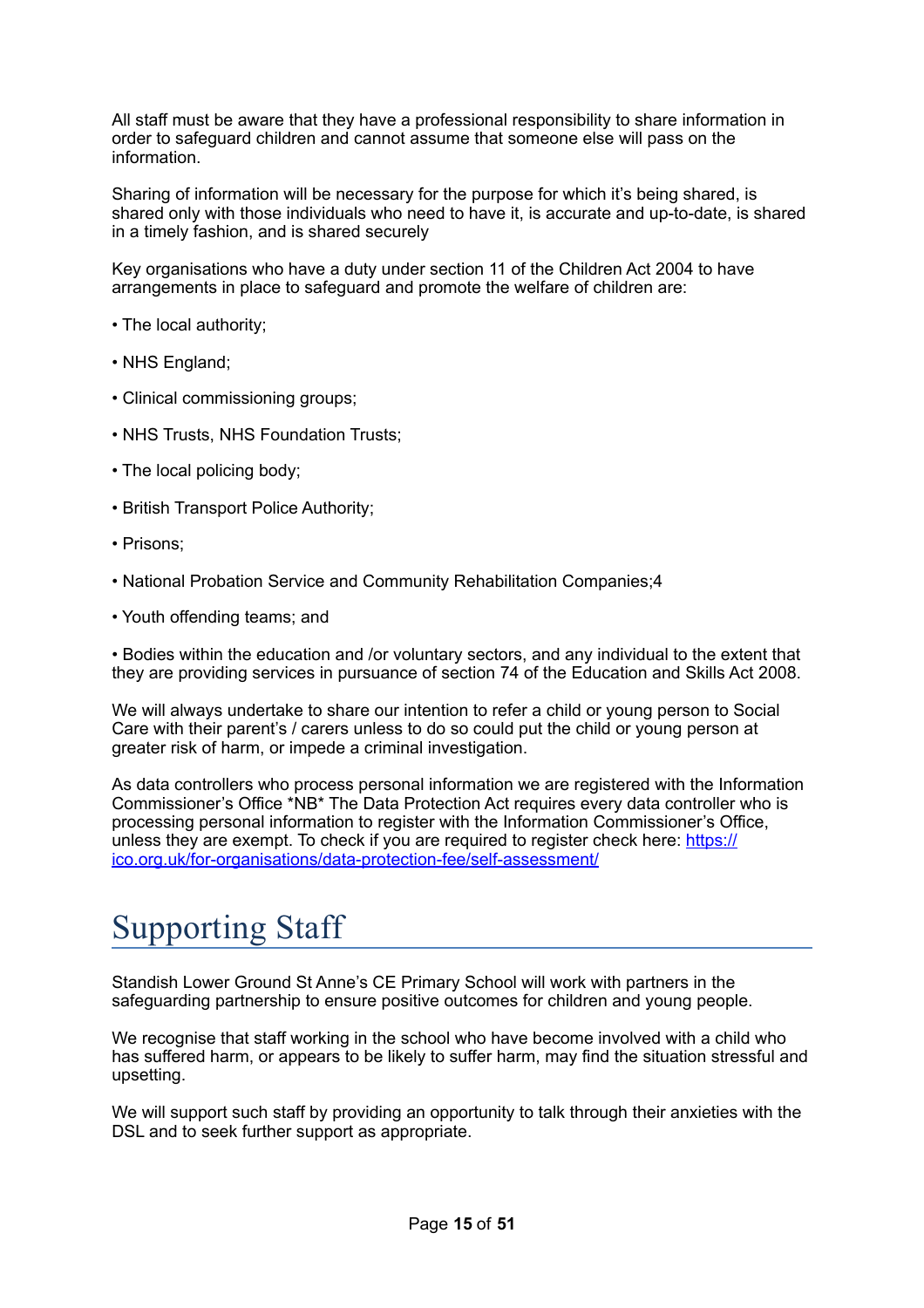Designated Safeguarding Leads should make use of support available by the Local Authority and the partnerships Safeguarding Team.

DSLs will have oversight of Early Help and Child Protection plans with appropriate structure in place to monitor progress and outcomes in partnership with Children's Social Care and other stakeholders (check levels)

# Training

All members of staff and volunteers have read, signed and understood the school's Staff Positive Behaviour Policy (for safer working practice).

We ensure training attended meets the minimum standards set out by WSCB in the document 'WSCB recommended minimum standards for child protection training'.

#### **Induction**

The welfare of all our pupils is of paramount importance. All staff including volunteers are informed of our safeguarding procedures including online safety, at induction. Our induction also includes:

- Plan of support for individuals appropriate to the role for which they have been hired
- Confirmation of the conduct expected of staff within the school our Staff Behaviour Policy
- Opportunities for a new member of staff to discuss any issues or concerns about their role or responsibilities
- Confirmation of the line management / mentor process whereby any general concerns or issues about the person's ability or suitability will be addressed.

#### **Safeguarding training**

This training is for all staff and is updated every 3 years as a minimum to ensure staff understand their role in safeguarding. Any member of staff not present at this whole school session will receive this statutory training requirement on their return. In addition, all staff members receive safeguarding and child protection updates (for

example, via email, e-bulletins, staff meetings) as necessary and at least annually. All staff also receives training in online safety and this is updated as necessary.

#### **Advanced training**

The D/DSL has additional training which is updated every two years as a minimum. The D/ DSL also attends multi-agency courses relevant to school needs. Their knowledge and skills are refreshed at least annually eg via e-bulletins or safeguarding networking events with other D/DSLs.

#### **Safer Recruitment**

At least one person on any appointment panel has undertaken Safer Recruitment Training. This training is updated every five years as a minimum.

#### **Preventing Radicalisation**

All staff undertakes Prevent training.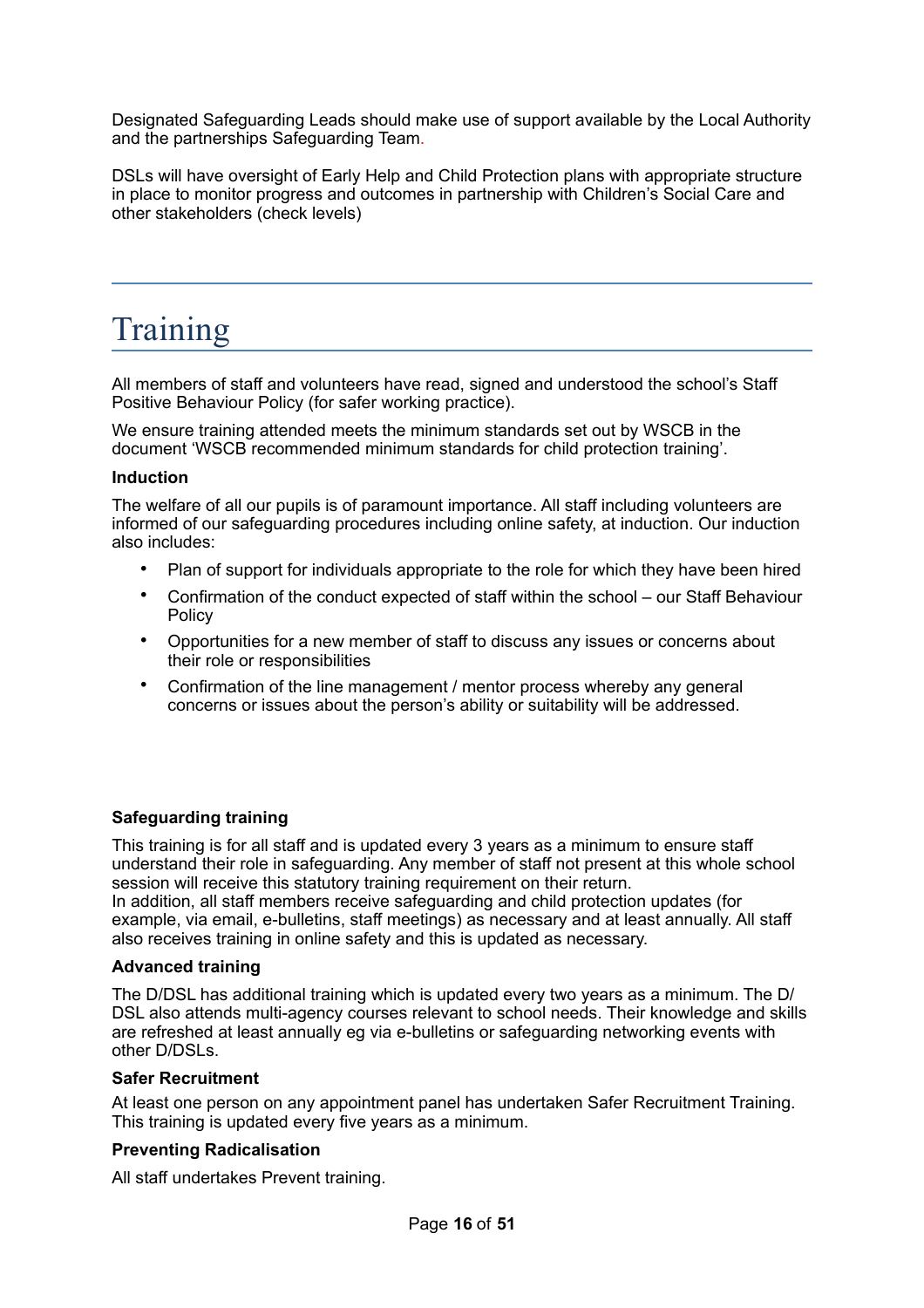#### **Staff support**

Due to the demanding, often distressing nature of child protection work, we support staff by providing an opportunity to talk through the challenges of this aspect of their role with a senior leader and to seek further support as appropriate.

#### **Governors**

Governors undertake the school's Induction programme. They may choose to complete face to face training for governors provided by Wiltshire Council. In addition, governors may choose to attend whole school safeguarding and child protection training.

# Allegations against staff

All Education setting and Early Years staff should take care not to place themselves in a vulnerable position with a child.

All staff should be expected to have awareness and knowledge of Guidance on Behaviour Issues, along with the school's own Positive Behaviour Management Policy and this should be part of induction for all new staff or volunteers.

Guidance about conduct and safe practice, including safe use of mobile phones by staff and volunteers, will be given at induction, alongside information on Safer Working Practices.

We understand that a pupil or student may make an allegation against a member of staff.

If such an allegation is made, or information is received which suggests that a person may be unsuitable to work with children / young people, the member of staff receiving the allegation or aware of the information, will immediately inform the Headteacher / Head of **School** 

<span id="page-16-1"></span>The Head teacher / Head of school, on all such occasions, will discuss the content of the allegation with the Local Authority Designated Officer (LADO).[8](#page-16-0)

If the allegation made to a member of staff concerns the Headteacher / Head of School, the person receiving the allegation will immediately inform the Chair of Governors / Trustees who will consult LADO, without notifying the Headteacher first.

The school will follow Wigan's procedures for managing allegations against staff. Under no circumstances will we send a child / young person home pending such an investigation, unless this advice is given exceptionally, as a result of a consultation with the LADO.

Suspension of the member of staff, excluding the Headteacher, against whom an allegation has been made, needs careful consideration, and the Headteacher will seek the advice of Human Resources / Legal in order to make that decision and informing the LADO at the earliest opportunity.

In the event of an allegation against the Headteacher, the decision to suspend will be made by the Chair of Governors / Trustees with advice as outlined above.

We have a procedure for managing the suspension of a contract for a community user in the event of an allegation arising in that context.

<span id="page-16-0"></span>LADO process can be found on the WSCB website [http://www.wiganlscb.com/Professionals/](http://www.wiganlscb.com/Professionals/LADO.aspx) [8](#page-16-1) [LADO.aspx](http://www.wiganlscb.com/Professionals/LADO.aspx)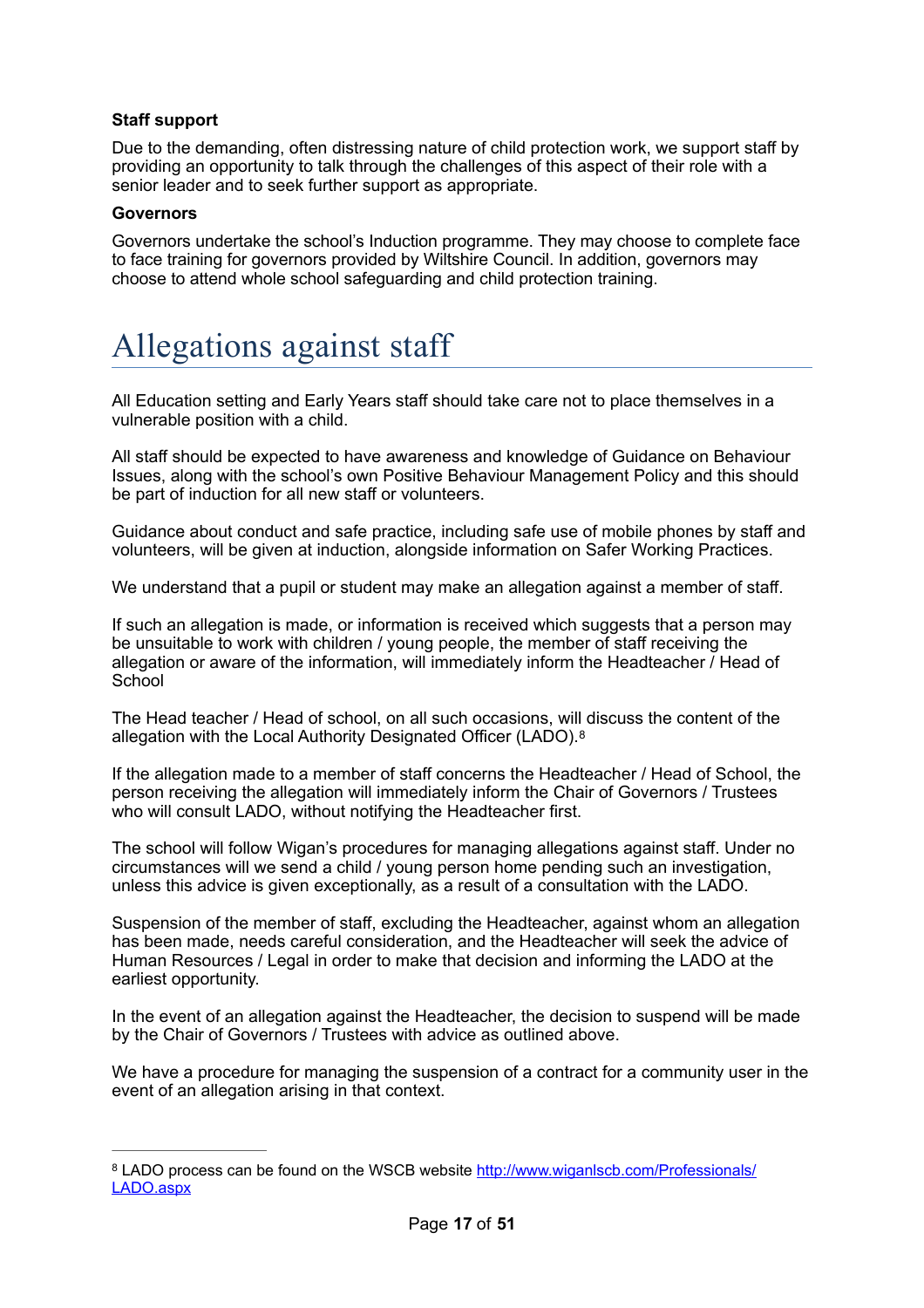# Disagreements, Escalation and Resolution

Effective working together depends on an open approach and honest relationships between colleagues and between agencies.

<span id="page-17-1"></span>Staff must be confident and able to professionally disagree and challenge decision-making as an entirely legitimate activity; a part of our professional responsibility to promote the best safeguarding practice. Staff are encouraged to press for re-consideration if they believe a decision to act / not act in response to a concern raised about a child is wrong. In such cases the WSCB Case Resolution Protocol (formerly escalation policy) is used if necessary[.](#page-17-0)<sup>[9](#page-17-0)</sup> If we are on the receiving end of a professional challenge, we see this as an opportunity to reflect on our decision making.

# Whistleblowing

All staff can raise concerns about poor or unsafe practice and potential failures in the education settings safeguarding regime. Our whistleblowing procedures, which are reflected in staff training and our Code of Conduct, are in place for such concerns to be raised with the headteacher.

If a staff member feels unable to raise an issue with the headteacher or feels that their genuine concerns are not being addressed, other whistleblowing channels are open to them:

- The NSPCC whistleblowing helpline Staff can call 0800 028 0285 line is available from 8:00 AM to 8:00 PM, Monday to Friday and email: help@nspcc.org.uk.
- A member of the governing body: Mr E Austin (Safeguarding governor)

We recognise that children and young people cannot be expected to raise concerns in an environment where staff fails to do so.

All staff should be aware of their duty to raise concerns, where they exist, about the management of child protection, which may include the attitudes or actions of colleagues. If it becomes necessary to consult outside the school, they should speak in the first instance, to the Area Education Officer / LADO following the whistleblowing policy.

Whistleblowing regarding the Headteacher should be made to the Chair of the Governing Body (or trustees) whose contact details are readily available to staff (as pertained to setting).

It's acknowledged that Whistleblowers have the right to remain anonymous, however identifying yourself may assist with any further investigations.

# Physical Intervention and use of reasonable force

We acknowledge that staff must only ever use physical intervention as a last resort, when a child or young person is endangering him / herself or others.

<span id="page-17-0"></span><http://www.wiganlscb.com/Docs/PDF/Professional/Resolution-Policy.pdf> [9](#page-17-1)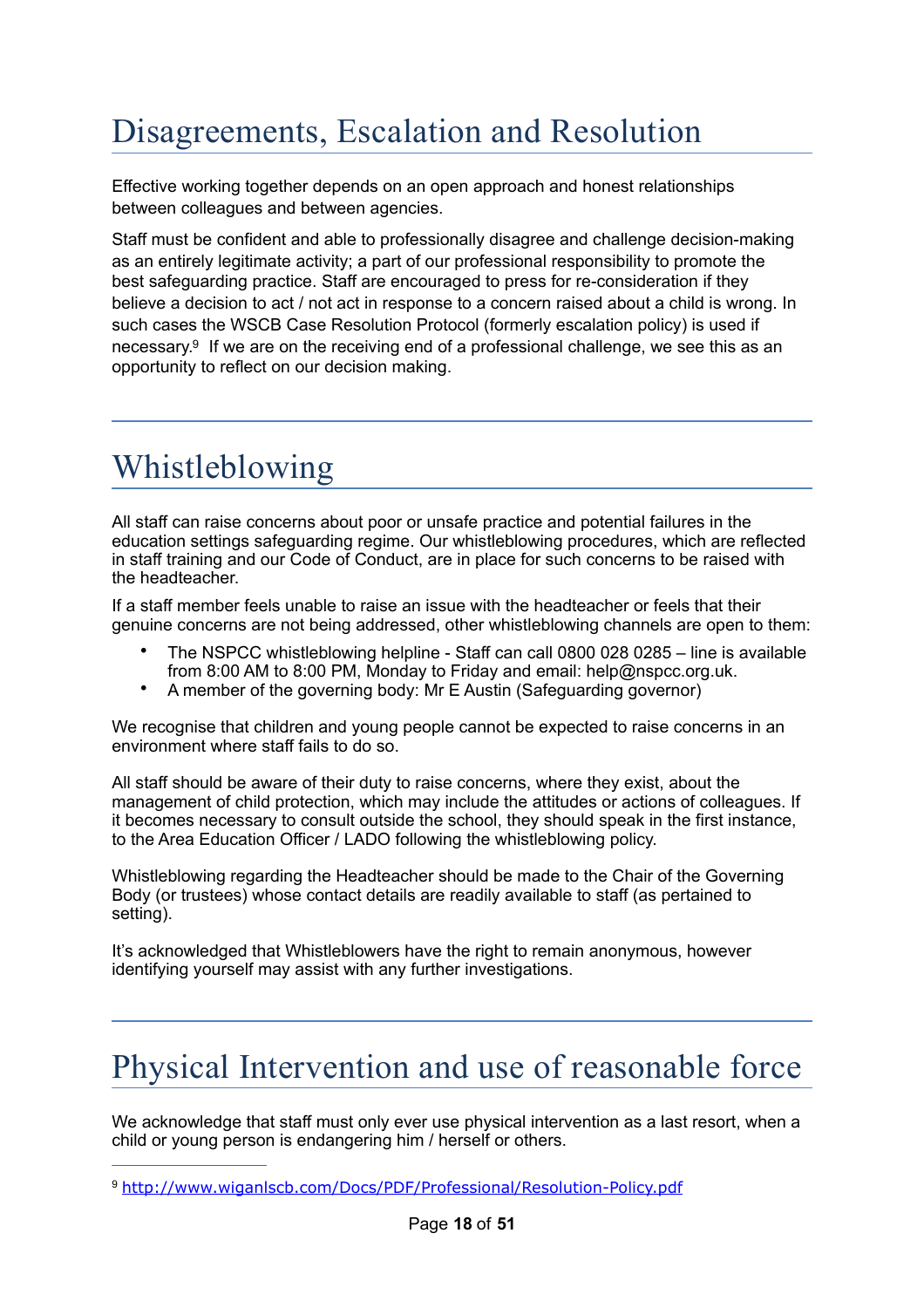The term 'reasonable force' covers the broad range of actions used by staff that involve a degree of physical contact to control or restrain children / young people. "Reasonable" in these circumstances means using no more force than necessary and staff should refer to the section on "use of reasonable force" within the behaviour policy.

Such events should be recorded by completing a serious incident log and signed by a witness.

Staff who are likely to need to use physical intervention or reasonable force will be appropriately trained in an accredited positive handling technique.

We understand that physical intervention of a nature which causes injury or distress to a child or young person may be considered under child protection or disciplinary procedures.

<span id="page-18-1"></span>We recognise that touch is appropriate in the context or working with children and young people, and all staff are aware of the safer working practice guidance[10](#page-18-0) to ensure they are clear about their professional boundary.

# Prevention

We recognise that the education setting plays a significant part in the prevention of harm to our children and young people by providing them with good lines of communication with trusted adults.

If early help is appropriate, the designated safeguarding lead (or deputy) will contact the early help hub to ensure there is no current intervention and will generally lead on liaising with other agencies, setting up an inter-agency assessment as appropriate.

Early help means providing support as soon as a problem emerges, at any point in a child's life. Providing early help is more effective in promoting the welfare of children than reacting later.

Any such cases should be kept under constant review and consideration given to a referral to children's social care for assessment for statutory services, if the child's situation does not appear to be improving or is getting worse.

The education settings community will;

- Work to establish and maintain an ethos where children feel secure and are encouraged to talk and are always listened to.
- Include regular consultation with children and young people e.g. through safety questionnaires, participation in anti-bullying week, asking children and young people to report whether they have had happy / sad lunchtimes / playtimes / breaks
- Ensure that all pupils and students know there is a trusted adult in the education setting whom they can approach if they are worried or in difficulty.
- Include safeguarding across the curriculum, including PSHE, opportunities to equip children with the skills they need to stay safe from harm and to know whom they should turn to for help. In particular this will include anti-bullying work, e-

<span id="page-18-0"></span><sup>&</sup>lt;sup>[10](#page-18-1)</sup> Available to view on the WSCB website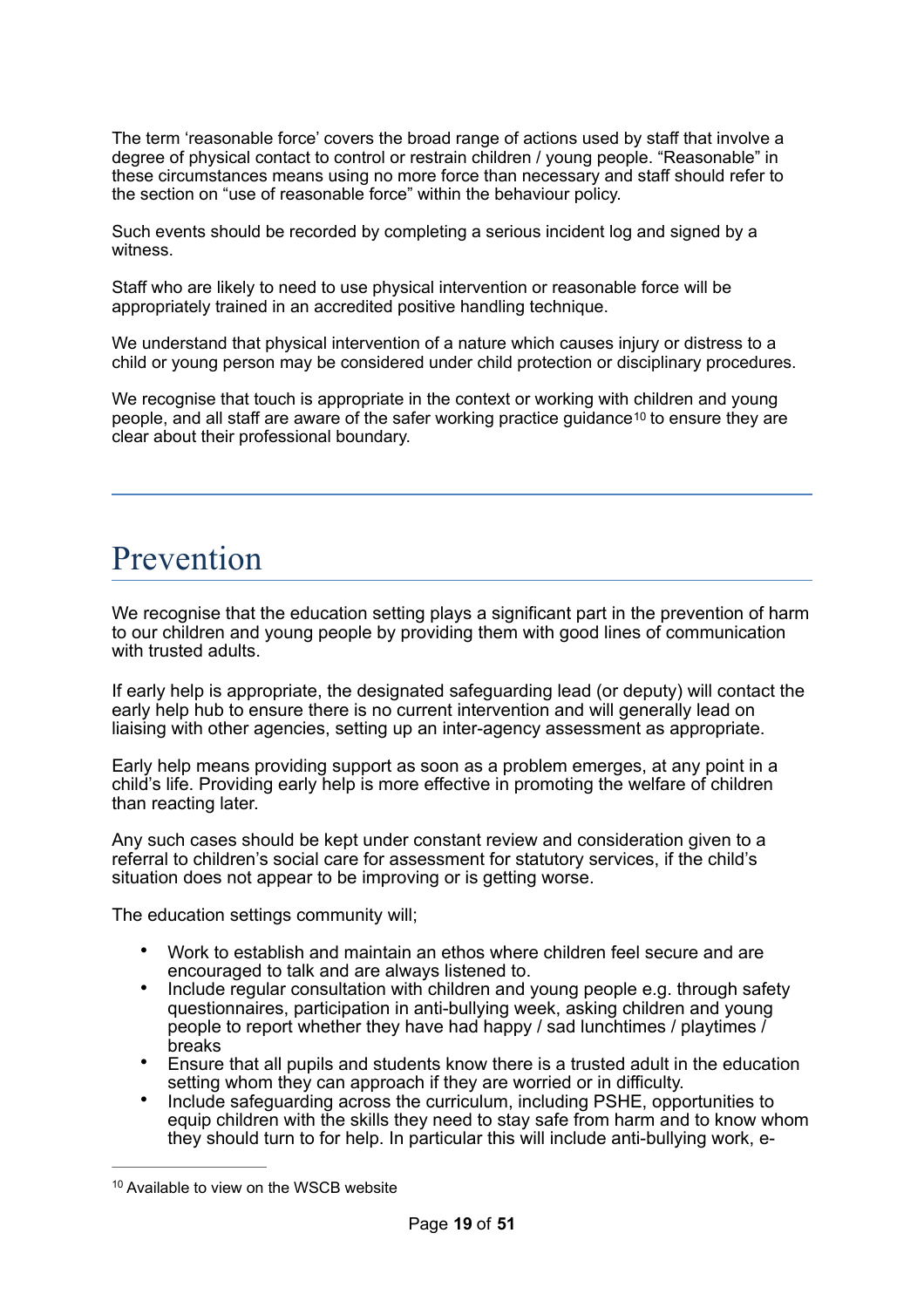safety, road safety, pedestrian and cycle training. Also focused work in year 6 to prepare for transition to secondary school and more personal safety / independent travel

• Ensure all staff are aware of school guidance for their use of mobile technology and have discussed safeguarding issues around the use of mobile technologies and their associated risks.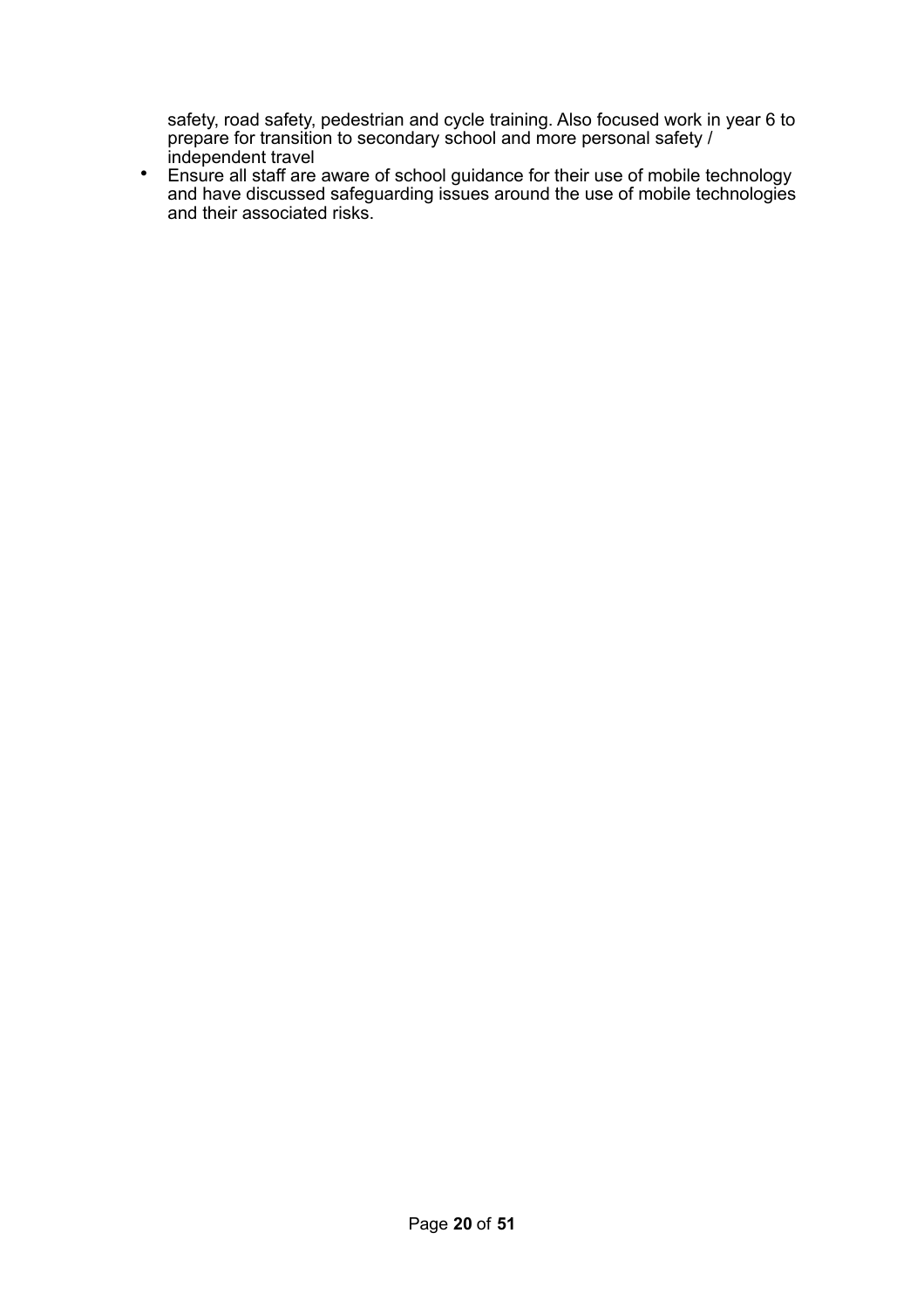# Domestic Abuse

We recognise the significant impact domestic abuse can have on children and young people, therefore we operate in partnership with Operation Encompass, a system which facilitates the sharing of information relating to domestic incidents where children live or frequent. Any incidents of domestic violence reported to the police will be notified to the education setting to effectively support the child(ren) / young person.

# Sexual Violence and Sexual Harassment including Peer on Peer

The education setting recognises that allegations of sexual violence and sexual harassment are likely to be complex and require difficult professional decisions to be made.

<span id="page-20-1"></span>Decisions will be made on a case by case basis with the DSL taking a leading role, supported by other agencies such as Children's Social Care and the Police as required<sup>11</sup>.

# Peer on Peer abuse

All children have a right to attend school and learn in a safe environment. All peer on peer abuse is unacceptable and will be taken seriously. Staff recognise that while both boys and girls can abuse their peers, it is more likely that girls will be victims and boys perpetrators of such abuse. Peer on peer abuse is not tolerated, passed off as "banter" or seen as "part of growing up". It is likely to include, but not limited to:

- bullying (including cyber bullying)
- gender based violence / sexual assaults
- sexting or
- Initiation / hazing type violence and rituals.

Consequently, peer on peer abuse is dealt with as a safeguarding concern, recorded as such and not managed through the systems set out in the school behaviour policy. Victims, perpetrators and any other child affected by peer on peer abuse will be supported through the school's pastoral system and the support will be regularly reviewed. We minimise the risk of peer on peer abuse by providing:

- A relevant curriculum, that helps children to develop their understanding of acceptable behaviours, healthy relationships and keeping themselves safe.
- Established / publicised systems for children to raise concerns with staff, knowing they will be listened to, supported and valued, and that the issues they raise will be taken seriously.

The DSL liaises with other professionals to develop robust risk assessments and appropriate specialist targeted work for children that are identified as posing a potential risk to other children.

<span id="page-20-0"></span><sup>11</sup> [https://www.gov.uk/government/uploads/system/uploads/attachment\\_data/file/719902/](https://www.gov.uk/government/uploads/system/uploads/attachment_data/file/719902/Sexual_violence_and_sexual_harassment_between_children_in_schools_and_colleges.pdf) [Sexual\\_violence\\_and\\_sexual\\_harassment\\_between\\_children\\_in\\_schools\\_and\\_colleges.pdf](https://www.gov.uk/government/uploads/system/uploads/attachment_data/file/719902/Sexual_violence_and_sexual_harassment_between_children_in_schools_and_colleges.pdf)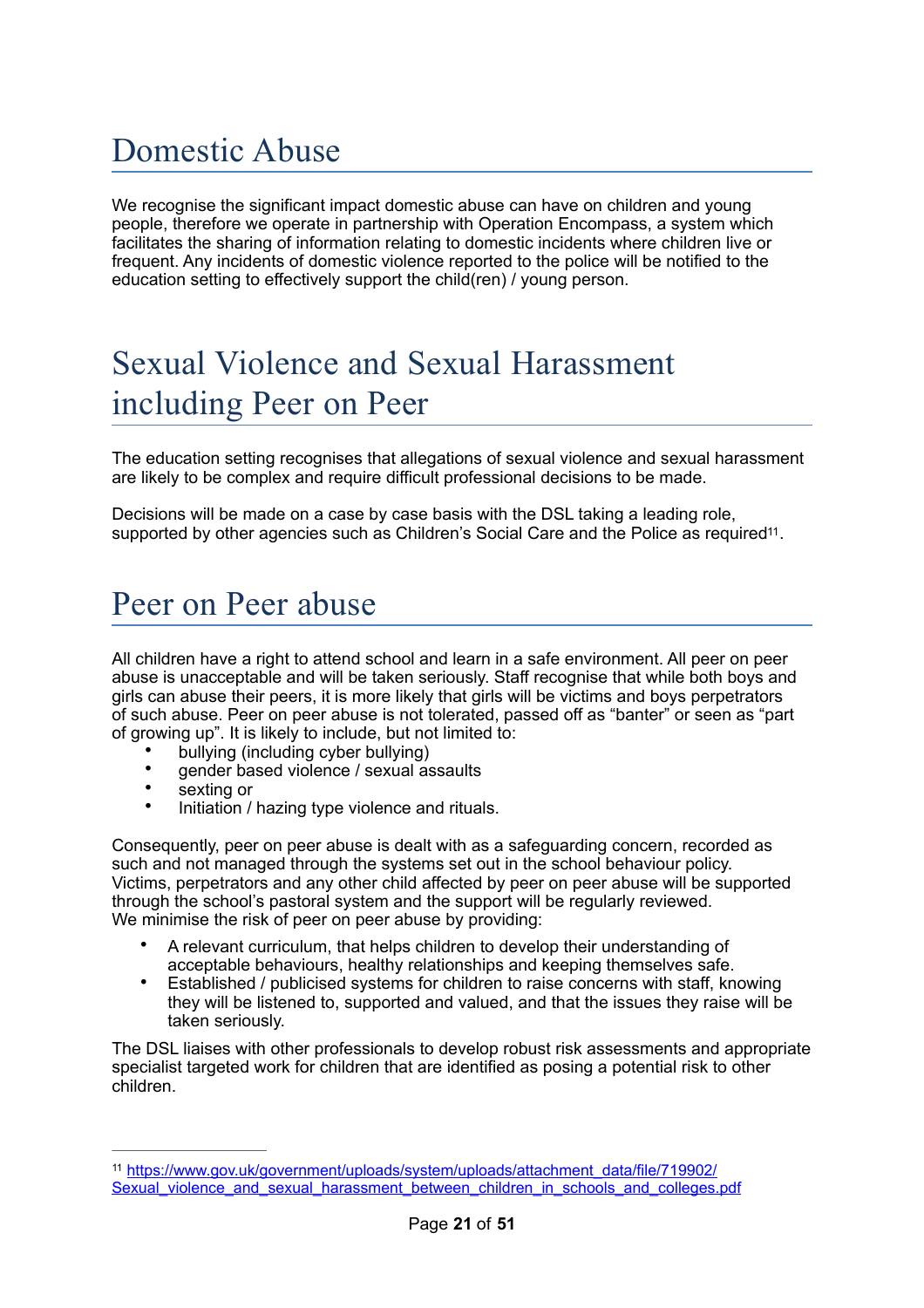Our school policy on anti-bullying (respect policy) is set out in a separate document and acknowledges that to allow or condone bullying may lead to consideration under child protection procedures. This includes all forms, e.g. Cyber, racist, homophobic and gender related bullying.

All staff are aware that children with SEND and / or differences / perceived differences are more susceptible to being bullied / victims of child abuse.

Our policy on racist incidents is set out separately and acknowledges that repeated racist incidents or a single serious incident may lead to consideration under child protection procedures.

We keep a record of known bullying incidents, and will keep a record of racist incidents.

# Upskirting

The act of upskirting is now included as a new criminal offence following the introduction of the Voyeurism (Offences) Act 2019, an amendment to the Sexual Offences Act 2003. Upskirting is defined in KCSIE as typically involving the taking of a picture under a person's clothing without them knowing; in the legislation it is defined as being without the victim's consent.

Schools should take note that a child – for instance a much younger pupil or one with SEND - may be aware that she has been the victim of this act but might be intimidated or unaware of her right to complain. This should still be dealt with as upskirting; in this regard, the KCSIE definition may be too narrow.

# Preventing Radicalisation

Protecting children from the risk of radicalisation should be seen as part of schools' wider safeguarding duties. Radicalisation refers to the process by which a person comes to support terrorism and forms of extremism. There is no single way of identifying an individual who is likely to be susceptible to an extremist ideology. As with managing other safeguarding risks, education settings should be alert to changing in children's and young person's behaviour that could indicate that they are in need of protection. Staff should use their professional judgement in identifying children and young people who might be at risk of radicalisation and act proportionately which may include making a referral to the Channel programme.

Our school safeguarding policy will therefore be written to comply with the schools duty under Section 26 of the Counter Terrorism and Security Act 2015 in accordance with the Department of Education advice for schools specific guidance for schools [https://](https://www.gov.uk/government/uploads/system/uploads/attachment_data/file/439598/prevent-duty-departmental-advice-v6.pdf) [www.gov.uk/government/uploads/system/uploads/attachment\\_data/file/439598/prevent-duty](https://www.gov.uk/government/uploads/system/uploads/attachment_data/file/439598/prevent-duty-departmental-advice-v6.pdf)[departmental-advice-v6.pdf](https://www.gov.uk/government/uploads/system/uploads/attachment_data/file/439598/prevent-duty-departmental-advice-v6.pdf)

Our school safeguarding policy will be aligned with and reflect the processes described in the Wigan's Prevent Policy and Procedure (link to be added to refreshed policy)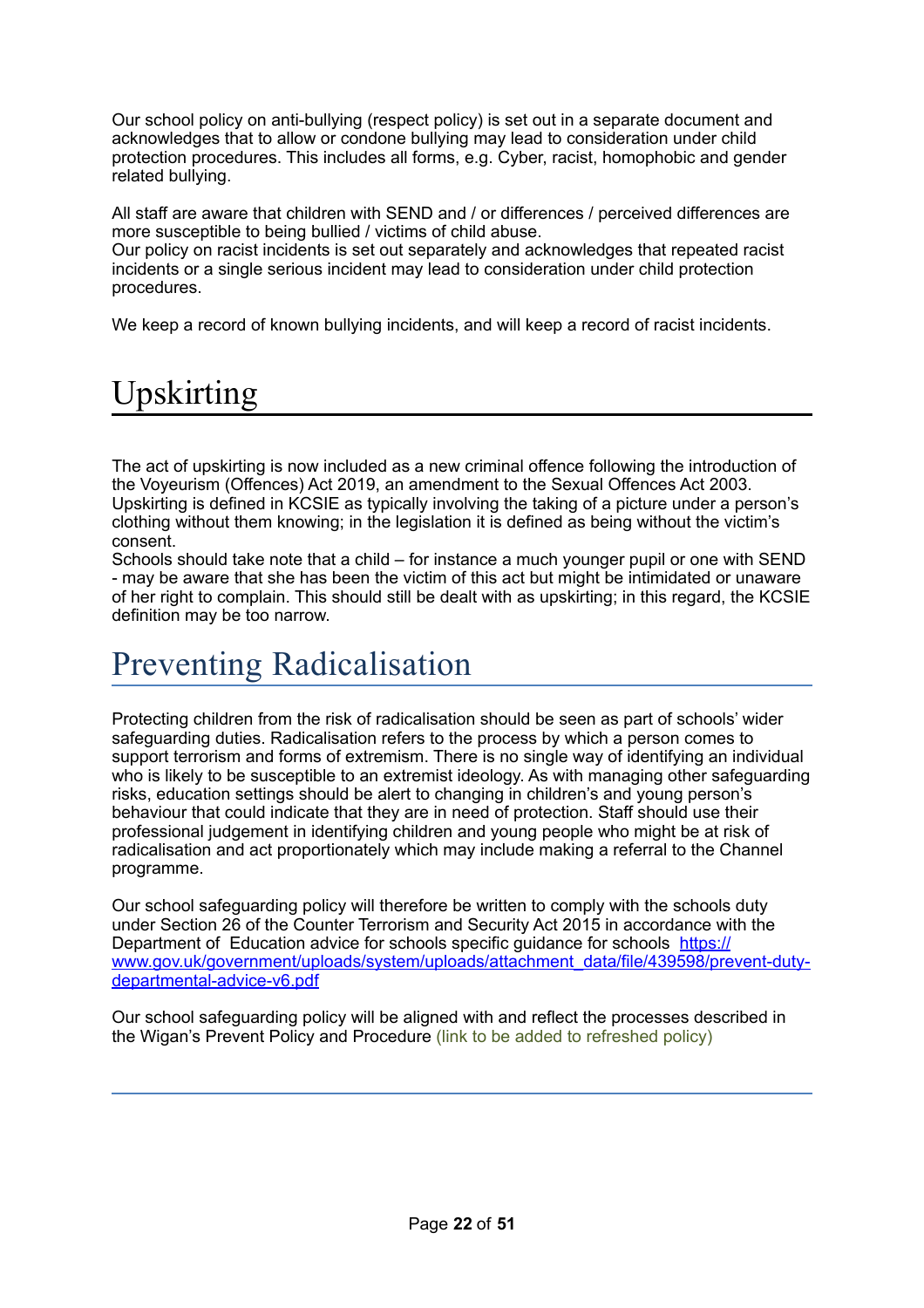# Exploitation – CSE, Criminal, Human Trafficking, Modern Day Slavery, County Lines

Our education setting will ensure that the Designated Safeguarding Lead and other key staff are trained in spotting the possible signs of exploitation outlined in Appendix one and two (this is not an exhaustive or definitive list)

# Serious violence

All staff should be aware of indicators, which may signal that children are at risk from, or are involved with serious violent crime. These may include increased absence from school, a change in friendships or relationships with older individuals or groups, a significant decline in performance, signs of self-harm or a significant change in wellbeing, or signs of assault or unexplained injuries. Unexplained gifts or new possessions could also indicate that children have been approached by, or are involved with, individuals associated with criminal networks or gangs.

 All staff should be aware of the associated risks and understand the measures in place to manage these. Advice for schools and colleges is provided in the Home Office's Preventing youth violence and gang involvement and its **Criminal exploitation of children and vulnerable adults: county lines guidance**11

# Honour based violence including Female Genital Mutilation and Forced Marriage

### FGM

The Female Genital Mutilation Act 2003 was amended by the Serious Crime Act 2015 where the law was extended to:

- A non UK national who is 'habitually resident' in the UK and commits such an offence abroad can now face a maximum penalty of 14 years imprisonment. It is also an offence to assist a non-UK resident to carry out FGM overseas on a girl who is habitually, rather than pertinently, resident in the UK. This follows a number of cases where victims were unable to get justice as FGM was committed by those not permanently residing in the UK.
- A new offence is created of failing to protect a girl from the risk of FGM. Anyone convicted can face imprisonment for up to seven years and / or and unlimited fine.
- Anonymity for the victims of FGM. Anyone identifying a victim can be subject to an unlimited fine.

Whilst all staff should speak to the designated safeguarding lead (or deputy) with regard to any concerns about female genital mutilation (FGM), there is a specific legal duty on teachers. If a teacher, in the course of their work in the profession, discovers that an act of FGM appears to have been carried out on a girl under the age of 18, the teacher must report this to the police. ( See Annex A in Keeping children safe in Education 2019)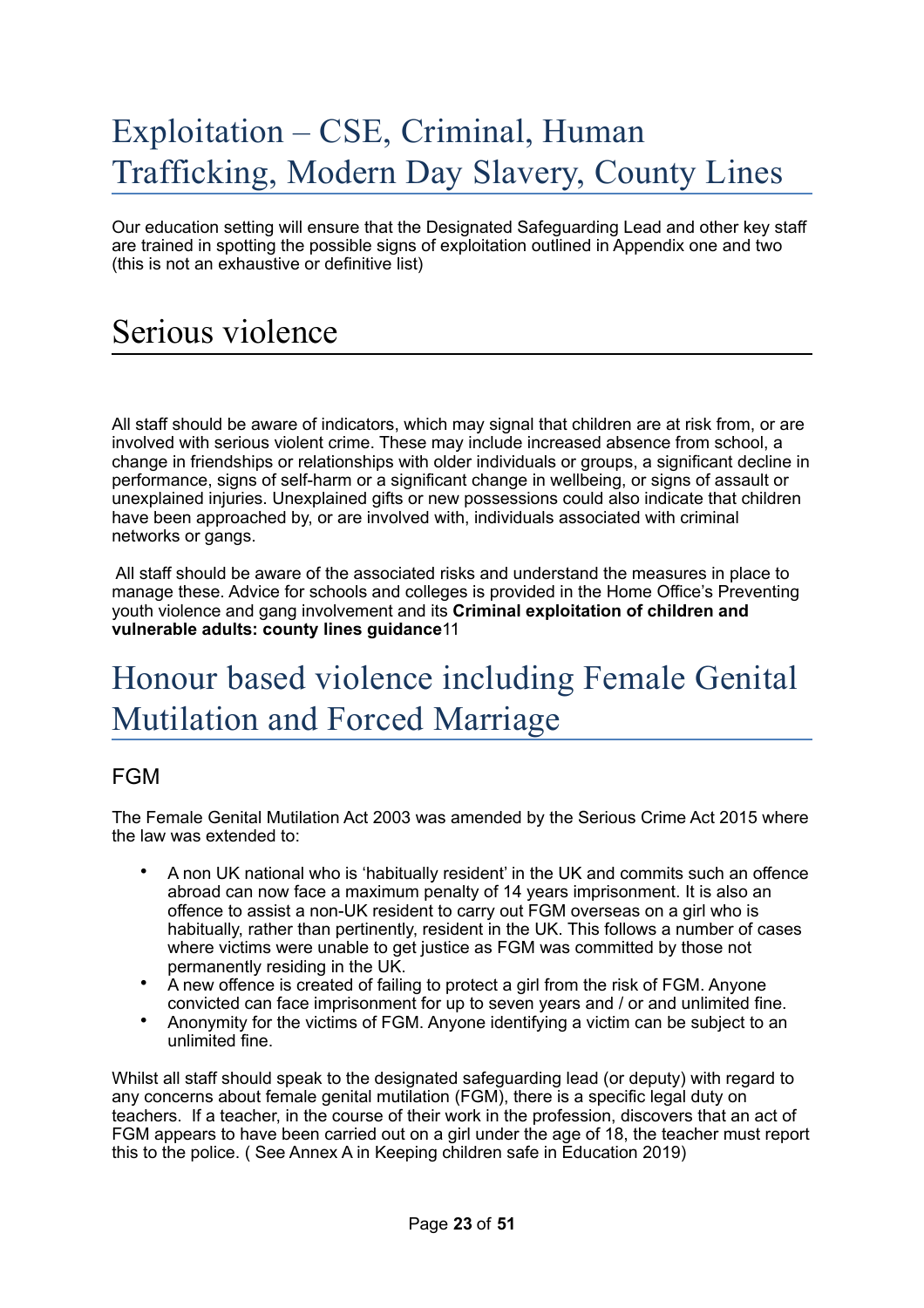The school recognises and adheres to its mandatory duty to report any suspected or known cases of FGM about a female under 18 years old to the police.

Our Designated Safeguarding Lead will maintain up to date knowledge of the Greater Manchester Safeguarding Partnership Protocol to Female Genital Mutilation.

### Forced Marriage

Forcing a person into a marriage is a crime in England and Wales. A forced marriage is one entered into without the full and free consent of one or both parties and where violence, threats or any other form of coercion is used to cause a person to enter into a marriage. Threats can be physical or emotional and psychological. A lack of full and free consent can be where a person does not consent or where they cannot consent (if they have learning disabilities, for example). Nevertheless, some communities use religion and culture as a way to coerce a person into marriage. Schools and colleges can play an important role in safeguarding children from forced marriage. The Forced Marriage Unit has published statutory guidance and Multi-agency guidelines, pages 35-36 of which focus on the role of schools and colleges. School and college staff can contact the Forced Marriage Unit if they need advice or information: Contact: 020 7008 0151 or email [fmu@fco.gov.uk](mailto:fmu@fco.gov.uk).

# Children Missing Education

#### **Responsibilities for Children Missing from Education (CME)**:

- Education settings must enter pupils on the admission register at the beginning of the first day on which the setting has agreed, or been notified, that the pupil will attend. If a pupil fails to attend on the agreed or notified date, the education setting should undertake reasonable enquiries to establish the child's whereabouts and consider notifying the local authority at the earliest opportunity
- Education settings must monitor pupils' attendance through their daily register. Settings should agree with their local authority the intervals at which they will inform local authorities of the details of pupils who fail to attend regularly, or have missed ten school days or more without permission. Education settings should monitor attendance closely and address poor or irregular attendance.
- Education settings must also arrange full-time education for excluded pupils from the sixth school day of a fixed period exclusion. This information can be found in the *Exclusion from maintained schools, academies and pupil referral units in England*  statutory guidance.
- Maintained schools have a safeguarding duty in respect of their pupils, and as part of this should investigate any unexplained absences. Academies and independent schools have a similar safeguarding duty for their pupils. Further information about schools' safeguarding responsibilities can be found in the Keeping Children Safe in Education.

#### **Making reasonable enquiries for Children Missing Education;**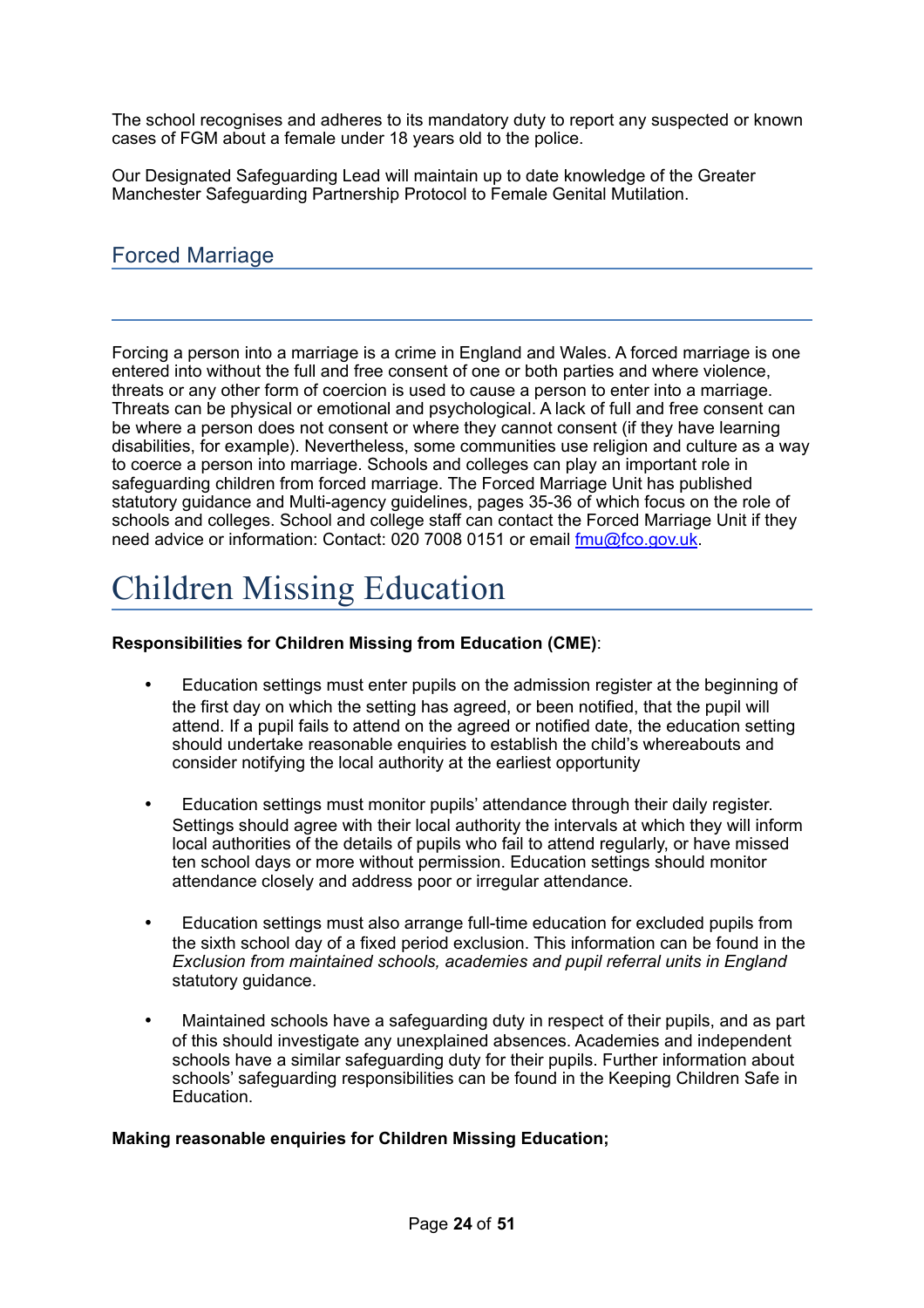- The term 'reasonable enquiries' grants education settings and local authorities a degree of flexibility in decision-making, particularly as the steps that need to be taken in a given case will vary. The term 'reasonable' also makes clear that there is a limit to what the school and local authority is expected to do.
- In line with the duty under section 10 of the Children Act 2004, the expectation is that the education setting and the local authority will have in place procedures designed to carry out reasonable enquiries. The type of procedures may include the appropriate person checking with relatives, neighbours, landlords – private or social housing providers – and other local stakeholders who are involved. They should also record that they have completed these procedures. If there is reason to believe a child is in immediate danger or at risk of harm, a referral should be made to children's social care (and the police if appropriate).

#### **Staff report immediately to the D/DSL, if they know of any child who may be:**

- Missing whereabouts unknown and unable to make contact (as a result of making reasonable enquiries)
- Missing education (compulsory school age (5-16) with no school place and not electively home educated)

The Local Authority requires Education Settings to complete the **'Children Missing Education'** referral form. **(Appendix Five)** This form should be completed once the setting has completed reasonable enquires, but failed to locate the child following 10 days of absence. The first part should be completed by school and submitted to the Early Help Hub [EHH@wigan.gcsx.gov.uk](mailto:EHH@wigan.gcsx.gov.uk) . The EHH will then complete further checks to ensure all lines of enquiry have been exhausted, before it is agreed the child is removed from roll.

Making these enquiries may not always lead to establishing the location of the child, but will provide a steer on what action should be taken next, for example, to contact the police, children's social care and, in cases where there may be concerns for the safety of a child who has travelled abroad, the Foreign and Commonwealth Office.

Where a pupil has not returned to school for ten days after an authorised absence, or is absent from school without authorisation for twenty consecutive school days they can only be removed from the admission register under regulation 8(1), sub-paragraph (f)(iii) or (h)(iii) if the school and the local authority have failed to establish the pupil's whereabouts after **jointly** making reasonable enquiries. Local authorities and education settings should agree roles and responsibilities locally in relation to making joint enquiries. This only applies if the setting does not have reasonable grounds to believe that the pupil is unable to attend because of sickness or unavoidable cause.

The designated teacher for LAC and care leavers to discuss any unauthorised / unexplained absence of a Looked After Children with the Virtual School Team, when required.

Children who do not attend school regularly can be at increased risk of abuse and neglect. Where there is unauthorised / unexplained absence, and after reasonable attempts have been made to contact the family, the DSL follows the WSCB procedure and refers to Children's Services as appropriate.

Where there are no known welfare concerns about a pupil, follow procedures for recording school absence in line with *DfE School attendance; Guidance for maintained schools, academies, independent schools & local authorities -September 2018.* Should a pupil's attendance become a cause for concern it is advisable to intervene early to prevent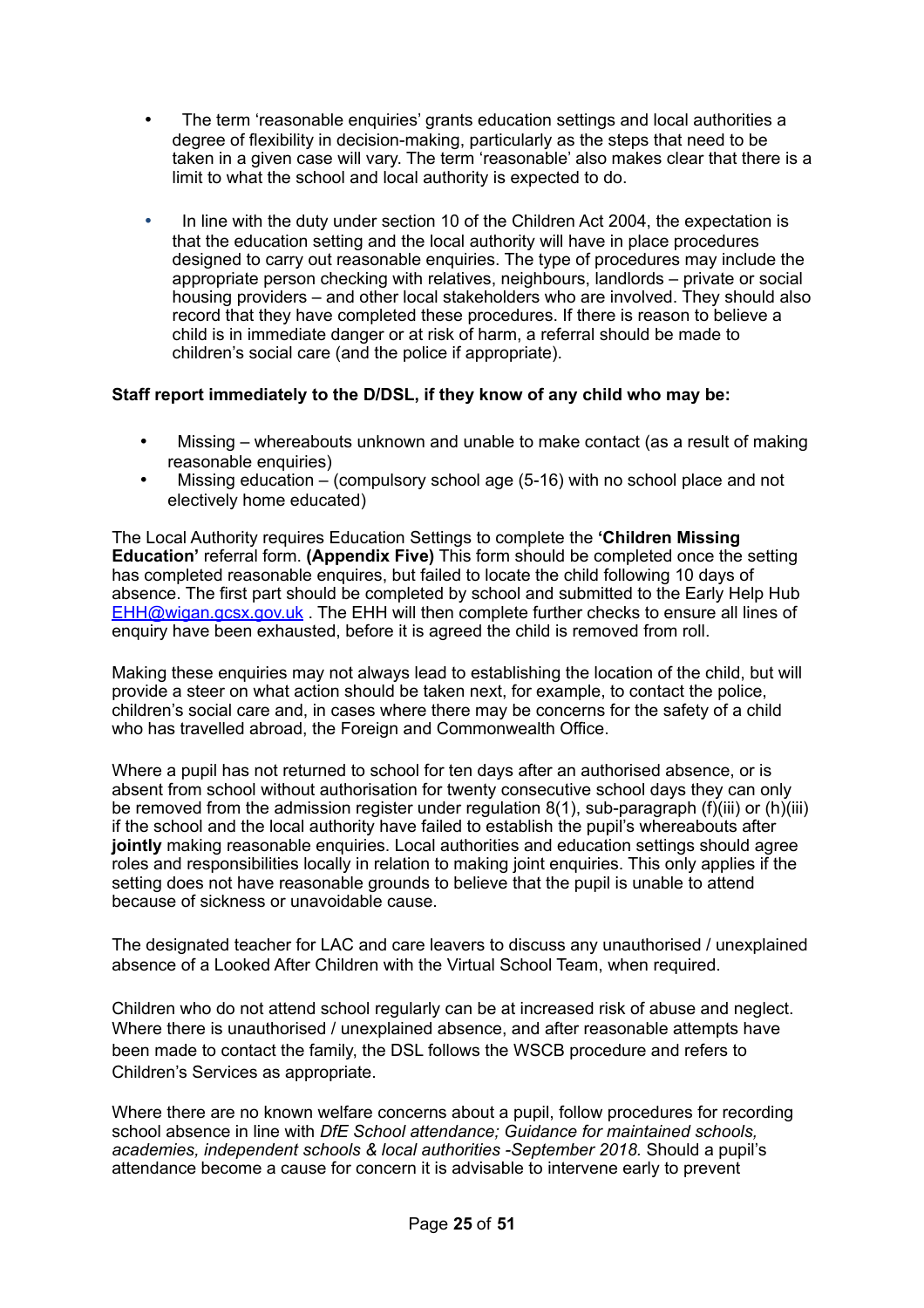entrenched non-school attendance. School should make contact with the Early Help Hub (EHH) to initiate an Early Help, if appropriate. This will evidence and identify the barriers impacting on the pupils engagement with school.

# Young Carers

A young carer is someone under 18 who helps look after someone in their family, or a friend, who is ill, disabled or misuses drugs or alcohol.

Our school recognises the impact that being a Young Carer can have on pupils, and the importance of identifying those young people so that appropriate support can be provided.

Wigan Safeguarding Children Board coordinates our local Young Carers Strategy.

Where a pupil at our school is identified as having additional support needs due to being a young carer, or where a multi-agency approach may be required, our school uses the Early Help Framework and routes into the StartWell Service.

# Online safety

The use of technology has become a significant component of many safeguarding issues. Child sexual exploitation; radicalisation; sexual predation: technology often provides the platform that facilitates harm. An effective approach to online safety empowers a school or college to protect and educate the whole school or college community in their use of technology and establishes mechanisms to identify, intervene in, and escalate any incident where appropriate. The breadth of issues classified within online safety is considerable, but can be categorised into three areas of risk:

 • content: being exposed to illegal, inappropriate or harmful material; for example pornography, fake news, racist or radical and extremist views;

 • contact: being subjected to harmful online interaction with other users; for example commercial advertising as well as adults posing as children or young adults; and • conduct: personal online behaviour that increases the likelihood of, or causes, harm; for example making, sending and receiving explicit images, or online bullying.

# **Relationship education**

The environment in which children grow up is changing dramatically, and so it's important that they are given the right information and guidance regarding safe and healthy relationships.

This is why the way young people are taught about sex and relationships is changing. The Government has made regulations which will make certain subjects mandatory from September 2020:

- Relationships Education is now compulsory in all primary schools in England.
- Relationships and Sex Education is now compulsory in all secondary schools.
- Health Education is now compulsory in all state-funded schools.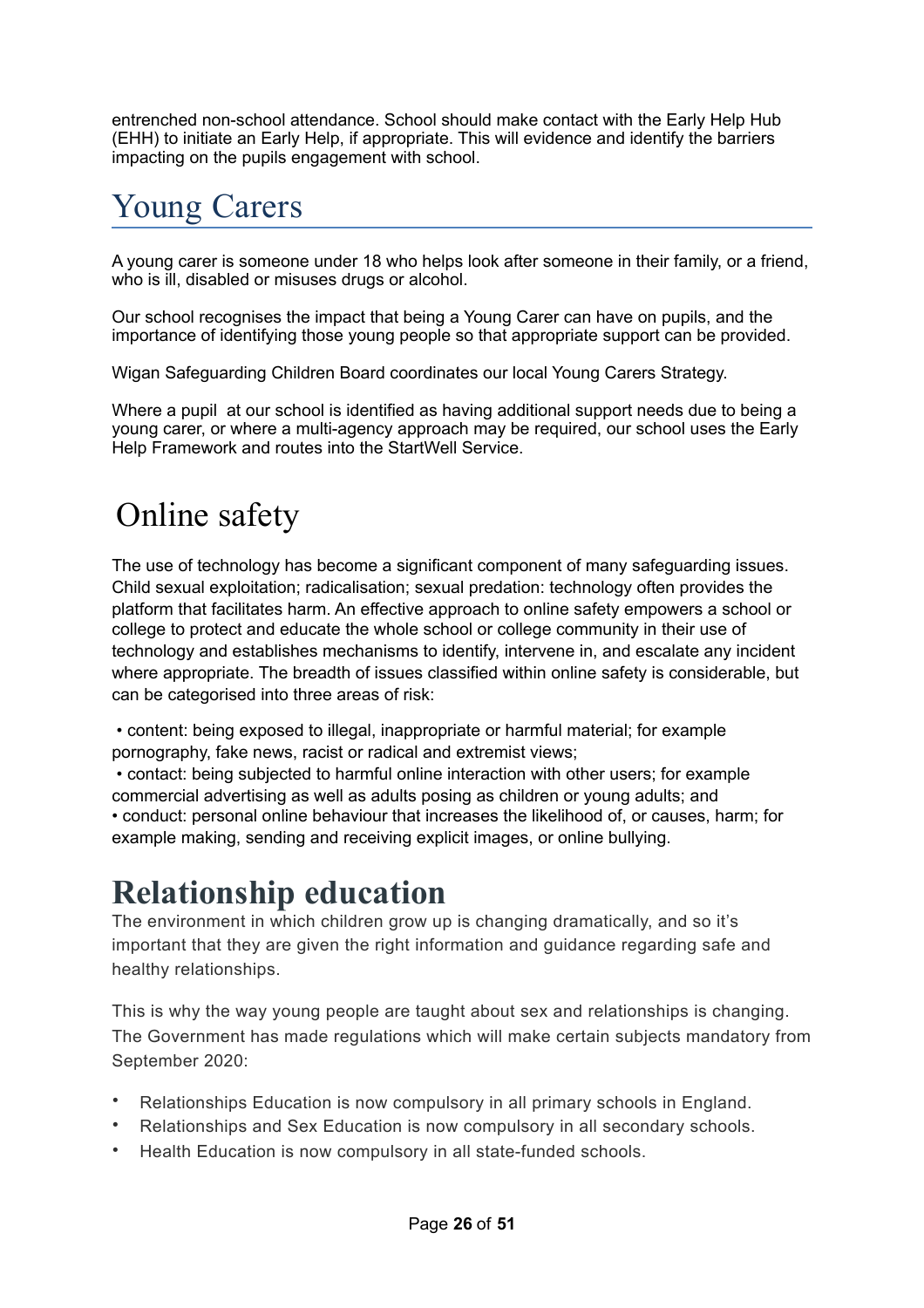# **Inspections of schools**

From September 2019, Ofsted's inspections of early years, schools and post-16 provisions will be carried out under Ofsted's Education Framework. This replaces the previously-used Common inspection framework.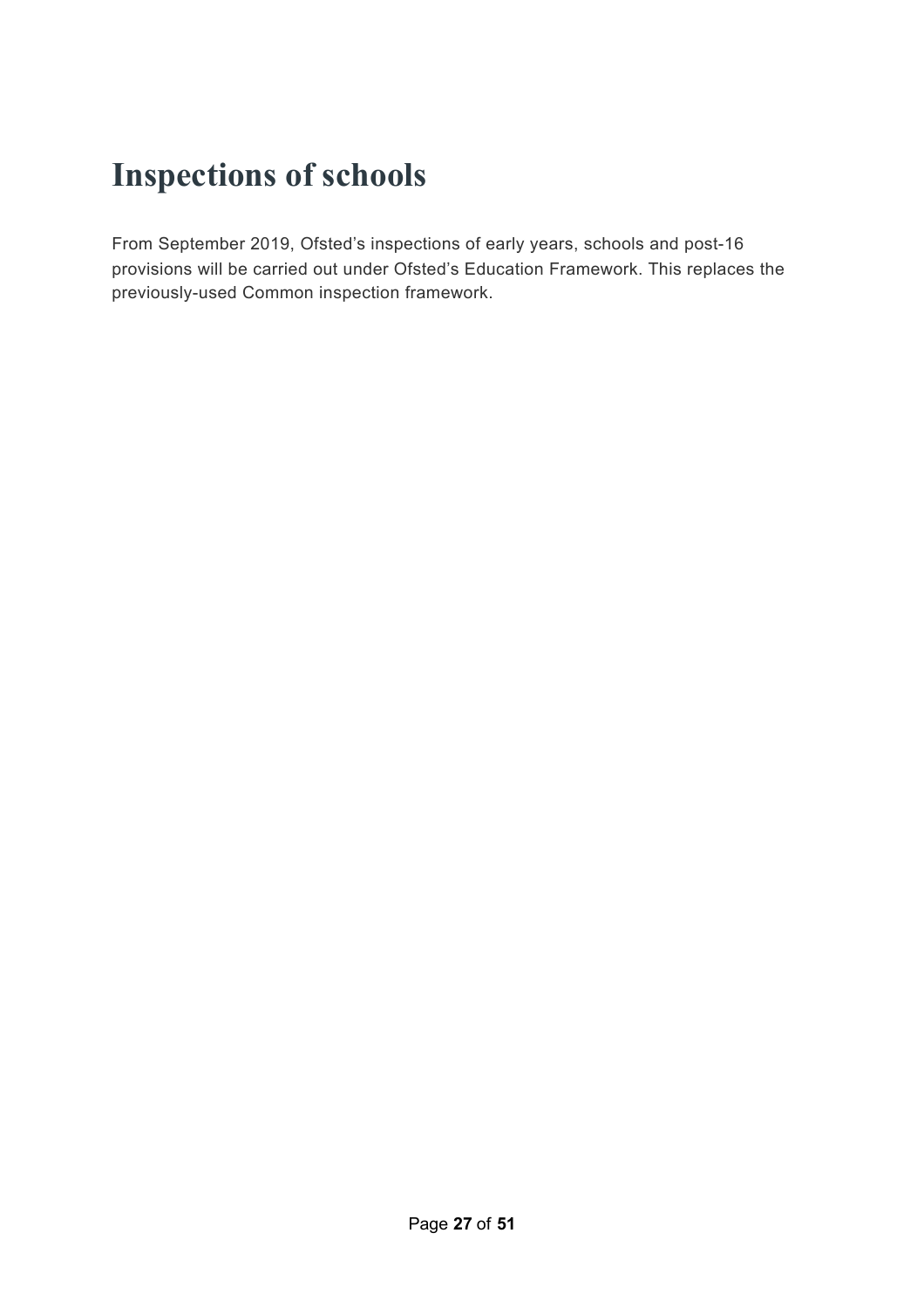# Monitoring and Evaluation

Our child protection policy and procedures will be monitored and updated by:

- Governing Body visits to the education setting<br>• SLT drop ins and discussions with obildrop vo
- SLT drop ins and discussions with children, young people and staff
- Pupil / student surveys and questionnaires<br>• Secution of exclusion and attendance data
- Scrutiny of exclusion and attendance data
- Scrutiny of GB minutes<br>• Logs of bullying / racist
- Logs of bullying / racist / behaviour incidents for SLT and GB to monitor<br>• Peview of parental concerns and parent / carer questionnaires
- Review of parental concerns and parent / carer questionnaires<br>• Boview of the use of intervention strategies such as purture rec
- Review of the use of intervention strategies such as nurture room and isolation room.

This policy should be read in alongside the following policies relevant to the safety and welfare of our pupils;

*Positive Behaviour Staff Code of conduct Whistleblowing Health and safety (Security) Dignity at work Complaints procedure Attendance Curriculum PSHE Teaching and Learning Administration of medicines Drug Education Sex and Relationships Education Physical intervention E - Safety, including staff use of mobile phones Risk Assessment Recruitment and Selection*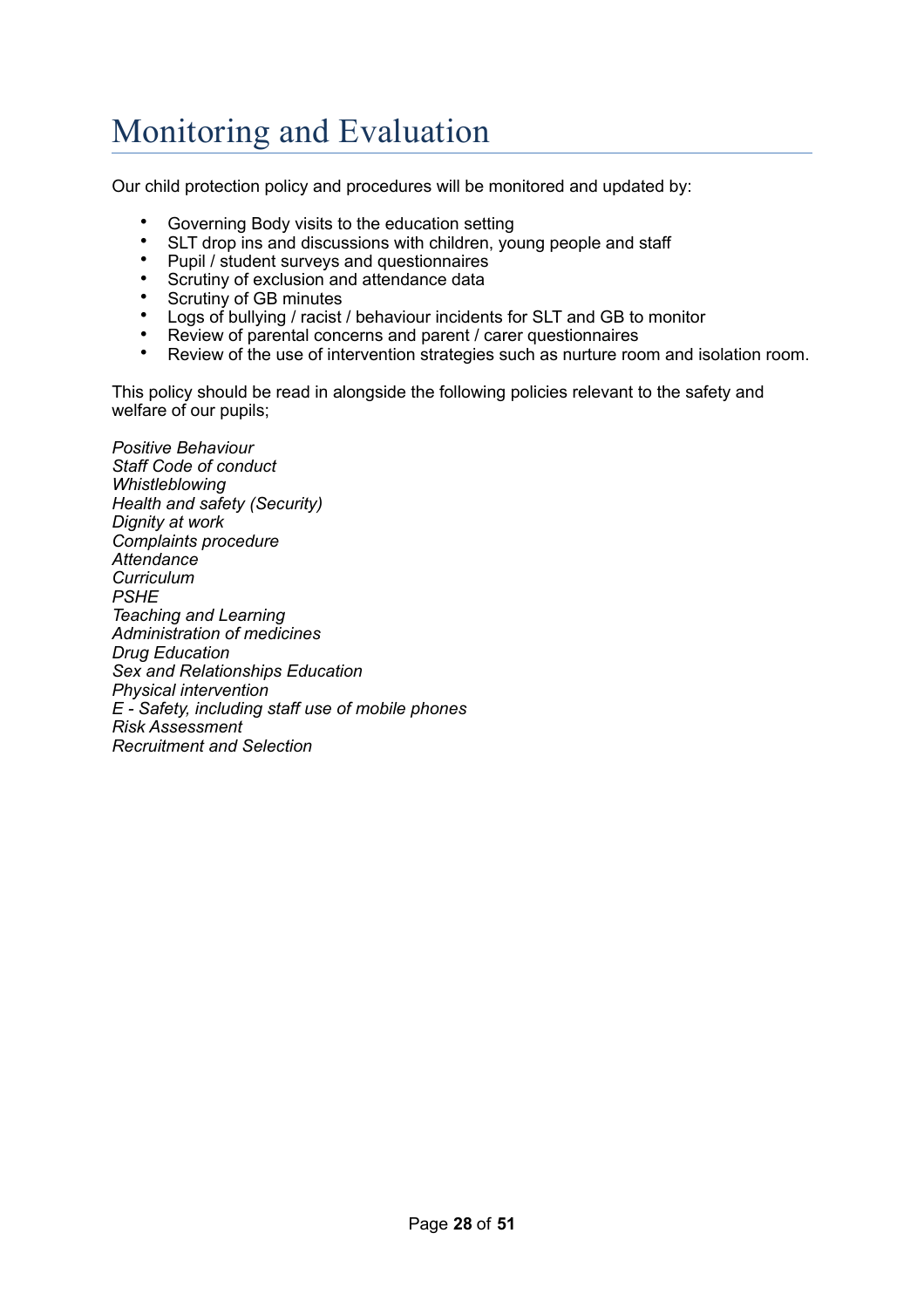### **Glossary**

| A Child                                                                     | A person who has not yet reached their 18th birthday.                                                                                                                                                                                                                                                                                                                                                                                                                                                                                                                                                                                           |
|-----------------------------------------------------------------------------|-------------------------------------------------------------------------------------------------------------------------------------------------------------------------------------------------------------------------------------------------------------------------------------------------------------------------------------------------------------------------------------------------------------------------------------------------------------------------------------------------------------------------------------------------------------------------------------------------------------------------------------------------|
| Abuse                                                                       | A form of maltreatment of a child. Somebody may abuse or neglect<br>a child by inflicting harm, or by failing to act to prevent harm.<br>Children may be abused in a family or in an institutional or<br>community setting by those who know them or, more rarely by<br>others (e.g. via the internet). They may be abused by an adult or<br>adults or another child or children.                                                                                                                                                                                                                                                               |
| Bullying &<br>Cyberbullying                                                 | Behaviour that is:<br>repeated<br>intended to hurt someone either physically or emotionally<br>often aimed at certain groups, for example because of race,<br>religion, gender or sexual orientation                                                                                                                                                                                                                                                                                                                                                                                                                                            |
| <b>Child Protection</b>                                                     | Activity that is undertaken to protect specific children who are<br>suffering, or are likely to suffer, significant harm.                                                                                                                                                                                                                                                                                                                                                                                                                                                                                                                       |
| Child sexual<br>exploitation (CSE)                                          | Child sexual exploitation is a form of child sexual abuse. It occurs<br>where an individual or group takes advantage of an imbalance of<br>power to coerce, manipulate or deceive a child or young person<br>under the age of 18 into sexual activity (a) in exchange for<br>something the victim needs or wants, and/or (b) for the financial<br>advantage or increased status of the perpetrator or facilitator. The<br>victim may have been sexually exploited even if the sexual activity<br>appears consensual. Child sexual exploitation does not always<br>involve physical contact; it can also occur through the use of<br>technology. |
| Children with<br><b>Special Educational</b><br>Needs and/or<br>disabilities | SEN - a child or young person has SEN if they have a learning<br>difficulty or disability which calls for special educational provision to<br>be made for him or her.<br>Disability - a physical or mental impairment which has a long-term<br>and substantial adverse effect on their ability to carry out normal<br>day-to-day activities.                                                                                                                                                                                                                                                                                                    |
| <b>County Lines</b>                                                         | Criminal exploitation is also known as 'county lines' and is when<br>gangs and organised crime networks exploit children to sell drugs.<br>Often these children are made to travel across counties, and they<br>use dedicated mobile phone 'lines' to supply drugs                                                                                                                                                                                                                                                                                                                                                                              |
| Contextual<br>Safeguarding                                                  | Contextual Safeguarding is an approach to understanding, and<br>responding to, young people's experiences of significant harm<br>beyond their families. It recognises that the different relationships<br>that young people form in their neighbourhoods, schools and online<br>can feature violence and abuse.                                                                                                                                                                                                                                                                                                                                 |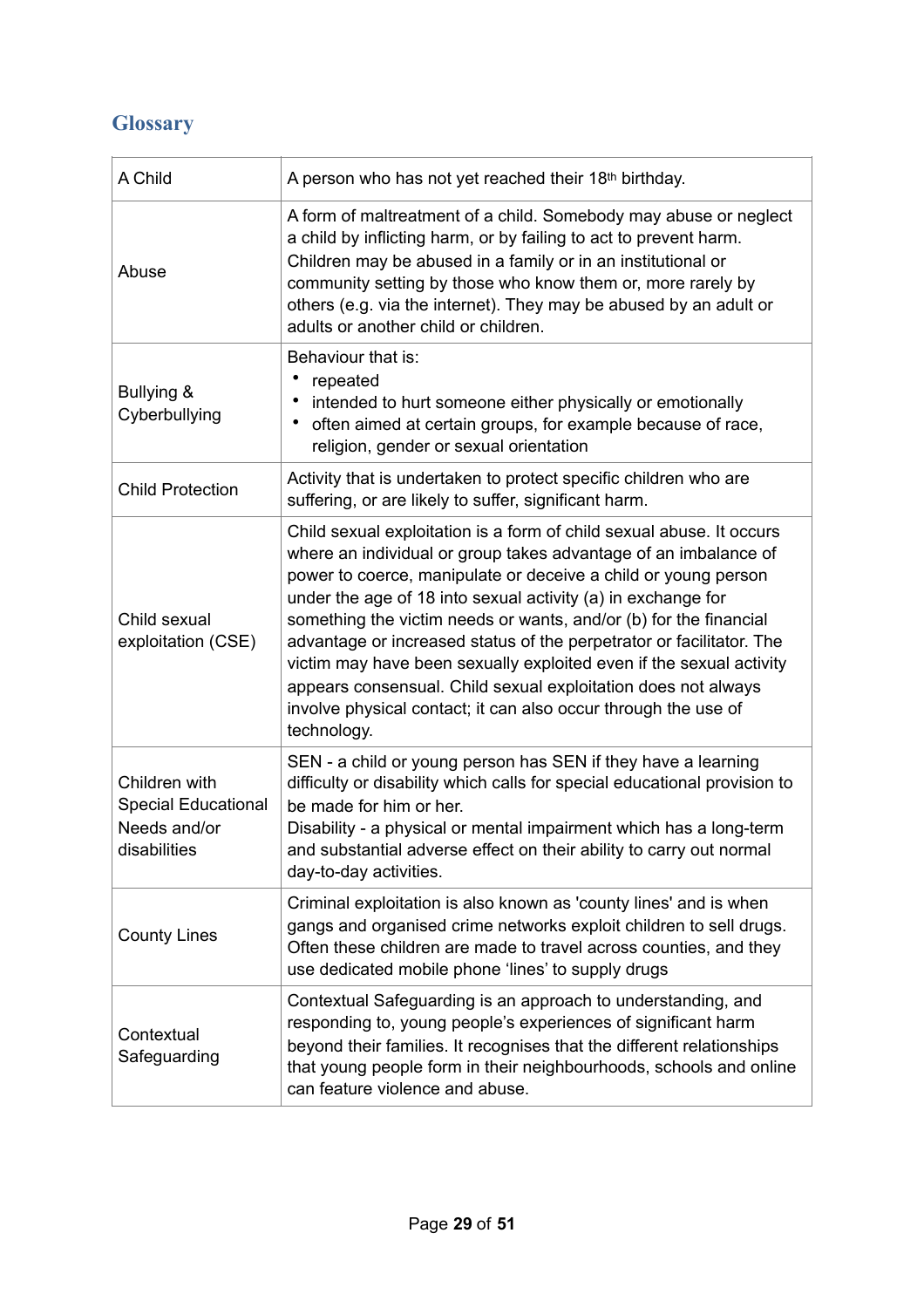| <b>Criminal Exploitation</b>              | Involves young people under the age of 18 in exploitative situations,<br>relationships or contexts, where they may be manipulated or<br>coerced into committing crime on behalf of an individual or gang in<br>return for gifts, these may include: friendship or peer acceptance,<br>but also cigarettes, drugs, alcohol or even food and<br>accommodation.                                                                                                                                                                                                                                                                                                                                                                                                                                                                                                                                                                                                                                                                                                                                                                                                                             |
|-------------------------------------------|------------------------------------------------------------------------------------------------------------------------------------------------------------------------------------------------------------------------------------------------------------------------------------------------------------------------------------------------------------------------------------------------------------------------------------------------------------------------------------------------------------------------------------------------------------------------------------------------------------------------------------------------------------------------------------------------------------------------------------------------------------------------------------------------------------------------------------------------------------------------------------------------------------------------------------------------------------------------------------------------------------------------------------------------------------------------------------------------------------------------------------------------------------------------------------------|
| Domestic Abuse                            | any incident or pattern of incidents of controlling, coercive,<br>threatening behaviour, violence or abuse between those aged 16 or<br>over who are, or have been, intimate partners or family members<br>regardless of gender or sexuality. The abuse can encompass, but is<br>not limited to:<br>psychological<br>physical<br>sexual<br>financial<br>emotional<br>$\bullet$                                                                                                                                                                                                                                                                                                                                                                                                                                                                                                                                                                                                                                                                                                                                                                                                            |
| Early Help                                | Intervening early and as soon as possible to tackle problems<br>emerging for children, young people and families with a population<br>most at risk of developing problems. Effective intervention may<br>occur at any point in a child or young person's life.                                                                                                                                                                                                                                                                                                                                                                                                                                                                                                                                                                                                                                                                                                                                                                                                                                                                                                                           |
| <b>Emotional Abuse</b>                    | The persistent emotional maltreatment of a child such as to cause<br>severe and adverse effects on the child's emotional development. It<br>may involve conveying to a child that they are worthless or unloved,<br>inadequate, or valued only insofar as they meet the needs of<br>another person.<br>It may include not giving the child opportunities to express their<br>views, deliberately silencing them or 'making fun' of what they say or<br>how they communicate. It may feature age or developmentally<br>inappropriate expectations being imposed on children. These may<br>include interactions that are beyond a child's developmental<br>capability as well as overprotection and limitation of exploration and<br>learning, or preventing the child participating in normal social<br>interaction. It may involve seeing or hearing the ill-treatment of<br>another. It may involve serious bullying (including cyberbullying),<br>causing children frequently to feel frightened or in danger, or the<br>exploitation or corruption of children. Some level of emotional abuse<br>is involved in all types of maltreatment of a child, although it may<br>occur alone. |
| <b>Female Genital</b><br>Mutilation (FGM) | Female genital mutilation (FGM) is a procedure where the female<br>genitals are deliberately cut, injured or changed, but where there's<br>no medical reason for this to be done.                                                                                                                                                                                                                                                                                                                                                                                                                                                                                                                                                                                                                                                                                                                                                                                                                                                                                                                                                                                                        |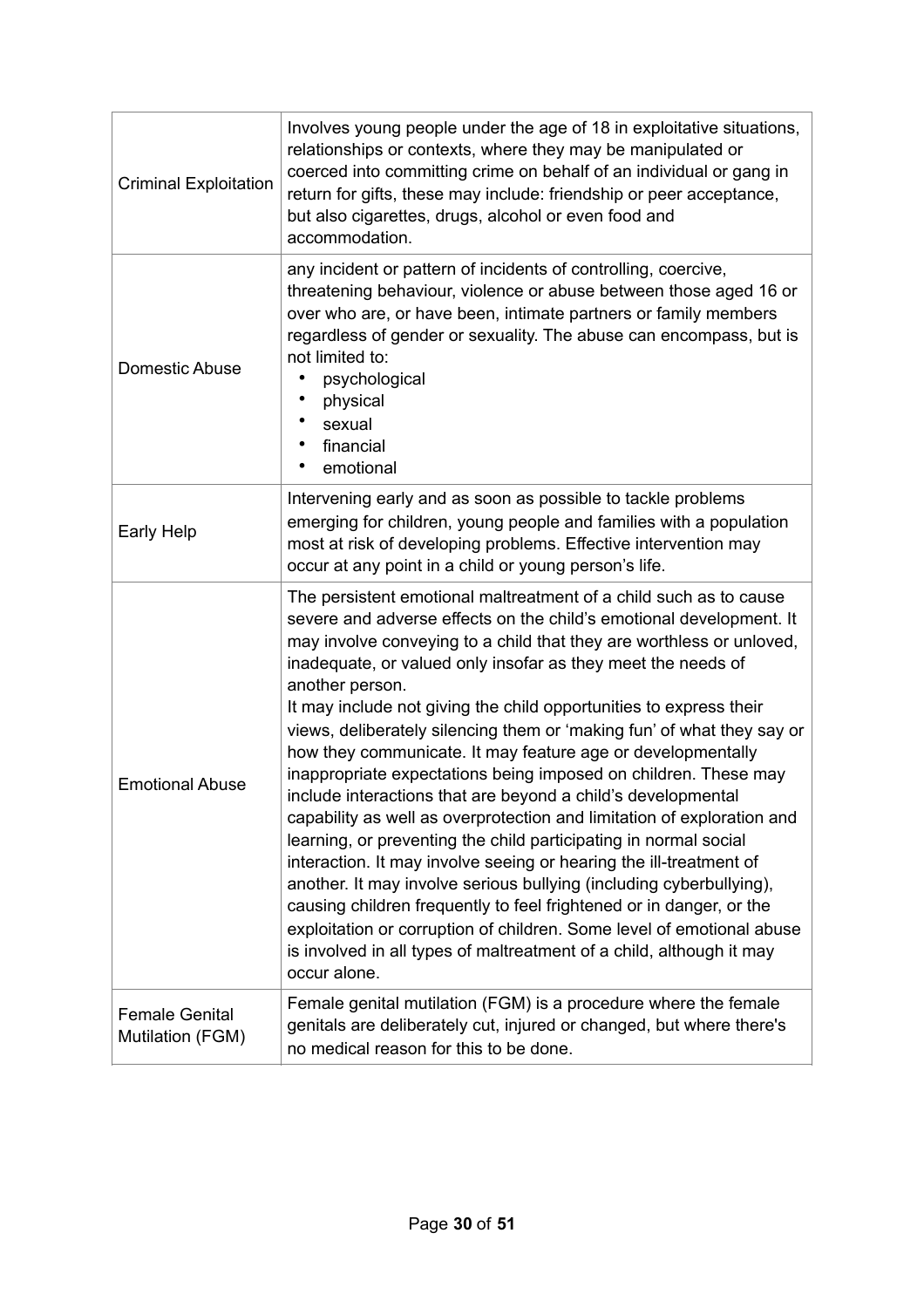| Gangs & Youth<br>Violence | Defining a gang is difficult. They tend to fall into three categories;<br>peer groups, street gangs and organised crime groups. It can be<br>common for groups of children and young people to gather together<br>in public places to socialise, and although some peer group<br>gatherings can lead to increased antisocial behaviour and low level<br>youth offending, these activities should not be confused with the<br>serious violence of a Street Gang.<br>A Street Gang can be described as a relatively durable,<br>predominantly street-based group of children who see themselves<br>(and are seen by others) as a discernible group for whom crime and<br>violence is integral to the group's identity.<br>An organised criminal group is a group of individuals normally led by<br>adults for whom involvement in crime is for personal gain (financial<br>or otherwise). |
|---------------------------|-----------------------------------------------------------------------------------------------------------------------------------------------------------------------------------------------------------------------------------------------------------------------------------------------------------------------------------------------------------------------------------------------------------------------------------------------------------------------------------------------------------------------------------------------------------------------------------------------------------------------------------------------------------------------------------------------------------------------------------------------------------------------------------------------------------------------------------------------------------------------------------------|
| Hate                      | Hostility or prejudice based on one of the following things:<br>disability<br>race<br>religion<br>transgender identity<br>٠<br>sexual orientation.                                                                                                                                                                                                                                                                                                                                                                                                                                                                                                                                                                                                                                                                                                                                      |
| Honour-based<br>violence  | Honour based violence is a violent crime or incident which may<br>have been committed to protect or defend the honour of the family<br>or community.                                                                                                                                                                                                                                                                                                                                                                                                                                                                                                                                                                                                                                                                                                                                    |
| Neglect                   | Neglect is the persistent failure to meet a child's basic physical and/<br>or psychological needs, likely to result in the serious impairment of<br>the child's health or development. Neglect may occur during<br>pregnancy as a result of maternal substance abuse. Once a child is<br>born, neglect may involve a parent or carer failing to:<br>• Protect a child from physical and emotional harm or danger.<br>• Ensure adequate supervision (including the use of inadequate<br>care-givers).<br>• Ensure access to appropriate medical care or treatment.<br>. It may also include neglect of, or unresponsiveness to, a child's<br>basic emotional needs.                                                                                                                                                                                                                      |
| Peer on Peer Abuse        | Peer on peer abuse occurs when a young person is exploited,<br>bullied and / or harmed by their peers who are the same or similar<br>age; everyone directly involved in peer on peer abuse is under the<br>age of 18.                                                                                                                                                                                                                                                                                                                                                                                                                                                                                                                                                                                                                                                                   |
| <b>Physical Abuse</b>     | A form of abuse which may involve hitting, shaking, throwing,<br>poisoning, burning or scalding, drowning, suffocating or otherwise<br>causing physical harm to a child. Physical harm may also be caused<br>when a parent or carer fabricates the symptoms of, or deliberately<br>induces, illness in a child.                                                                                                                                                                                                                                                                                                                                                                                                                                                                                                                                                                         |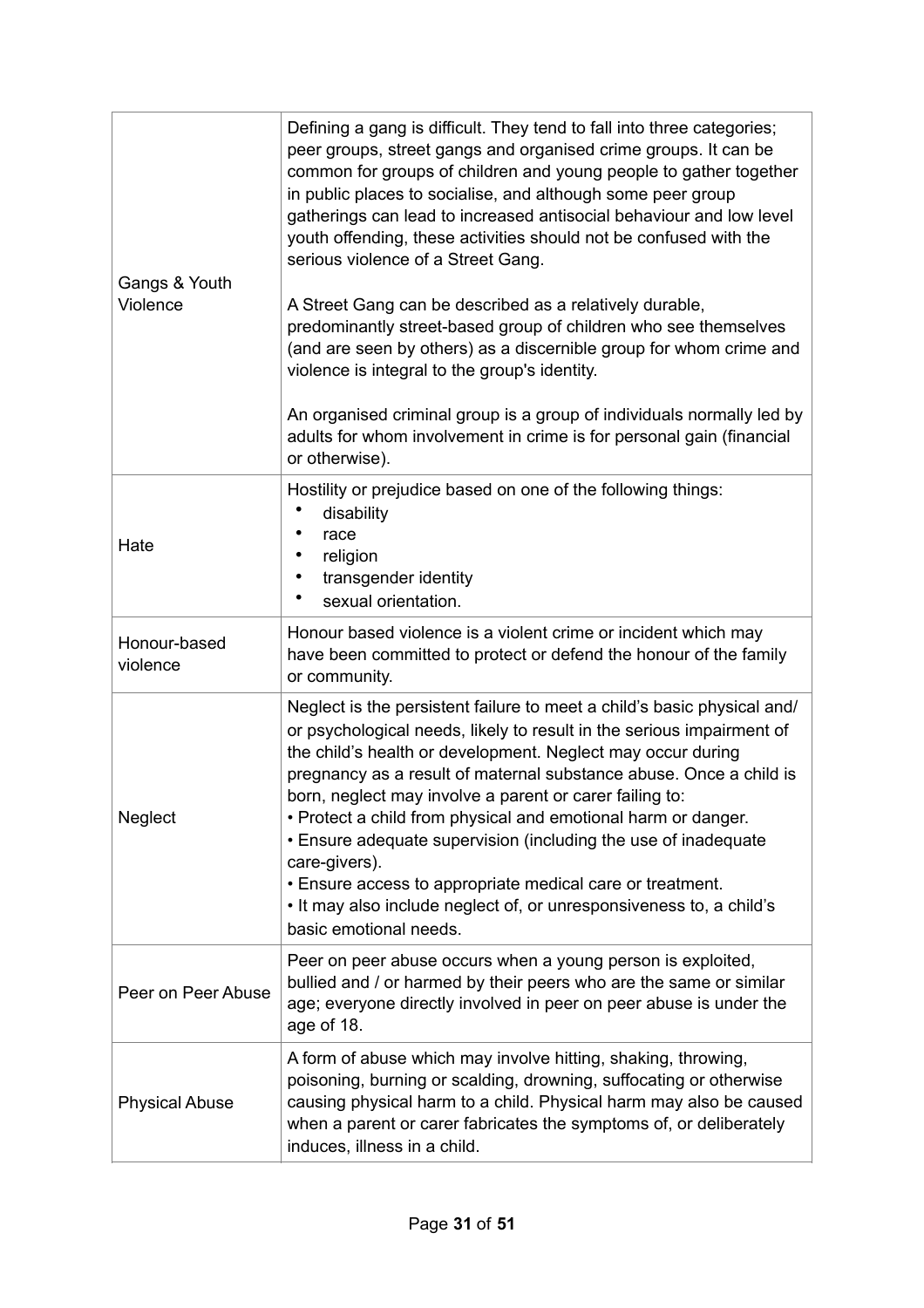| <b>Private Fostering</b>                                 | A private fostering arrangement is one that is made privately<br>(without the involvement of a local authority) for the care of a child<br>under the age of 16 years (under 18, if disabled) by someone other<br>than a parent or close relative, in their own home, with the intention<br>that it should last for 28 days or more. (Close family relative is<br>defined as a 'grandparent, brother, sister, uncle or aunt' and<br>includes half-siblings and step-parents; it does not include great-<br>aunts or uncles, great grandparents or cousins.)                                                                                                                                                                                                                                                                                                                           |
|----------------------------------------------------------|--------------------------------------------------------------------------------------------------------------------------------------------------------------------------------------------------------------------------------------------------------------------------------------------------------------------------------------------------------------------------------------------------------------------------------------------------------------------------------------------------------------------------------------------------------------------------------------------------------------------------------------------------------------------------------------------------------------------------------------------------------------------------------------------------------------------------------------------------------------------------------------|
| Radicalisation &<br>Extremism                            | Radicalisation refers to the process by which a person comes to<br>support terrorism and forms of extremism leading to terrorism.<br>Extremism is vocal or active opposition to fundamental British<br>values, including democracy, the rule of law, individual liberty and<br>mutual respect and tolerance of different faiths and beliefs. We also<br>include in our definition of extremism calls for the death of members<br>of our armed forces, whether in this country or overseas.                                                                                                                                                                                                                                                                                                                                                                                           |
| <b>Relationship Abuse</b>                                | Teen relationship abuse consists of the same patterns of coercive<br>and controlling behaviour as domestic abuse. These patterns might<br>include some or all of the following: sexual abuse, physical abuse,<br>financial abuse, emotional abuse and psychological abuse.                                                                                                                                                                                                                                                                                                                                                                                                                                                                                                                                                                                                           |
| Safeguarding and<br>promoting the<br>welfare of children | $\bullet$<br>protecting children from maltreatment;<br>preventing impairment of children's health or development;<br>ensuring that children grow up in circumstances consistent<br>with the provision of safe and effective care; and<br>taking action to enable all children to have the best<br>٠<br>outcomes.                                                                                                                                                                                                                                                                                                                                                                                                                                                                                                                                                                     |
| Sexting                                                  | Sexting is when someone shares sexual, naked or semi-naked<br>images or videos of themselves or others, or sends sexually explicit<br>messages.<br>They can be sent using mobiles, tablets, smartphones, and laptops -<br>any device that allows you to share media and messages.                                                                                                                                                                                                                                                                                                                                                                                                                                                                                                                                                                                                    |
| Sexual Abuse                                             | Involves forcing or enticing a child or young person to take part in<br>sexual activities, not necessarily involving a high level of violence,<br>whether or not the child is aware of what is happening. The activities<br>may involve physical contact, including assault by penetration (for<br>example rape or oral sex) or non-penetrative acts such as<br>masturbation, kissing, rubbing and touching outside of clothing.<br>They may also include non-contact activities, such as involving<br>children in looking at, or in the production of, sexual images,<br>watching sexual activities, encouraging children to behave in<br>sexually inappropriate ways, or grooming a child in preparation for<br>abuse (including via the internet). Sexual abuse is not solely<br>perpetrated by adult males. Women can also commit acts of sexual<br>abuse, as can other children |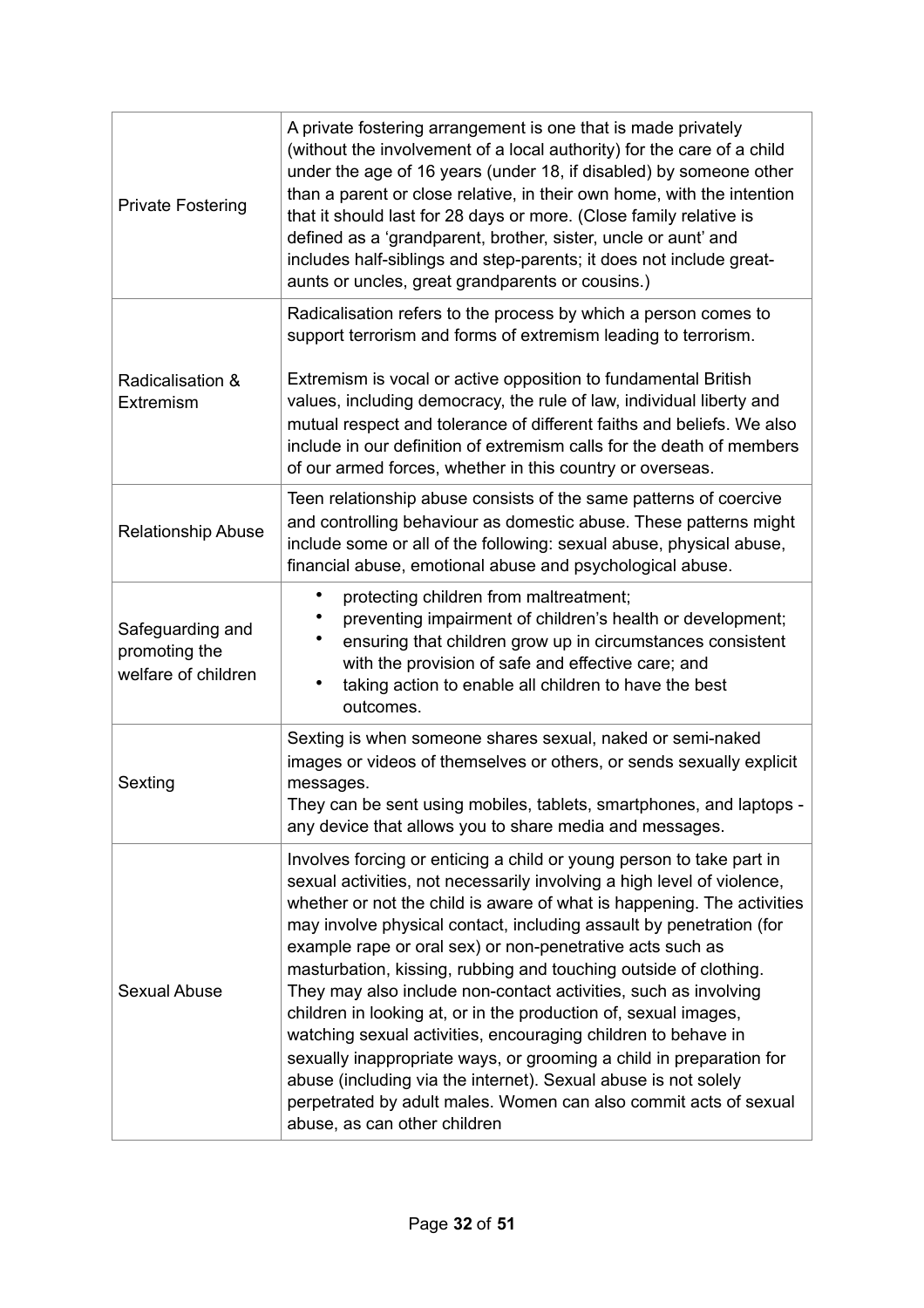| Trafficking | Trafficking in persons shall mean the recruitment, transportation,<br>transfer, harbouring or receipt of persons, by means of the threat or<br>use of force or other forms of coercion, of abduction, of fraud, of<br>deception, of abuse of power or of a position of vulnerability or of<br>the giving or receiving of payments or benefits to achieve the<br>consent of a person having control of another person, for the<br>purpose of exploitation. Exploitation shall include, at a minimum, the<br>exploitation of the prostitution of others or other forms of sexual<br>exploitation, forced labour or services, slavery or practices similar to<br>slavery, servitude or removal of organs. |
|-------------|--------------------------------------------------------------------------------------------------------------------------------------------------------------------------------------------------------------------------------------------------------------------------------------------------------------------------------------------------------------------------------------------------------------------------------------------------------------------------------------------------------------------------------------------------------------------------------------------------------------------------------------------------------------------------------------------------------|
|-------------|--------------------------------------------------------------------------------------------------------------------------------------------------------------------------------------------------------------------------------------------------------------------------------------------------------------------------------------------------------------------------------------------------------------------------------------------------------------------------------------------------------------------------------------------------------------------------------------------------------------------------------------------------------------------------------------------------------|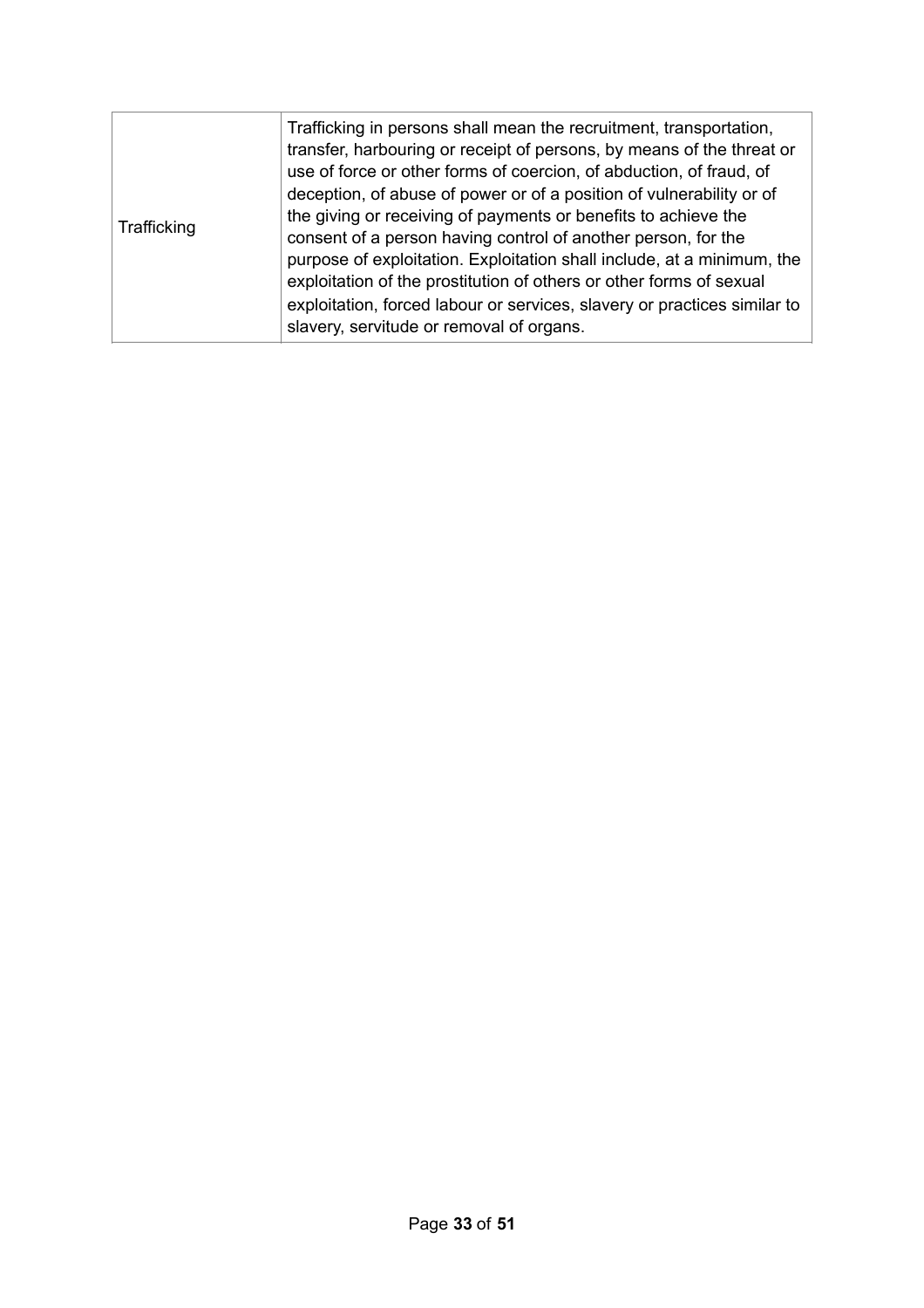## **Recognising signs of child abuse**

### *Signs of Abuse in Children*:

The following non-specific signs may indicate something is wrong:

- ♥ Significant change in behaviour
- ♥ Extreme anger or sadness
- ♥ Aggressive and attention-seeking behaviour
- ♥ Suspicious bruises with unsatisfactory explanations
- ♥ Lack of self-esteem
- ♥ Self-injury
- ♥ Depression
- ♥ Age inappropriate sexual behaviour
- ♥ Child Sexual Exploitation.

#### *Risk Indicators*

The factors described in this section are frequently found in cases of child abuse. Their presence is not proof that abuse has occurred, but:

- Must be regarded as indicators of the possibility of significant harm
- Justifies the need for careful assessment and discussion with designated / named / lead person, manager, (or in the absence of all those individuals, an experienced colleague)
- May require consultation with and / or referral to Children's Services

The absence of such indicators does not mean that abuse or neglect has not occurred.

In an abusive relationship the child may:

- Appear frightened of the parent/s
- Act in a way that is inappropriate to her/his age and development (though full account needs to be taken of different patterns of development and different ethnic groups)

The parent or carer may:

- Persistently avoid child health promotion services and treatment of the child's episodic illnesses
- Have unrealistic expectations of the child
- Frequently complain about/to the child and may fail to provide attention or praise (high criticism/low warmth environment)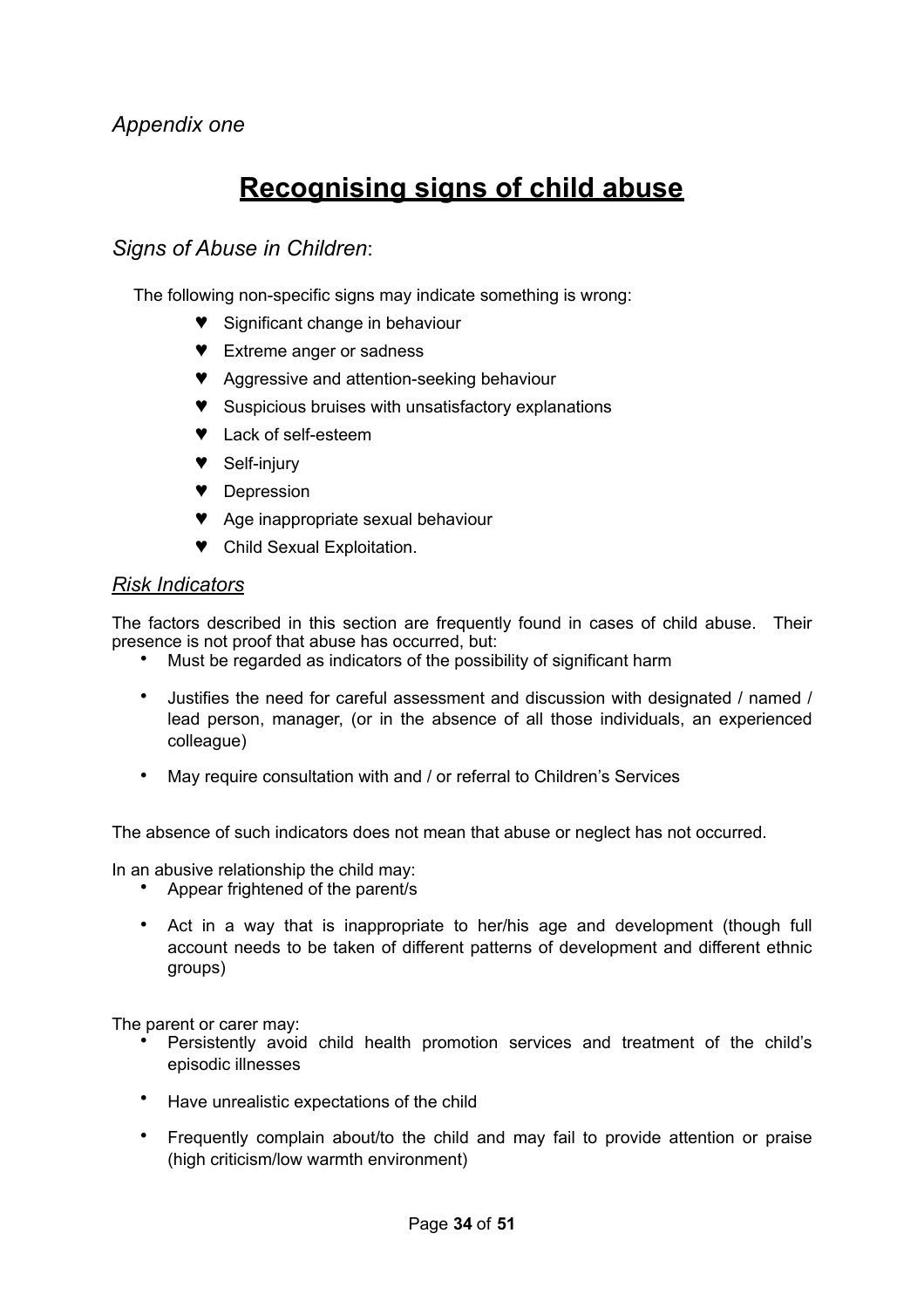- Be absent or misusing substances
- Persistently refuse to allow access on home visits
- Be involved in domestic abuse

Staff should be aware of the potential risk to children when individuals, previously known or suspected to have abused children, move into the household.

### *Recognising Physical Abuse*

The following are often regarded as indicators of concern:

- ❖ An explanation which is inconsistent with an injury
- ❖ Several different explanations provided for an injury
- ❖ Unexplained delay in seeking treatment
- ❖ The parents/carers are uninterested or undisturbed by an accident or injury
- ❖ Parents are absent without good reason when their child is presented for treatment
- ❖ Repeated presentation of minor injuries (which may represent a "cry for help" and if ignored could lead to a more serious injury)
- ❖ Family use of different doctors and A&E departments
- ❖ Reluctance to give information or mention previous injuries

#### **Bruising**

Children can have accidental bruising, but the following must be considered as nonaccidental unless there is evidence or an adequate explanation provided:

- ❖ Any bruising to a pre-crawling or pre-walking baby
- ❖ Bruising in or around the mouth, particularly in small babies which may indicate force feeding
- ❖ Two simultaneous bruised eyes, without bruising to the forehead, (rarely accidental, though a single bruised eye can be accidental or abusive)
- ❖ Repeated or multiple bruising on the head or on sites unlikely to be injured accidentally
- ❖ Variation in colour possibly indicating injuries caused at different times
- ❖ The outline of an object used e.g. belt marks, hand prints or a hair brush
- ❖ Bruising or tears around, or behind, the earlobe/s indicating injury by pulling or twisting
- ❖ Bruising around the face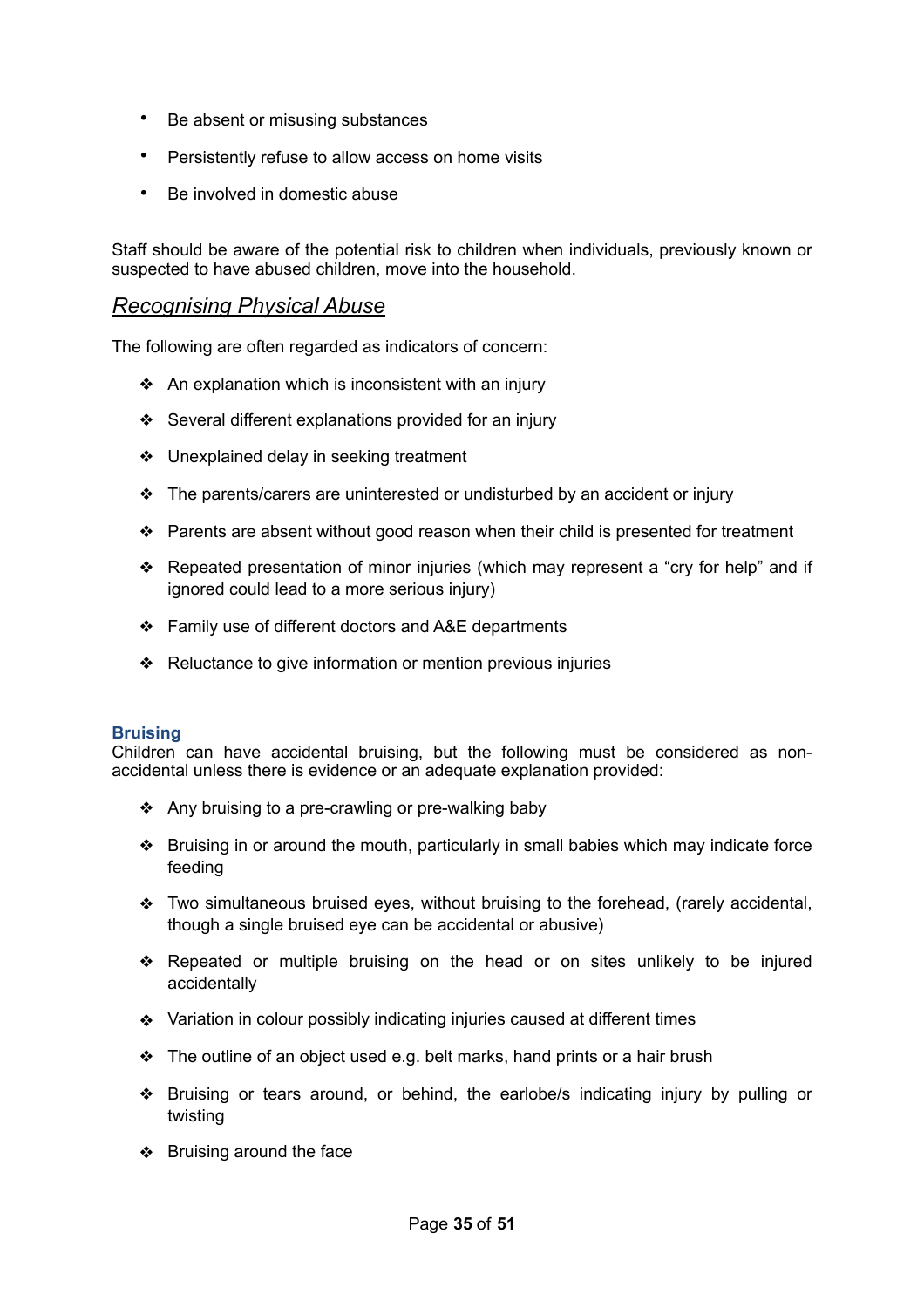- ❖ Grasp marks on small children
- ❖ Bruising on the arms, buttocks and thighs may be an indicator of sexual abuse

#### **Bite Marks**

Bite marks can leave clear impressions of the teeth. Human bite marks are oval or crescent shaped. Those over 3 cm in diameter are more likely to have been caused by an adult or older child.

A medical opinion should be sought where there is any doubt over the origin of the bite.

#### **Burns and Scalds**

It can be difficult to distinguish between accidental and non-accidental burns and scalds, and will always require experienced medical opinion. Any burn with a clear outline may be suspicious e.g.:

- ❖ Circular burns from cigarettes (but may be friction burns if along the bony protuberance of the spine)
- ❖ Linear burns from hot metal rods or electrical fire elements
- ❖ Burns of uniform depth over a large area
- ❖ Scalds that have a line indicating immersion or poured liquid (a child getting into hot water is his/her own accord will struggle to get out and cause splash marks)
- ❖ Old scars indicating previous burns/scalds which did not have appropriate treatment or adequate explanation

Scalds to the buttocks of a small child, particularly in the absence of burns to the feet, are indicative of dipping into a hot liquid or bath.

#### **Fractures**

Fractures may cause pain, swelling and discolouration over a bone or joint. Non-mobile children rarely sustain fractures. There are grounds for concern if:

- ❖ The history provided is vague, non-existent or inconsistent with the fracture type
- ❖ There are associated old fractures
- ❖ Medical attention is sought after a period of delay when the fracture has caused symptoms such as swelling, pain or loss of movement
- ❖ There is an unexplained fracture in the first year of life

#### **Scars**

A large number of scars or scars of different sizes or ages, or on different parts of the body, may suggest abuse.

#### *Recognising Emotional Abuse*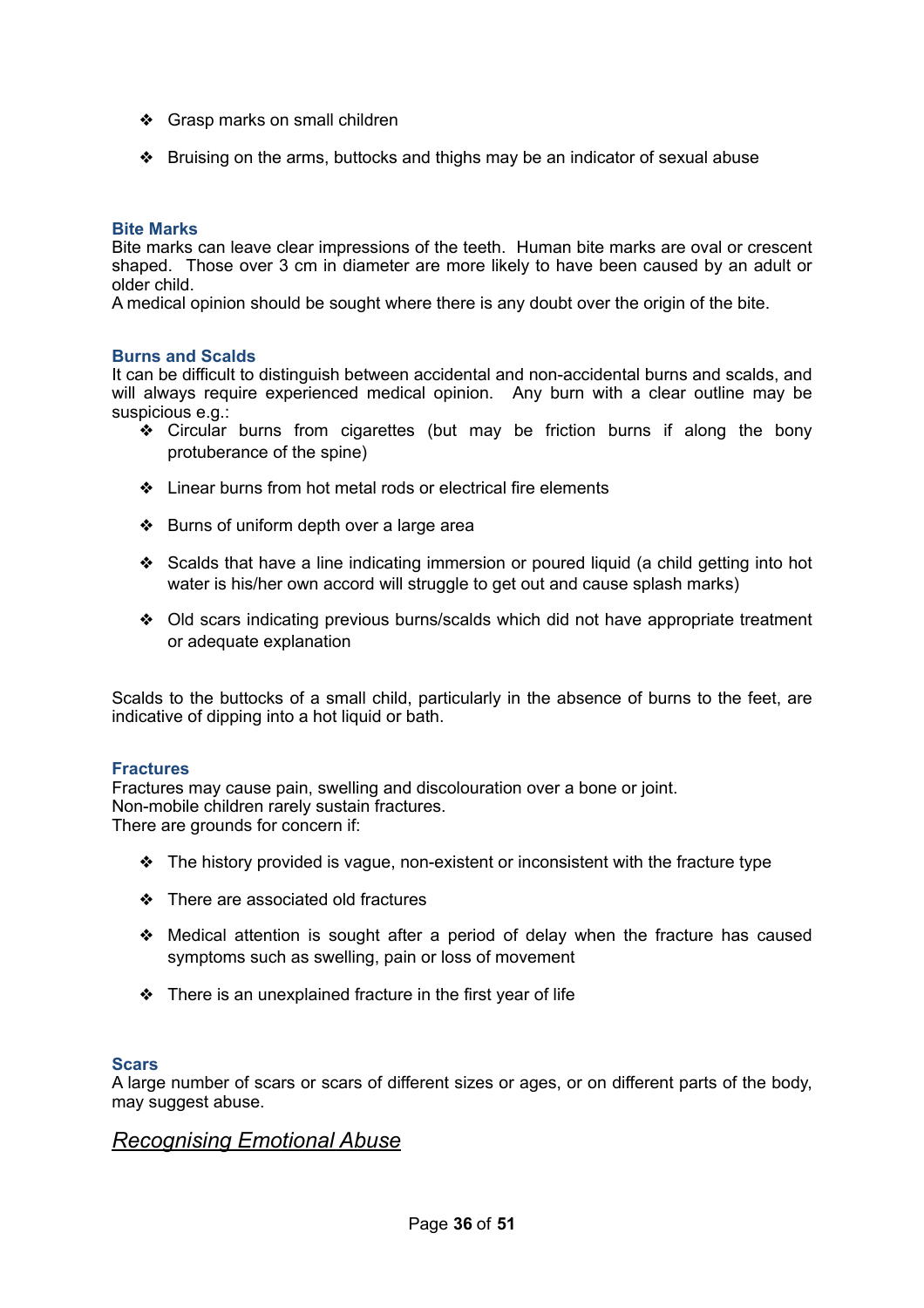Emotional abuse may be difficult to recognise, as the signs are usually behavioural rather than physical. The manifestations of emotional abuse might also indicate the presence of other kinds of abuse.

The indicators of emotional abuse are often also associated with other forms of abuse. The following may be indicators of emotional abuse:

- Developmental delay
- Abnormal attachment between a child and parent/carer e.g. anxious, indiscriminate or not attachment
- Indiscriminate attachment or failure to attach
- Aggressive behaviour towards others
- Scapegoated within the family
- Frozen watchfulness, particularly in pre-school children
- Low self esteem and lack of confidence
- Withdrawn or seen as a "loner" difficulty relating to others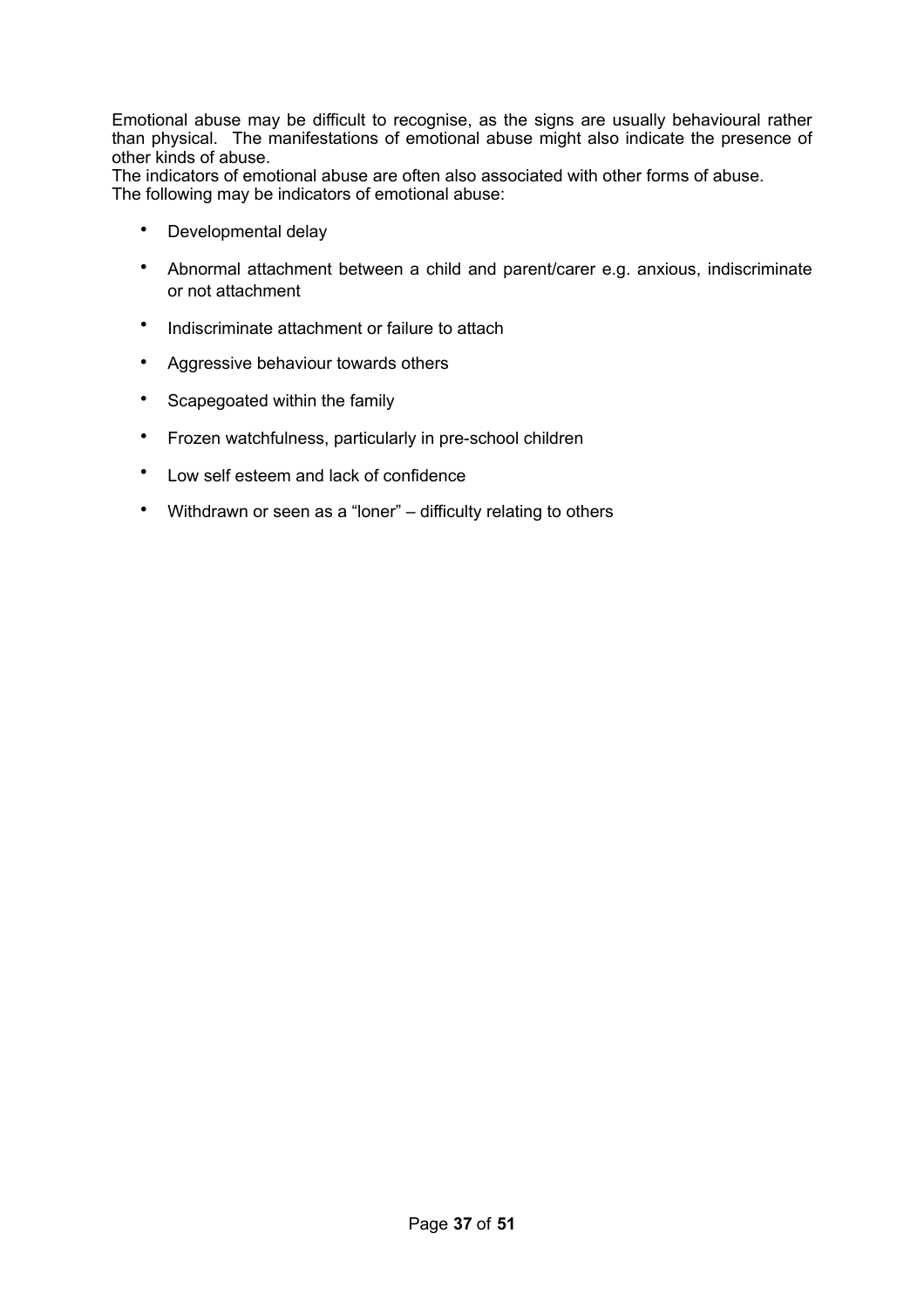### *Recognising Signs of Sexual Abuse*

Boys and girls of all ages may be sexually abused and are frequently scared to say anything due to guilt and/or fear. This is particularly difficult for a child to talk about and full account should be taken of the cultural sensitivities of any individual child/family. Recognition can be difficult, unless the child discloses and is believed. There may be no physical signs and indications are likely to be emotional/behavioural. Some behavioural indicators associated with this form of abuse are:

- ❖ Inappropriate sexualised conduct
- ❖ Sexually explicit behaviour, play or conversation, inappropriate to the child's age
- ❖ Continual and inappropriate or excessive masturbation
- ❖ Self-harm (including eating disorder), self mutilation and suicide attempts
- ❖ Involvement in prostitution or indiscriminate choice of sexual partners
- ❖ An anxious unwillingness to remove clothes e.g. for sports events (but this may be related to cultural norms or physical difficulties)

Some physical indicators associated with this form of abuse are:

- ❖ Pain or itching of genital area
- ❖ Blood on underclothes
- ❖ Pregnancy in a younger girl where the identity of the father is not disclosed
- ❖ Physical symptoms such as injuries to the genital or anal area, bruising to buttocks, abdomen and thighs, sexually transmitted disease, presence of semen on vagina, anus, external genitalia or clothing

### *Sexual Abuse by Young People*

The boundary between what is abusive and what is part of normal childhood or youthful experimentation can be blurred. The determination of whether behaviour is developmental, inappropriate or abusive will hinge around the related concepts of true consent, power imbalance and exploitation. This may include children and young people who exhibit a range of sexually problematic behaviour such as indecent exposure, obscene telephone calls, fetishism, bestiality and sexual abuse against adults, peers or children.

**Developmental Sexual Activity** encompasses those actions that are to be expected from children and young people as they move from infancy through to an adult understanding of their physical, emotional and behavioural relationships with each other. Such sexual activity is essentially information gathering and experience testing. It is characterised by mutuality and of the seeking of consent.

**Inappropriate Sexual Behaviour** can be inappropriate socially, in appropriate to development, or both. In considering whether behaviour fits into this category, it is important to consider what negative effects it has on any of the parties involved and what concerns it raises about a child or young person. It should be recognised that some actions may be motivated by information seeking, but still cause significant upset, confusion, worry, physical damage, etc. it may also be that the behaviour is "acting out" which may derive from other sexual situations to which the child or young person has been exposed.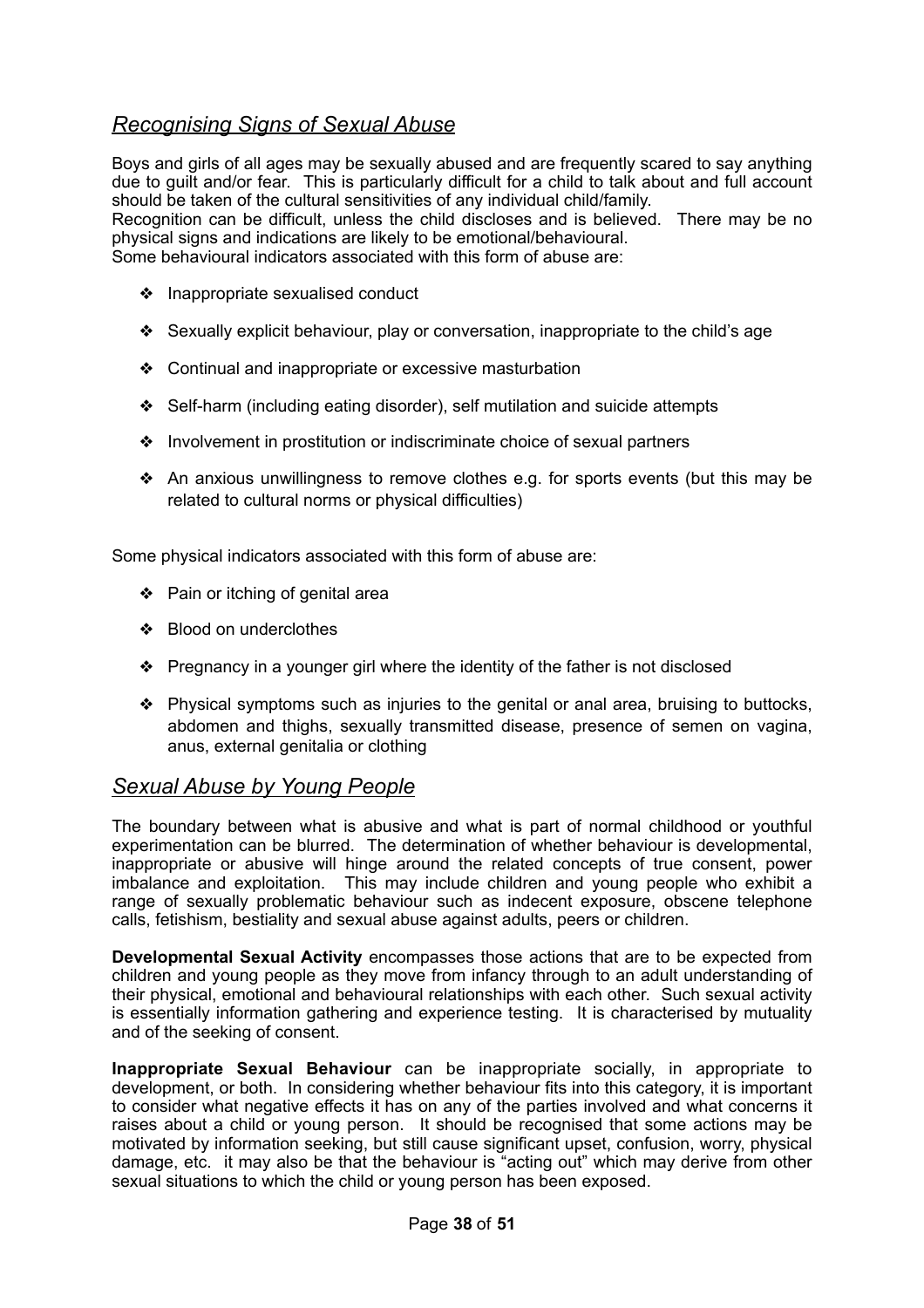If an act appears to have been inappropriate, there may still be a need for some form of behaviour management or intervention. For some children, educative inputs may be enough to address the behaviour.

Abusive sexual activity included any behaviour involving coercion, threats, aggression together with secrecy, or where one participant relies on an unequal power base.

#### Assessment

In order to more fully determine the nature of the incident the following factors should be given consideration. The presence of exploitation in terms of:

- **Equality**  consider differentials of physical, cognitive and emotional development, power and control and authority, passive and assertive tendencies
- **Consent** agreement including all the following:
	- o Understanding that is proposed based on age, maturity, development level, functioning and experience
	- o Knowledge of society's standards for what is being proposed
	- o Awareness of potential consequences and alternatives
	- $\circ$  Assumption that agreements or disagreements will be respected equally
	- o Voluntary decision
	- o Mental competence
- **Coercion –** the young perpetrator who abuses may use techniques like bribing, manipulation and emotional threats of secondary gains and losses that is loss of love, friendship, etc. Some may use physical force, brutality or the threat of these regardless of victim resistance.

In evaluating sexual behaviour of children and young people, the above information should be used only as a guide.

#### *Recognising Neglect*

Evidence of neglect is built up over a period of time and can cover different aspects of parenting. Indicators include:

- Failure by parents or carers to meet the basic essential needs e.g. adequate food, clothes, warmth, hygiene and medical care
- A child seen to be listless, apathetic and irresponsive with no apparent medical cause
- Failure of child to grow within normal expected pattern, with accompanying weight loss
- Child thrives away from home environment
- Child frequently absent from school
- Child left with adults who are intoxicated or violent
- Child abandoned or left alone for excessive periods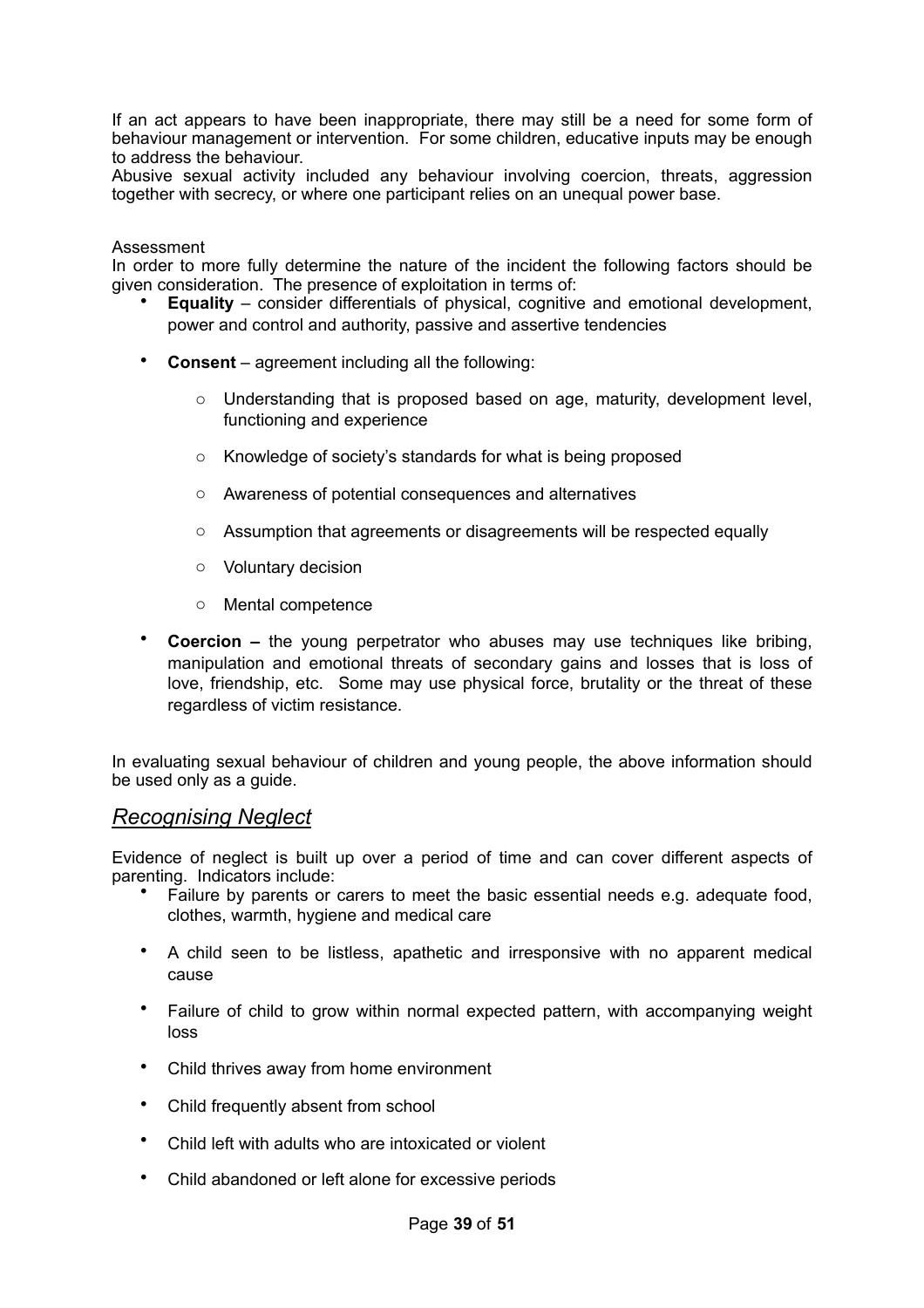### *Child Sexual Exploitation*

The following list of indicators is not exhaustive or definitive but it does highlight common signs which can assist professionals in identifying children or young people who may be victims of sexual exploitation.

Signs include:

- underage sexual activity
- inappropriate sexual or sexualised behaviour
- sexually risky behaviour, 'swapping' sex
- repeat sexually transmitted infections
- in girls, repeat pregnancy, abortions, miscarriage
- receiving unexplained gifts or gifts from unknown sources
- having multiple mobile phones and worrying about losing contact via mobile
- having unaffordable new things (clothes, mobile) or expensive habits (alcohol, drugs)
- changes in the way they dress
- going to hotels or other unusual locations to meet friends
- seen at known places of concern
- moving around the country, appearing in new towns or cities, not knowing where they are
- getting in/out of different cars driven by unknown adults
- having older boyfriends or girlfriends
- contact with known perpetrators
- involved in abusive relationships, intimidated and fearful of certain people or situations
- hanging out with groups of older people, or anti-social groups, or with other vulnerable peers
- associating with other young people involved in sexual exploitation
- recruiting other young people to exploitative situations
- truancy, exclusion, disengagement with school, opting out of education altogether
- unexplained changes in behaviour or personality (chaotic, aggressive, sexual)
- mood swings, volatile behaviour, emotional distress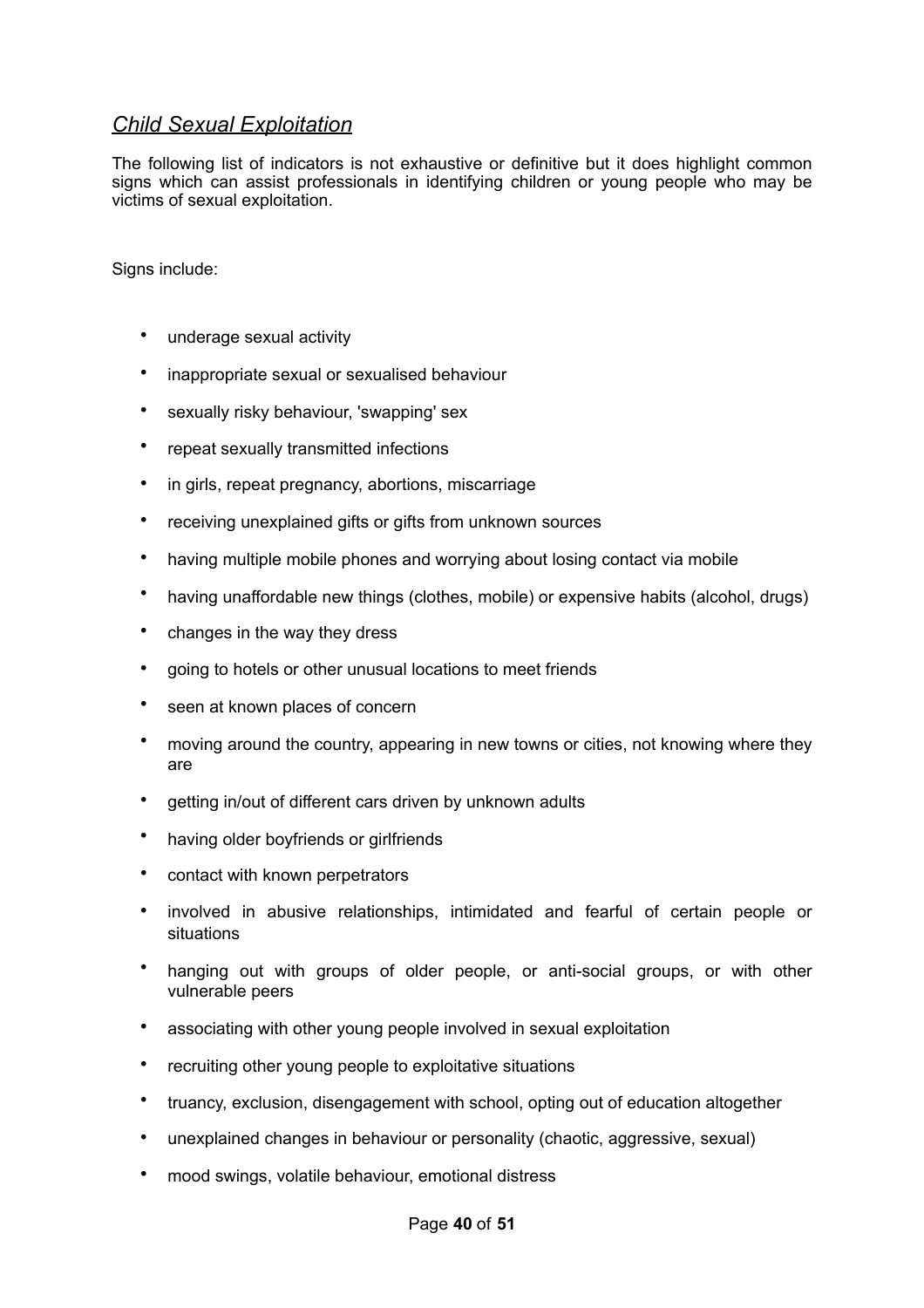- self-harming, suicidal thoughts, suicide attempts, overdosing, eating disorders
- drug or alcohol misuse
- getting involved in crime
- police involvement, police records
- involved in gangs, gang fights, gang membership
- injuries from physical assault, physical restraint, sexual assault.

### *Criminal Exploitation / County Lines*

The following list of indicators is not exhaustive or definitive but it does highlight common signs which can assist professionals in identifying children or young people who may be victims of Criminal Exploitation / County Lines

- Returning home late, staying out all night or going missing
- Being found in areas away from home
- Increasing drug use, or being found to have large amounts of drugs on them
- Being secretive about who they are talking to and where they are going
- Unexplained absences from school, college, training or work
- Unexplained money, phone(s), clothes or jewellery
- Increasingly disruptive or aggressive behaviour
- Using sexual, drug-related or violent language you wouldn't expect them to know
- Coming home with injuries or looking particularly dishevelled
- Having hotel cards or keys to unknown places.

#### *Appendix two*

### *Forced Marriage (FM)*

This is an entirely separate issue from arranged marriage. It is a human rights abuse and falls within the Crown Prosecution Service definition of domestic violence. Young men and women can be at risk in affected ethnic groups. Whistle-blowing may come from younger siblings. Other indicators may be detected by changes in adolescent behaviours. Never attempt to intervene directly as a school or through a third party.

#### *Female Genital Mutilation (FGM)*

It is essential that staff are aware of FGM practices and the need to look for signs, symptoms and other indicators of FGM.

#### **4 types of procedure:**

Type 1 Clitoridectomy – partial/total removal of clitoris

Type 2 Excision – partial/total removal of clitoris and labia minora

Type 3 Infibulation - entrance to vagina is narrowed by repositioning the inner/outer labia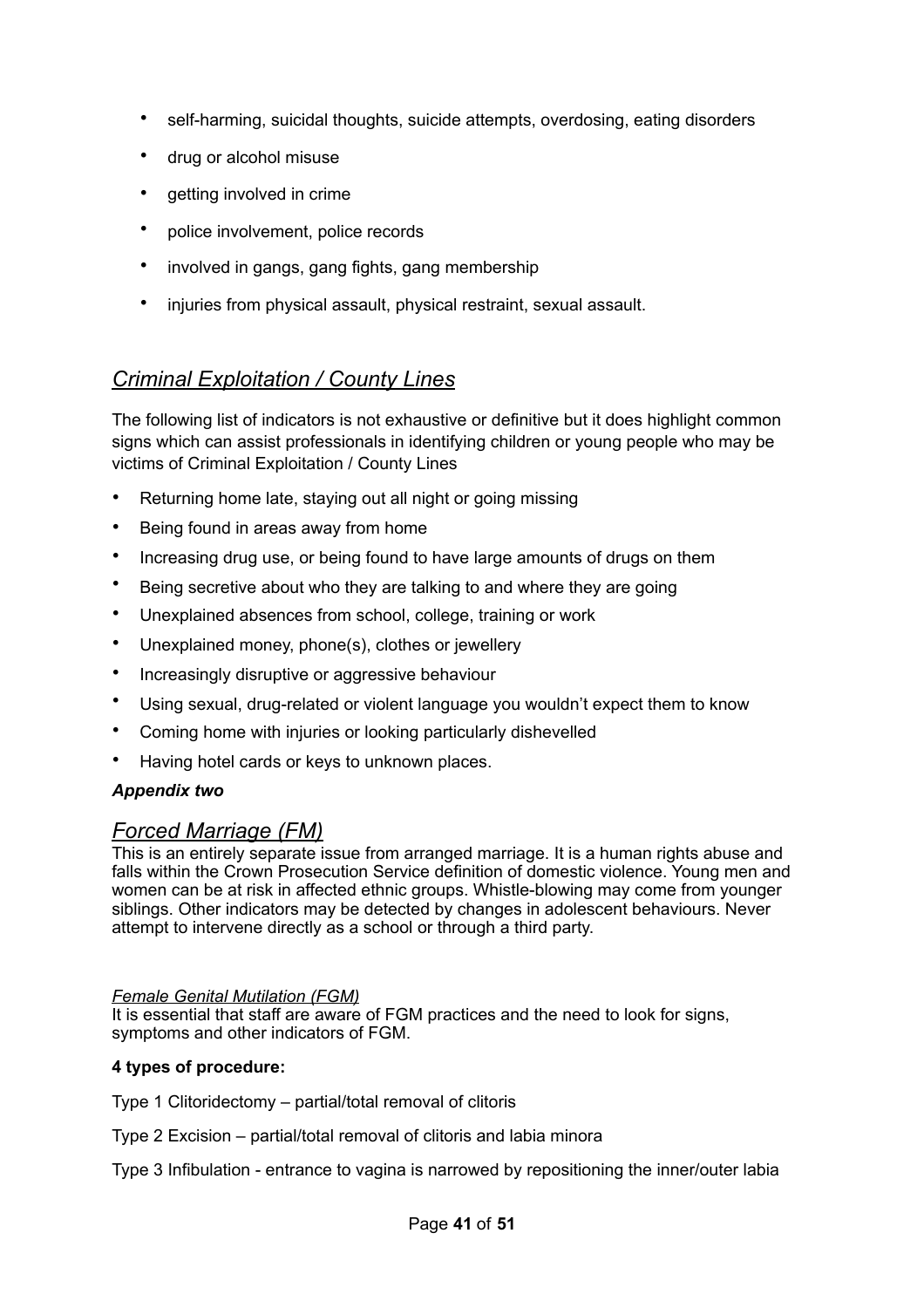Type 4 all other procedures that may include: pricking, piercing, incising, cauterising and scraping the genital area.

#### **Why is it carried out?**

Belief that:

- FGM brings status/respect to the girl social acceptance for marriage
- Preserves a girl's virginity
- Part of being a woman / rite of passage
- Upholds family honour
- Cleanses and purifies the girl
- Gives a sense of belonging to the community
- Fulfils a religious requirement
- Perpetuates a custom/tradition
- Helps girls be clean / hygienic
- Is cosmetically desirable
- Mistakenly believed to make childbirth easier

Circumstances and occurrences that may point to FGM happening

- Child talking about getting ready for a special ceremony
- Family taking a long trip abroad
- Child's family being from one of the 'at risk' communities for FGM (Kenya, Somalia, Sudan, Sierra Leon, Egypt, Nigeria, Eritrea as well as non-African communities including Yemeni, Afghani, Kurdistan, Indonesia and Pakistan)
- Knowledge that the child's sibling has undergone FGM
- Child talks about going abroad to be 'cut' or to prepare for marriage

Signs that may indicate a child has undergone FGM:

- Prolonged absence from school and other activities
- Behaviour change on return from a holiday abroad, such as being withdrawn and appearing subdued
- Bladder or menstrual problems
- Finding it difficult to sit still and looking uncomfortable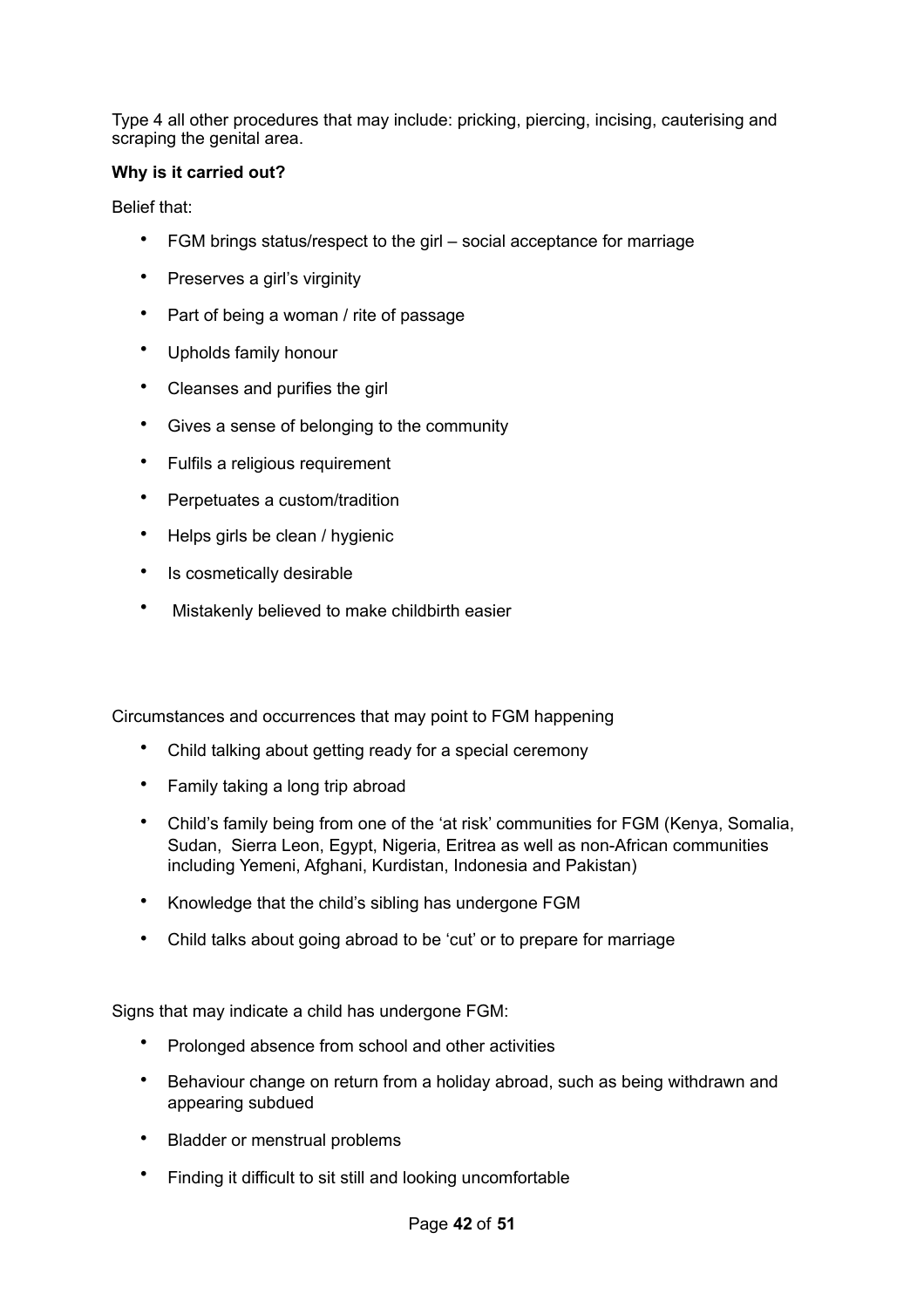- Complaining about pain between the legs
- Mentioning something somebody did to them that they are not allowed to talk about
- Secretive behaviour, including isolating themselves from the group
- Reluctance to take part in physical activity
- Repeated urinal tract infection
- Disclosure

The 'One Chance' rule

As with Forced Marriage there is the 'One Chance' rule. It is essential that settings /schools/ colleges take action **without delay**.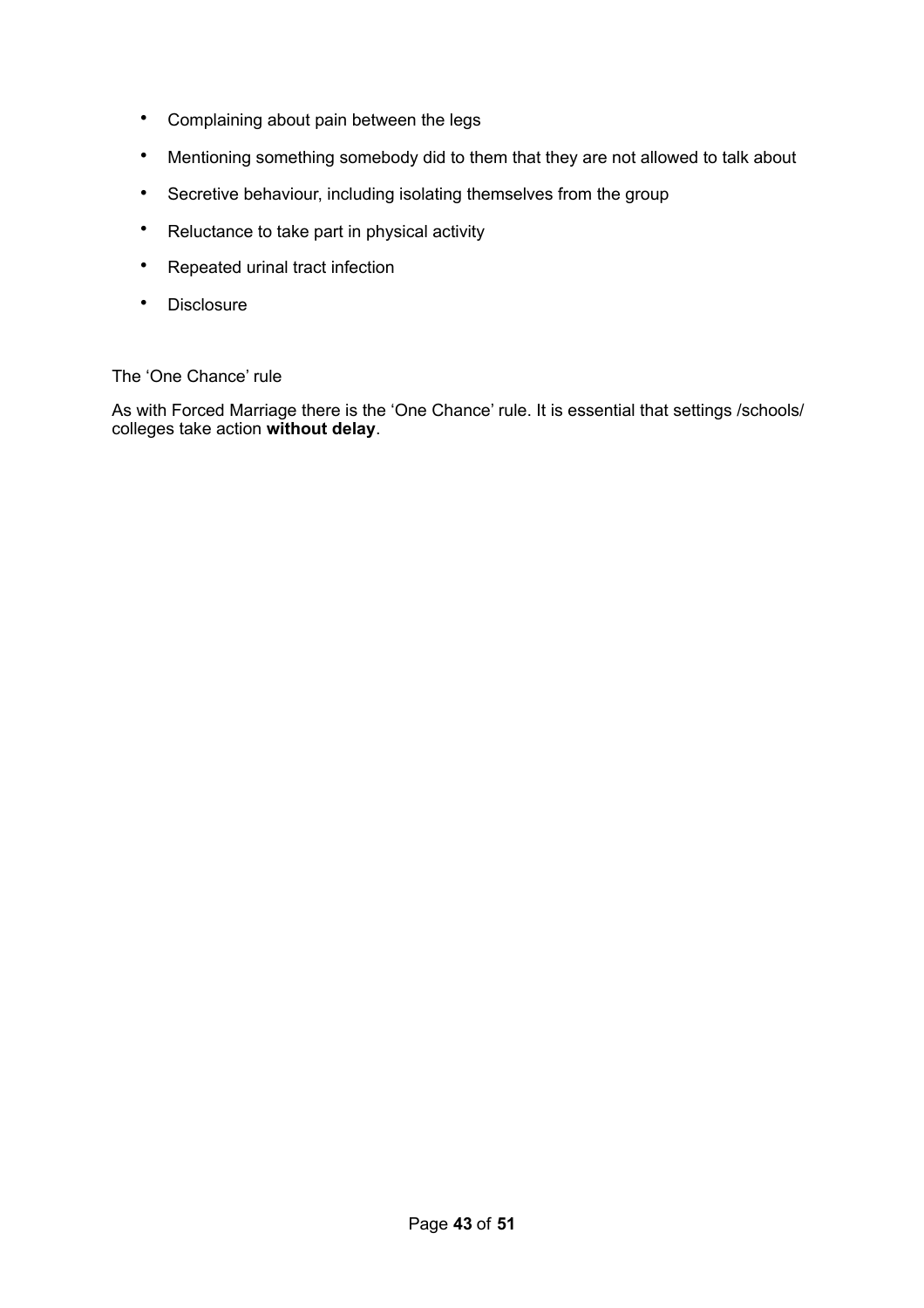### *Appendix three*

**Wigan<sup>o</sup>**<br>Council

To : All Schools and Academies

| <b>Our reference: HRESC</b> |                                               |
|-----------------------------|-----------------------------------------------|
| Your<br>reference:          |                                               |
| Please ask<br>for:          | <b>HR Employment</b><br><b>Service Centre</b> |
| <b>Extension:</b>           | 2333                                          |
| Direct line:                | 01942 827333                                  |
| Date:                       | 8 <sup>th</sup> May 2017                      |

Dear Colleague

#### **DBS Checks for School Visitors**

I have been asked to confirm the situation regarding schools asking visitors to provide copies of their DBS certificate or DBS number. It is unlikely that visitors will carry their certificate with them and in many cases it will not be necessary for them to do so.

I can confirm that any visitor who is employed by Wigan Council will have had their post assessed for eligibility for a DBS Check, including an assessment of the work they do in schools. They would not have been employed without an acceptable clearance being received. Therefore, if your visitor is a current Wigan Council employee, you can be assured that they have received satisfactory clearance and you do not need to see it. You should of course check their Wigan Council badge to confirm their identity.

Further guidance on DBS checks for other visitors to school will follow.

I hope you find this advice useful. If you have any questions or wish to clarify any areas, please contact me. As lead counter signatory, I am available to provide advice on any DBS issue you may have.

Yours sincerely

Claire O'Sullivan Lead Counter Signatory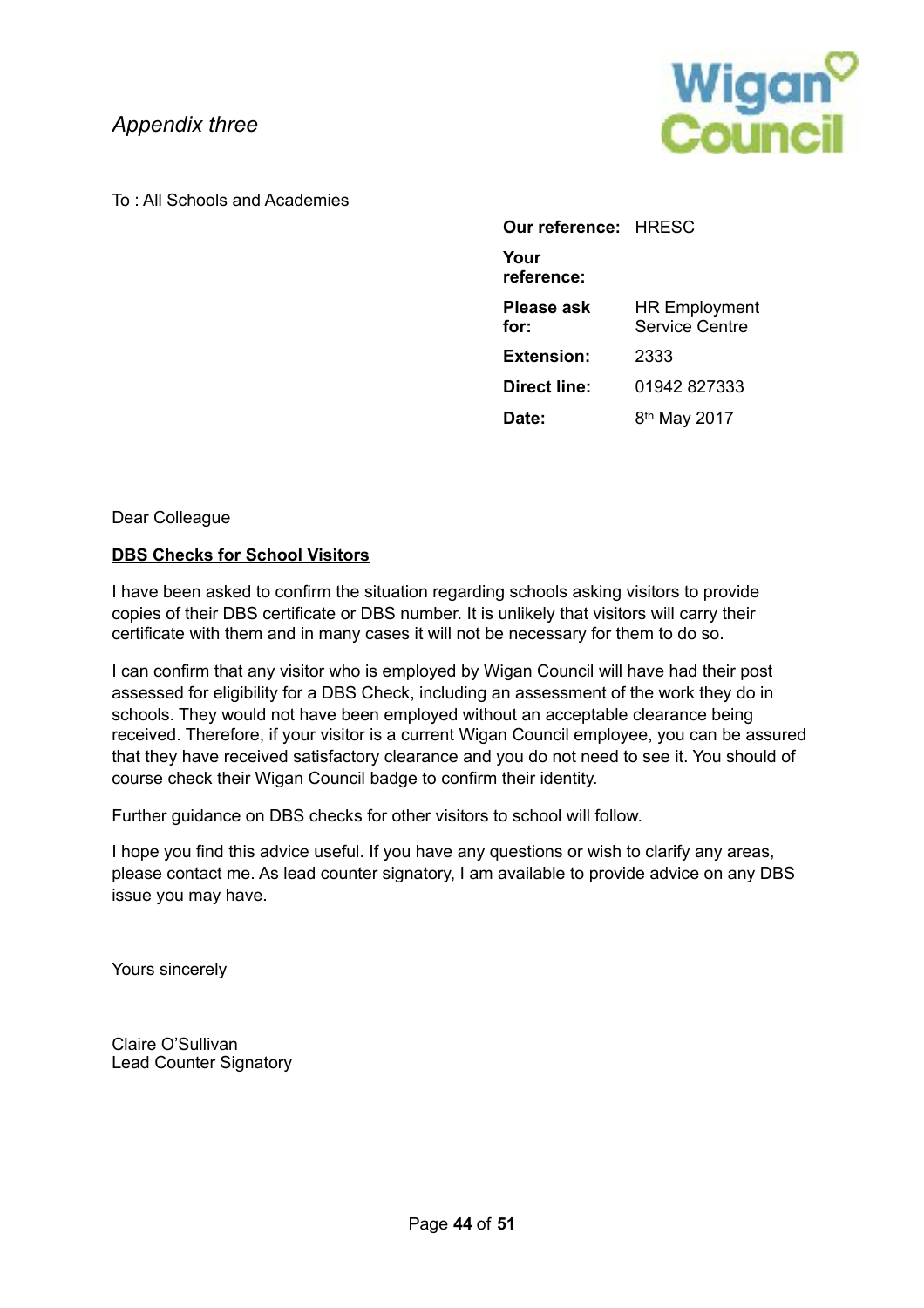# *Appendix three*<br>Bridgewater Community Healthcare **NHS**

**NHS Foundation Trust** 

**Human Resources**  Bevan House Beecham Court Smithy Brook Road Wigan WN3 6PR

Tel: 01942 482965

Wigan Borough Head Teachers 9th February 2017

Dear Head Teacher

#### **RE: DBS Checks**

Bridgewater Community Healthcare NHS Foundation Trust operates a Disclosure and Barring Service (DBS) Policy based on the requirements of the Police Act 1997 and the mandatory pre-employment checking procedure requirements of the Department of Health. The Policy ensures that enhanced DBS checks are mandatory for every staff member who has access to children or vulnerable adults as part of their normal duties or standard DBS checks for staff who have access to health care records. New staff are not allowed to start in post until their DBS and all other relevant pre-employment checks have been completed. Such checks must be satisfactory and in line with national NHS safe recruitment standards.

In line with the requirements of this Policy, all staff working with children or vulnerable adults are subject to enhanced DBS checks prior to being offered a contract of employment.

All Trust staff are required to display their identification badges on their person at all times to confirm to Schools and other providers that they are subject to this safeguarding process.

Where a DBS disclosure provides information about allegations and/or convictions relating to children or an allegation is made about an existing member of staff, the nominated Senior Officer will share that information with the Local Authority Designated Officer in accordance with the requirements of Safeguarding Vulnerable Groups Act 2006.

If you have any further queries, please do not hesitate to contact the Trust's Human Resources Department via the contact details detailed at the top of this letter.

We are more than happy to work with you and members of your Team to confirm/validate our staff members' identification when they present at your premises.

Yours sincerely

Pri On Works

**Paula Woods Assistant Director Workforce**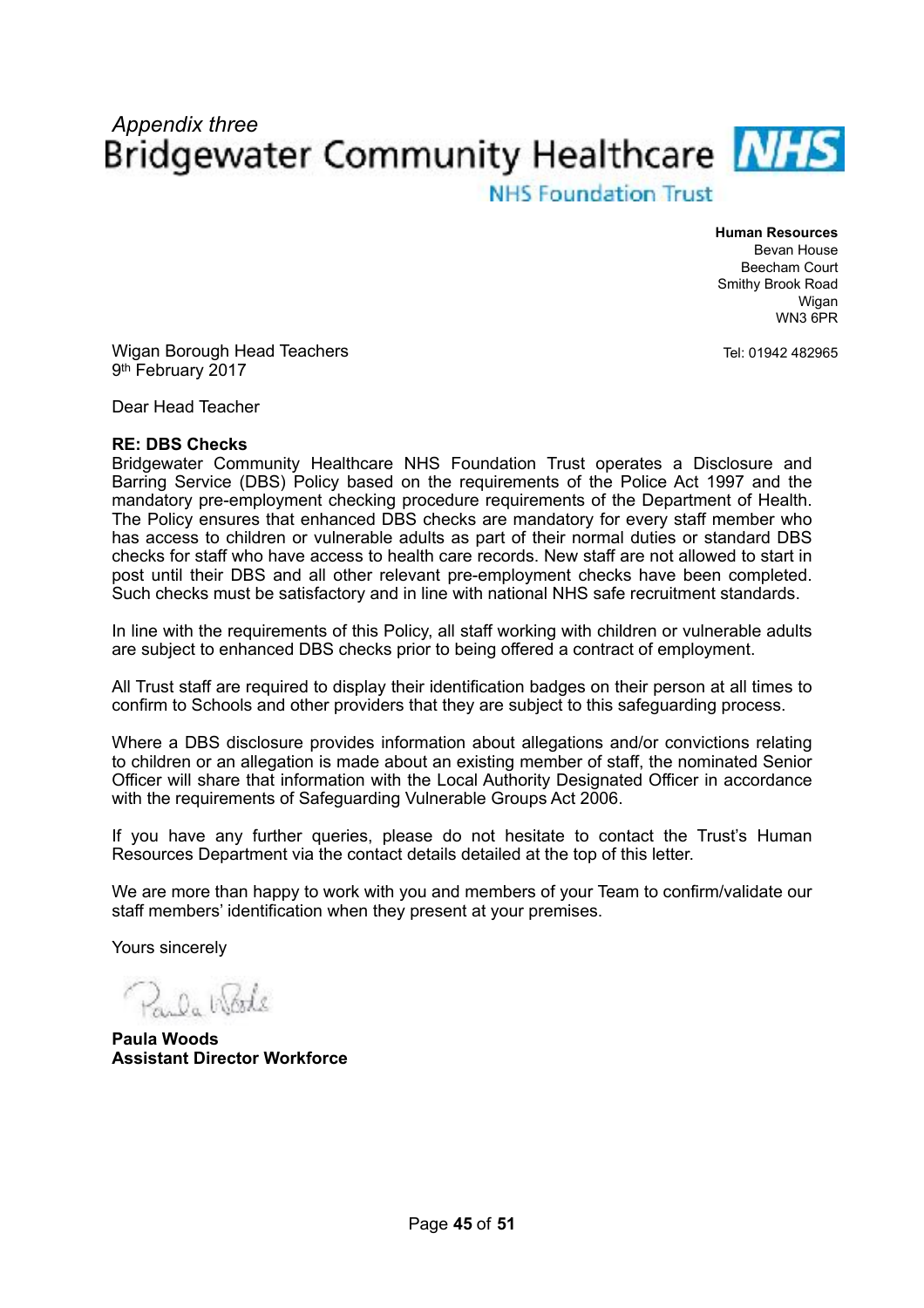### *Appendix Four*

*School security guidance* 



School Security Guidance 07 18.pdf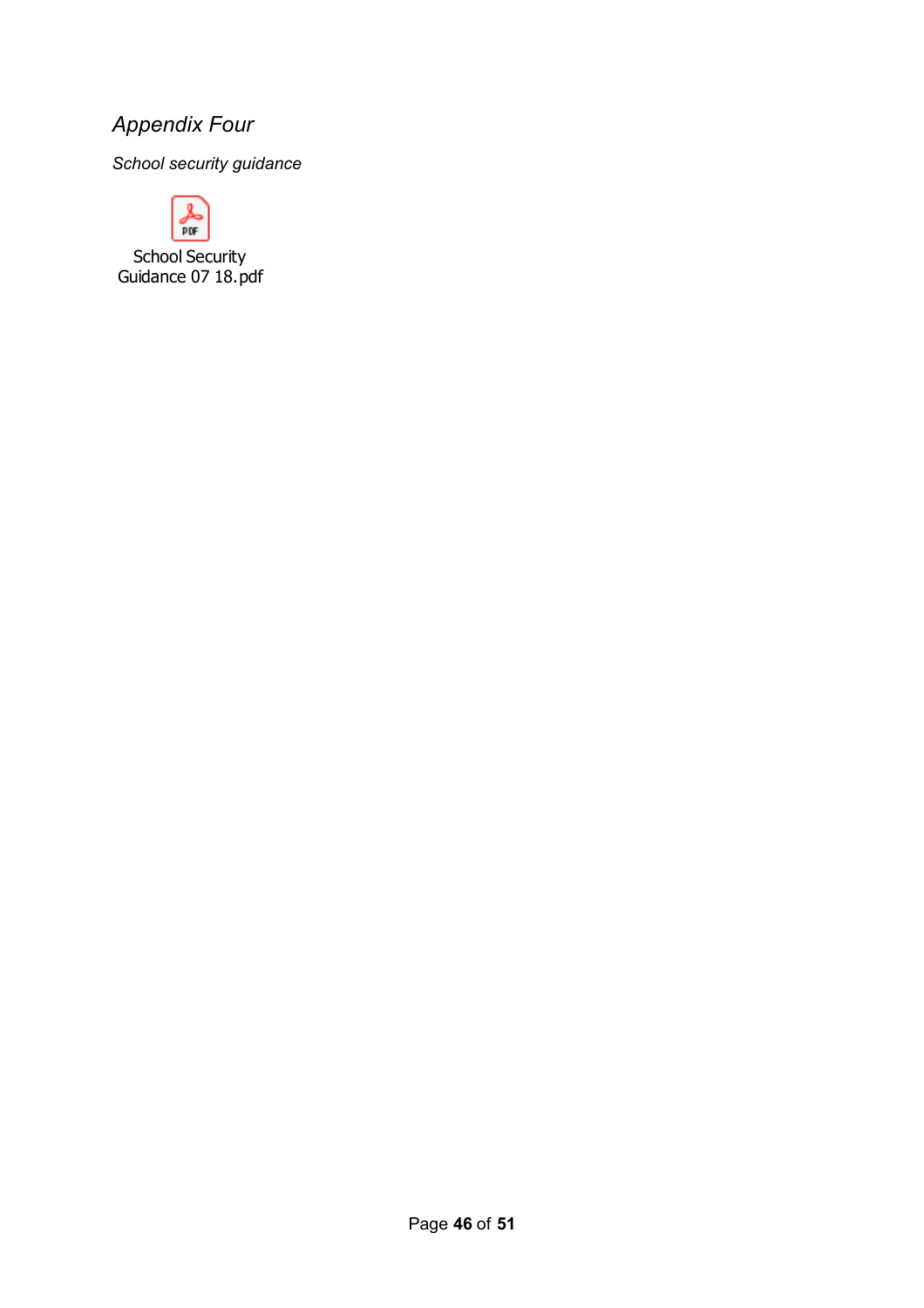*Appendix Five* 



#### **CHILDREN MISSING EDUCATION CHECKLIST June 2018 v 2**

As outlined in the statutory guidance for Local Authorities Children missing education are children of compulsory school age who are not registered pupils at a school and are not receiving suitable education otherwise than at a school.

Where a pupil has not returned to school for ten days without authorisation the school and the local authority have a responsibility to jointly make reasonable enquiries to establish the whereabouts of the child. The appropriate completion of this checklist ensures that the Local Authority and school have fulfilled this responsibility.

It is schools responsibility to follow up all unexplained and unexpected absences in a timely manner and every effort should be made to establish the reason for a pupil's absence. If you require advice and guidance please contact the Early Help Hub on

It is important that one checklist is completed for each child within the family, please do not include all children on one.

During the first 10 days of absence (reason unknown), school must complete section 1. If, having completed the checklist the child's whereabouts remains unknown, please make a referral to the Early Help Hub [ehh@wigan.gcsx.gov.uk](mailto:ehh@wigan.gcsx.gov.uk) within 5 days or earlier if section 1 is completed.

#### **At any point if you feel a child is at risk of significant harm, FGM, human trafficking or sexual exploitation refer immediately to social care please contact 01942 828300**

| Child's name:                                                                          | DOB: |
|----------------------------------------------------------------------------------------|------|
| <b>Child's Address</b>                                                                 |      |
| Previous Address (if known)                                                            |      |
| School:                                                                                |      |
| Parent/carer's name:                                                                   |      |
| Parent/carer's address:                                                                |      |
| Contact names and numbers (including all emergency contacts and relationship to child) |      |
| Reason for CME checks:                                                                 |      |
| Other agencies involved:                                                               |      |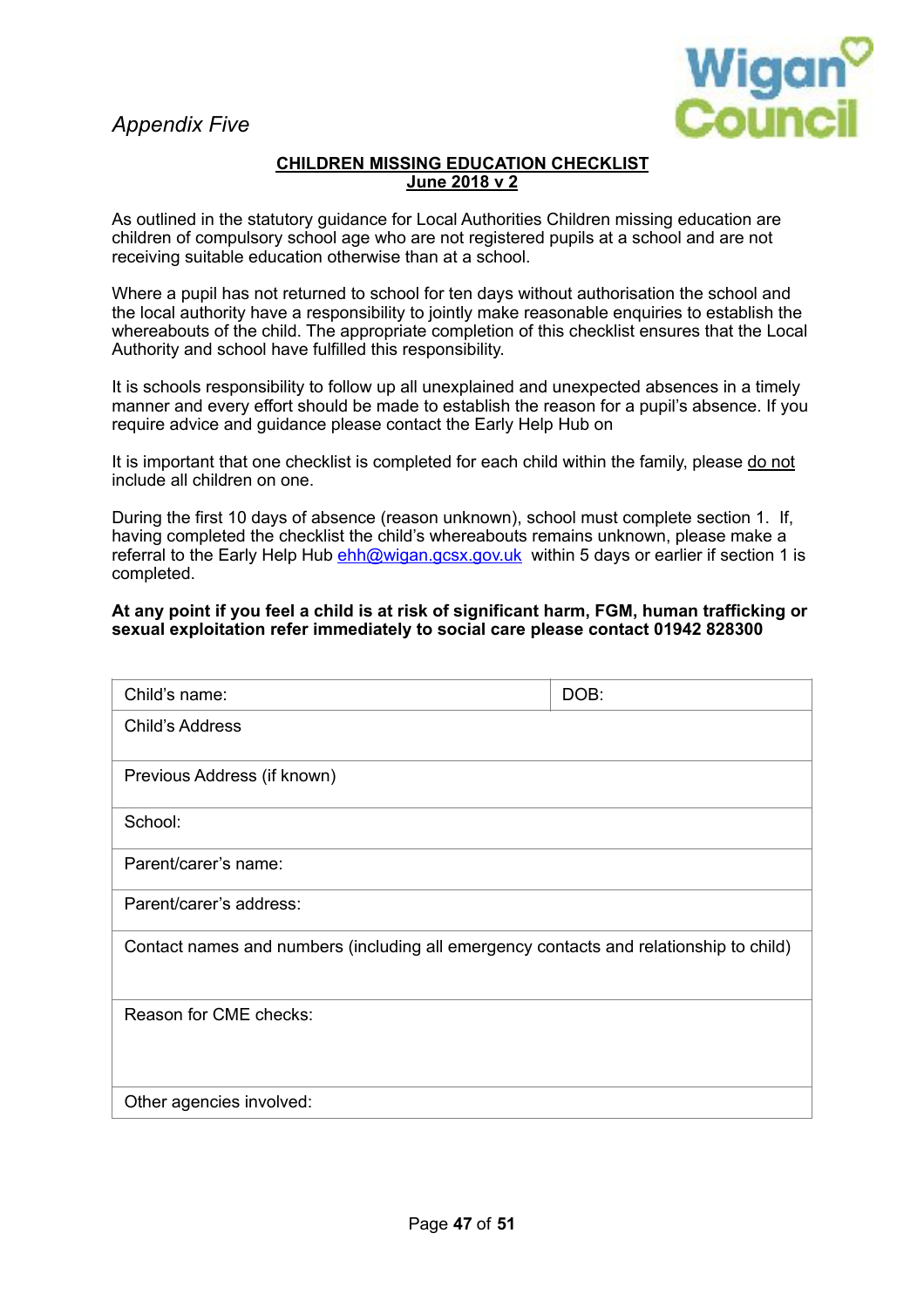Known vulnerabilities/risk factors:

Consider following areas in relation to both adults in the home and the child (this is not an exhaustive list): SEND, Child protection concerns, Missing from Home episodes, CSE, offending, alcohol and substance misuse, poor mental or physical health

Date

#### **All boxes must be completed, if not relevant please enter N/A**

### **Section 1**

| <u>SCHOOL'S</u><br><b>RESPONSIBILITY</b>                                                                                                                                                                                                           | Date(s)<br>Time | Outcome | Name and<br>Team |
|----------------------------------------------------------------------------------------------------------------------------------------------------------------------------------------------------------------------------------------------------|-----------------|---------|------------------|
| 1. School to attempt to contact<br>parent within 1 working day                                                                                                                                                                                     |                 |         |                  |
| Truancy Call, First Day calling,<br>Text, Email, all emergency<br>contacts. Please detail all contact<br>methods - whether a message<br>was left, if the phone is working, is<br>there an international dialling tone.                             |                 |         |                  |
| 2. School to check possible<br>whereabouts with staff and<br>pupils?                                                                                                                                                                               |                 |         |                  |
| This should include checking with<br>family friends, all staff members,<br>the child's friends, social media                                                                                                                                       |                 |         |                  |
| 4. Visit to address(es) by school.<br>Leave card if no answer<br>Does the property look empty?<br>Is someone at home but not<br>answering the door?<br>NB if school policy does not<br>permit home visit a police welfare<br>check to be requested |                 |         |                  |
| 5. Contact made with involved<br>agencies within 5 working days<br>(Social Care, EMAS team, School<br>Nurse etc)                                                                                                                                   |                 |         |                  |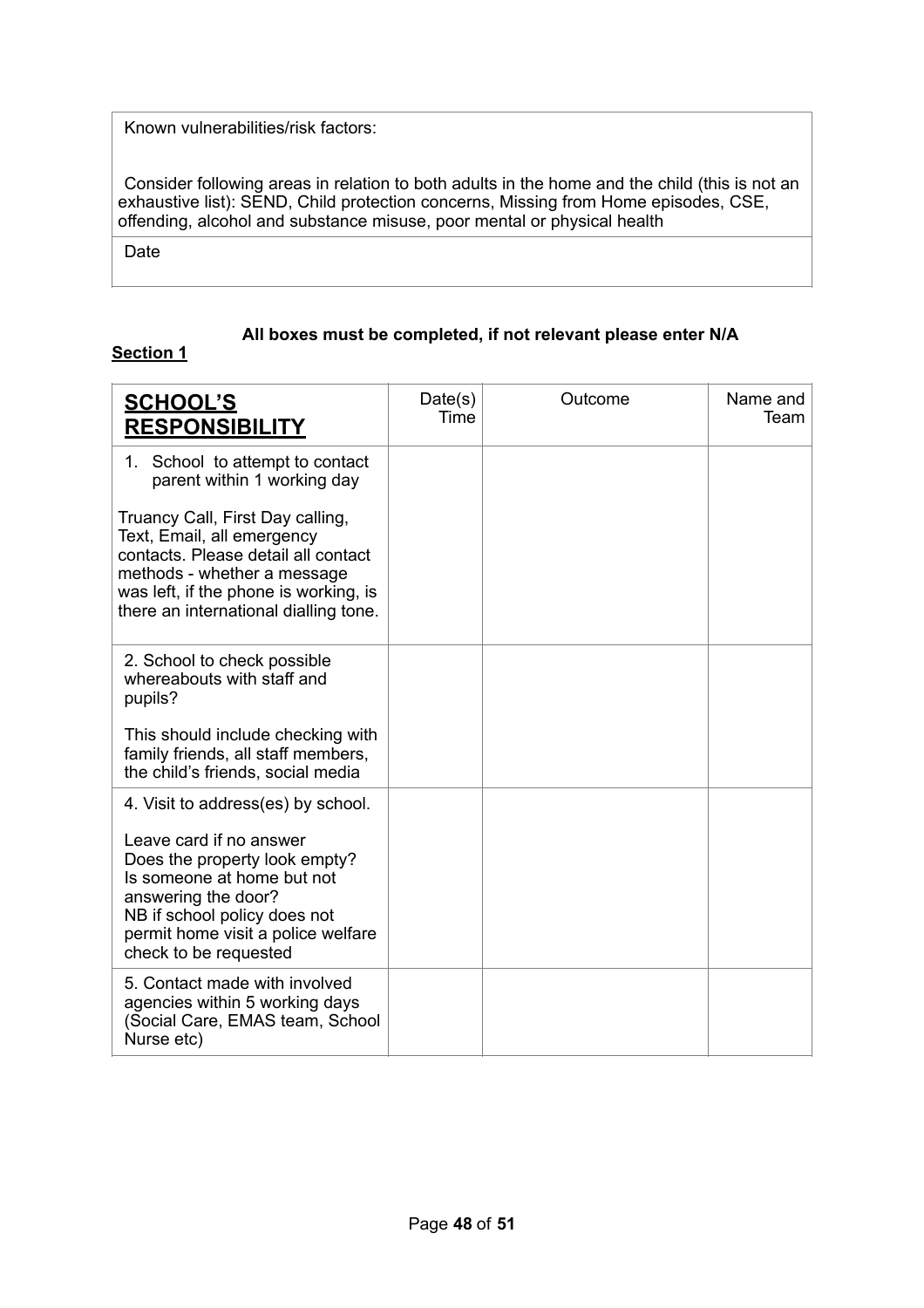| 6. Contact made with agencies to<br>understand when they last had<br>contact/saw the child (no consent<br>needed)<br>- Social care<br>- school nurse (when did health<br>have any contact with the child) |  |  |
|-----------------------------------------------------------------------------------------------------------------------------------------------------------------------------------------------------------|--|--|
| $NB - Has$ the child actually been<br>seen? State when & by whom<br>If not seen, what further action<br>has been taken? (Refer to CME<br>Policy Doc for advice)                                           |  |  |

#### **All boxes must be completed, if not relevant please enter N/A**  Please note that if the child is located (other than out of borough) they are not a CME and policies in relation to school attendance should be followed

### **Section 2**

| <b>Local Authority checks</b>                                                                                 | Date(s)<br>Time | Outcome | Name and<br>Team |
|---------------------------------------------------------------------------------------------------------------|-----------------|---------|------------------|
| (contact numbers in<br>appendix)                                                                              |                 |         |                  |
| Allocated worker to make contact<br>with the referrer for an update to<br>confirm the child is still missing  |                 |         |                  |
| Early Help module check to<br>understand Early Help and social<br>care activity.                              |                 |         |                  |
| If other agencies are identified on<br><b>EHM</b> contact them                                                |                 |         |                  |
| Home visit (to confirm resident<br>status). Speak to neighbours for<br>any further information                |                 |         |                  |
| Leave card if no answer<br>Does the property look empty?<br>Is someone at home but not<br>answering the door? |                 |         |                  |
| Housing check                                                                                                 |                 |         |                  |
| Wigan and Leigh Homes<br>Serco<br>Supported housing                                                           |                 |         |                  |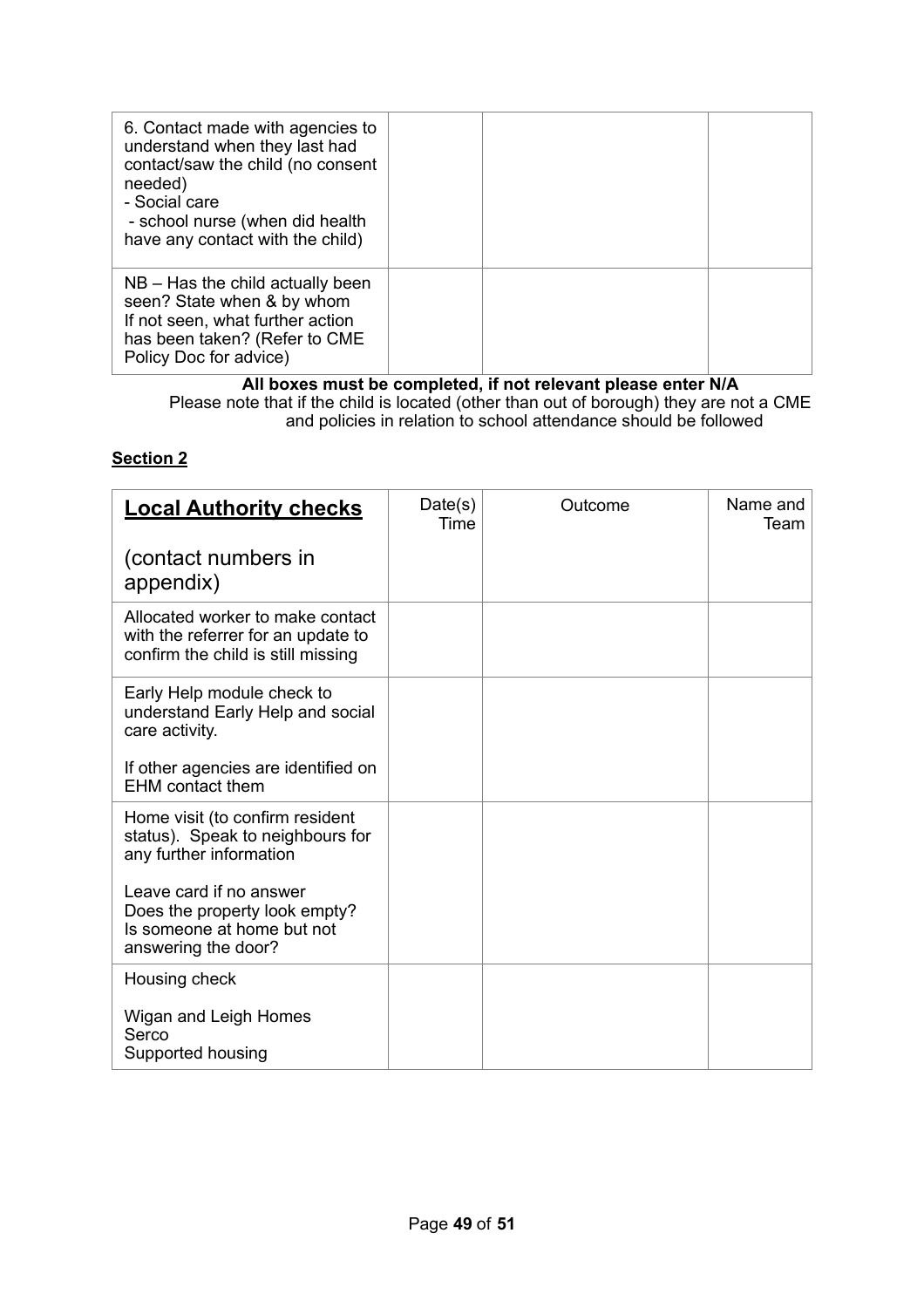| Check agencies -<br>Probation<br>Police<br>GP<br><b>Targeted Services</b><br>Adults (Mosaic)<br>Health - complete proforma and<br>send to named nurse for<br>safeguarding (access to local and<br>national GP database) |                                     |  |
|-------------------------------------------------------------------------------------------------------------------------------------------------------------------------------------------------------------------------|-------------------------------------|--|
| Benefits Check- including Child<br>Benefit-                                                                                                                                                                             |                                     |  |
| If suspected benefit fraud email<br>multi.agency.tco@hmrc.gsi.gov.uk                                                                                                                                                    |                                     |  |
| <b>Council Tax Check</b>                                                                                                                                                                                                |                                     |  |
| Contact any other authority<br>identified where a child may have<br>gone to /send information/<br>request form securely(refer to<br>CME contact list) and request that<br>the new LA confirm contact with<br>the child  |                                     |  |
| Request written confirmation that<br>the child is being tracked through<br>the Local Authority's CME<br>process and/or admissions                                                                                       |                                     |  |
| Check with UKBA (use enquiry<br>form)<br>if concerned that child has left the<br>UK                                                                                                                                     |                                     |  |
| If suspected human trafficking,<br>contact<br>traffickingandslavery@gmp.police<br><u>.uk</u>                                                                                                                            |                                     |  |
| <b>Contact Prevent/Channel</b>                                                                                                                                                                                          |                                     |  |
| Contact Pupil Inclusion for<br>message to be sent via S2S lost<br>pupils database                                                                                                                                       |                                     |  |
| All data including contacts,<br>referrals etc to be uploaded to<br>student folder on AGMA                                                                                                                               |                                     |  |
| Quality Assurance Check (to be<br>signed by Manager)                                                                                                                                                                    | Manager's signature and<br>$date:-$ |  |